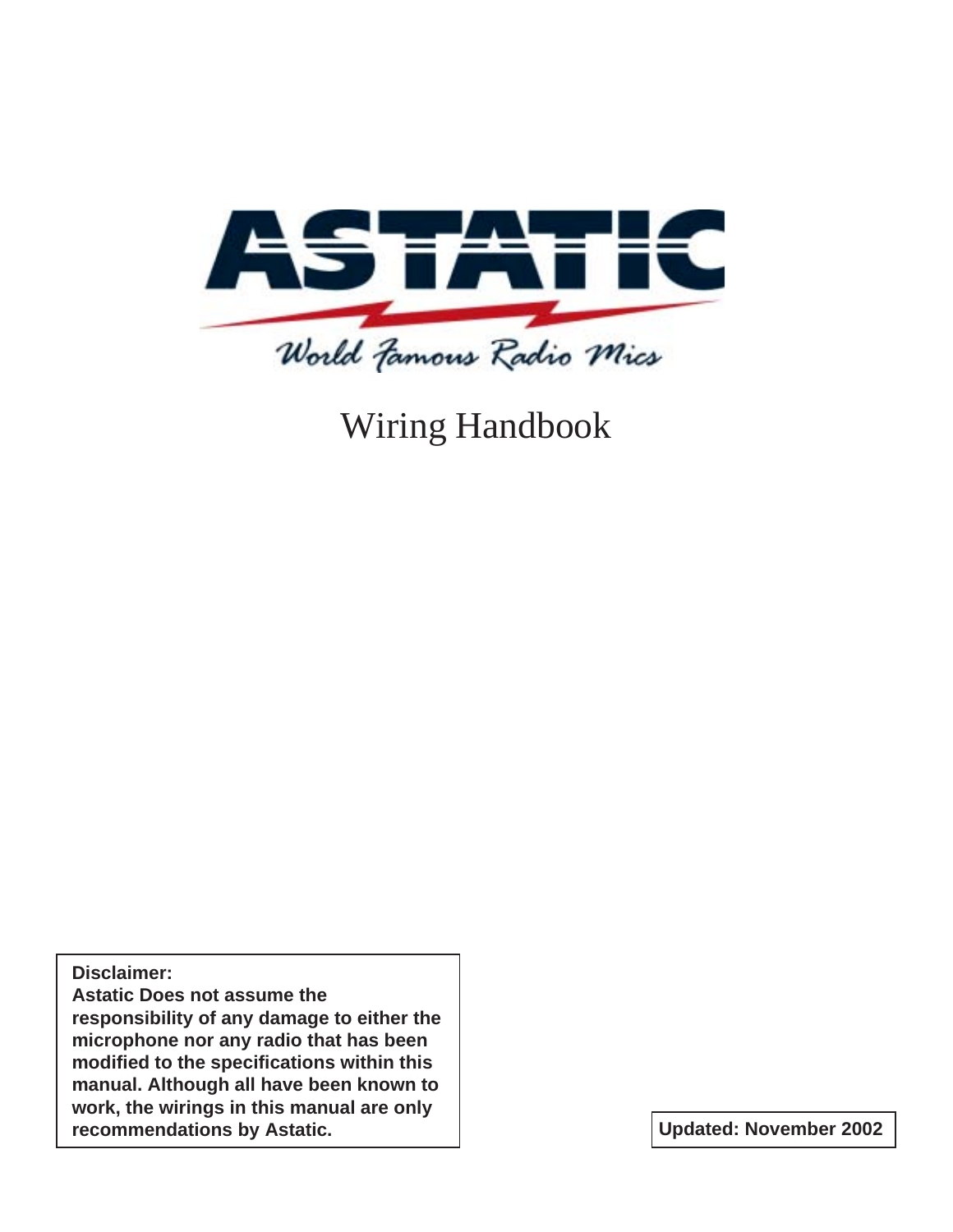|               | <b>ALAN</b>                      |                  | <b>ALLIED KNIGHT (con</b> |
|---------------|----------------------------------|------------------|---------------------------|
| 555           | $WH-2$                           | A2530            | $WH-1$                    |
| 560           | <b>SH &amp; BL-1</b>             |                  | <b>SH &amp; BL-2</b>      |
|               | RED-3                            |                  | RED-3                     |
|               | $BK-4$                           |                  | YEL & BK-N/C              |
|               | YEL-N/C                          | A-2533           | WH-AUDIO                  |
|               | <b>ALARON (B &amp; B IMPORT)</b> |                  | YEL-NC                    |
| B4500         | $WH-2$                           |                  | SH & BL-GND               |
| B4900         | <b>SH &amp; BL-1</b>             |                  | RED-CONTROL               |
|               | RED-3                            |                  | <b>BK-SPKR</b>            |
|               | $BK-4$                           | A2559            | WH-WH                     |
|               | YEL-NC                           | A2561            | SH & BL-SH                |
| B-4075        | $WH-1$                           |                  | RED-RED                   |
| B4085         | $SH-4$                           |                  | YEL & BK-N/C              |
| <b>B4800</b>  | $BL-3$                           | KN-2500          | $WH-3$                    |
| B4950         | RED-2                            | KN-2550          | SH & BL-4                 |
| <b>B5050A</b> | $BK-5$                           | KN-2580          | RED-1                     |
|               | YEL-NC                           | KN-2585          | $BK-5$                    |
| B1025         | $WH-1$                           |                  | YEL-NC                    |
|               | $SH-4$                           | KN-2526          | $WH-1$                    |
|               | $BL-3$                           | KN-2565          | SH & BL-2                 |
|               | RED-2                            | KN-2567          | RED-3                     |
|               | YEL & BK-NC                      |                  | YEL & BK-N/C              |
| B1050         | $WH-3$                           | KN-2560          | $WH-1$                    |
| B4050         | <b>SH &amp; BL-4</b>             |                  | <b>SH &amp; BL-4</b>      |
|               | RED-2                            |                  | RED-2                     |
|               | $BK-1$                           |                  | YEL & BK-N/C              |
|               | YEL-N/C                          |                  | <b>AMERICAN ELECTRON</b>  |
| B1150         | $WH-1$                           | <b>BUCCANEER</b> | **NOT COM                 |
|               | SH & BL-2                        | <b>SPIRIT</b>    | $WH-4$                    |
|               | RED-3                            | FREEDOM          | <b>SH &amp; BL-3</b>      |
|               | YEL & BK-N/C                     |                  | $RED-1$                   |
| B1100         | $WH-1$                           |                  | $BK-2$                    |
|               | $SH-2$                           |                  | YEL-N/C                   |
|               | $BL-4$                           |                  | <b>ATLAS</b>              |
|               | RED-3                            | $210X$           | $RING-WH$                 |
|               | YEL & BK-N/C                     |                  | TIP-RED                   |
|               | <b>ALINCO RADIO</b>              |                  | SLEEVE-SH & I             |
| DX-70         | $WH-1$                           |                  | <b>AUDIOVOX</b>           |
|               | RED-2                            | $MCB-30$         | $WH-3$                    |
|               | $SH-8$                           |                  | <b>SH &amp; BL-4</b>      |
|               | $BL-7$                           |                  | RED-2                     |
|               | YEL & BK-NC                      |                  | $BK-1$                    |
|               | <b>ALLIED KNIGHT</b>             |                  | YEL-N/C                   |
| A-2507        | WH-BK                            | MCB500           | $WH-1$                    |
|               | SH & BL-SH                       |                  | $SH-6$                    |
|               | <b>RED-RED</b>                   |                  | $BL-4$                    |
|               | <b>BK-SPKR</b>                   |                  | RED-5                     |
|               | YEL-NC                           | **NOT COMPATIBLE | $BK-3$                    |
|               |                                  |                  |                           |

| V                |                  | <b>ALLIED KNIGHT (cont')</b> |
|------------------|------------------|------------------------------|
| WH-2             | A2530            | $WH-1$                       |
| SH & BL-1        |                  | SH & BL-2                    |
| RED-3            |                  | RED-3                        |
| BK-4             |                  | YEL & BK-N/C                 |
| YEL-N/C          | A-2533           | WH-AUDIO                     |
| <b>B IMPORT)</b> |                  | YEL-NC                       |
| WH-2             |                  | SH & BL-GND                  |
| SH & BL-1        |                  | RED-CONTROL                  |
| RED-3            |                  | <b>BK-SPKR</b>               |
| BK-4             | A2559            | WH-WH                        |
| YEL-NC           | A2561            | SH & BL-SH                   |
| WH-1             |                  | RED-RED                      |
| SH-4             |                  | YEL & BK-N/C                 |
| $BL-3$           | KN-2500          | WH-3                         |
| RED-2            | KN-2550          | SH & BL-4                    |
| BK-5             | KN-2580          | RED-1                        |
| YEL-NC           | KN-2585          | $BK-5$                       |
| WH-1             |                  | YEL-NC                       |
| SH-4             | KN-2526          | WH-1                         |
| BL-3             | KN-2565          | SH & BL-2                    |
| RED-2            | KN-2567          | RED-3                        |
| YEL & BK-NC      |                  | YEL & BK-N/C                 |
| WH-3             | KN-2560          | $WH-1$                       |
| SH & BL-4        |                  | SH & BL-4                    |
| RED-2            |                  | RED-2                        |
| BK-1             |                  | YEL & BK-N/C                 |
| YEL-N/C          |                  | <b>AMERICAN ELECTRONICS</b>  |
| WH-1             | <b>BUCCANEER</b> | **NOT COMPATABLE             |
| SH & BL-2        | SPIRIT           | WH-4                         |
| RED-3            | FREEDOM          | SH & BL-3                    |
| YEL & BK-N/C     |                  | RED-1                        |
| WH-1             |                  | $BK-2$                       |
| $SH-2$           |                  | YEL-N/C                      |
| BL-4             |                  | <b>ATLAS</b>                 |
| RED-3            | 210X             | RING-WH                      |
| YEL & BK-N/C     |                  | TIP-RED                      |
| RADIO            |                  | SLEEVE-SH & BL               |
| WH-1             |                  | <b>AUDIOVOX</b>              |
| RED-2            | $MCB-30$         | WH-3                         |
| SH-8             |                  | <b>SH &amp; BL-4</b>         |
| BL-7             |                  | RED-2                        |
| YEL & BK-NC      |                  | $BK-1$                       |
| NIGHT            |                  | YEL-N/C                      |
| WH-BK            | MCB500           | WH-1                         |
| SH & BL-SH       |                  | $SH-6$                       |
| RED-RED          |                  | $BL-4$                       |
| BK-SPKR          |                  | RED-5                        |
| YEL-NC           | **NOT COMPATIBLE | BK-3                         |
|                  | WITH SE PLUS     | YEL-2                        |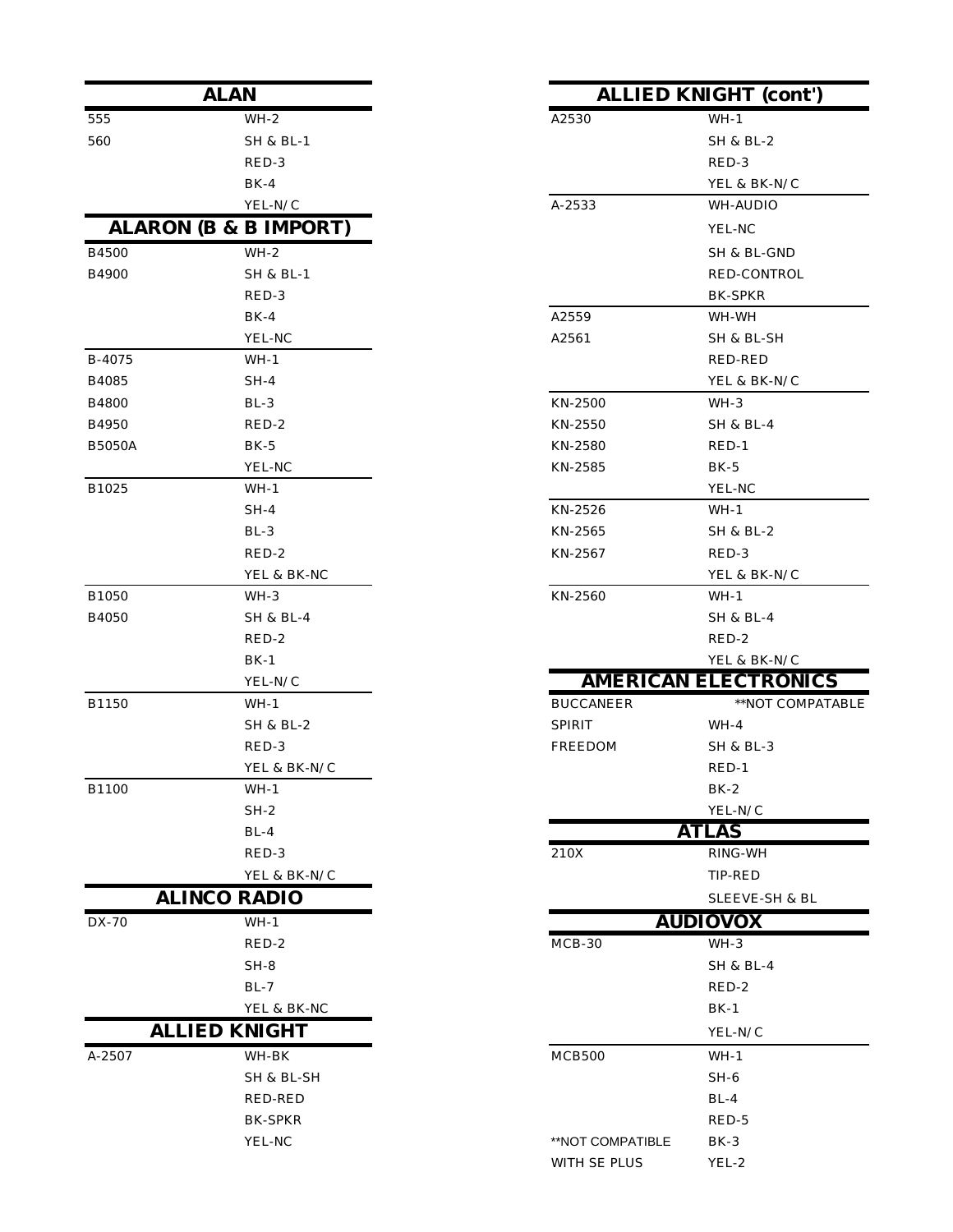|                | <b>AUDIOVOX</b> (cont') |                  | <b>BOMAN</b> (cont'  |
|----------------|-------------------------|------------------|----------------------|
| <b>MCB1000</b> | $WH-1$                  | CB 515           | $WH-1$               |
|                | <b>SH &amp; BL-2</b>    | CB 525           | SH & BL-2            |
|                | YEL-N/C                 | CB 535           | RED-4                |
|                | RED-3                   | CB 555           | BK-3                 |
|                | BK-5 OR N/C             | CB 710           |                      |
| <b>MCB2000</b> | $WH-1$                  | CB 725           |                      |
|                | $SH-6$                  | CB 740           |                      |
|                | $BL-4$                  | CB 910           |                      |
|                | RED-5                   | CB 920           |                      |
|                | $BK-3$                  | CB 930           |                      |
|                | YEL-N/C                 | CB 950           |                      |
| <b>MCB3000</b> | WH-1                    | CB 970           |                      |
|                | $SH-2$                  | CB 990           |                      |
|                | $BL-3$                  | <b>CBH 990</b>   |                      |
|                | RED-5                   | CB 9900          | $WH-1$               |
|                | YEL & BK-N/C            |                  | $SH-5$               |
| MCB750         | $WH-1$                  |                  | $BL-3$               |
|                | $SH-4$                  |                  | RED-2                |
|                | RED-3                   |                  | YEL & BK-            |
|                | $BL-5$                  | <b>CB 720B</b>   | $WH-1$               |
|                | $BK-2$                  |                  | SH & BL-4            |
|                | YEL-N/C                 |                  | RED-2                |
| <b>MCB100</b>  | WH-1                    |                  | BK-3                 |
|                | SH & BL-2               |                  | YEL-N/C              |
|                | RED-3                   | CB 770           | $WH-1$               |
|                | $BK-5$                  |                  | $SH-3$               |
|                | <b>BELTEK</b>           |                  | $BL-4$               |
| W5335-F        | $WH-2$                  |                  | RED-2                |
|                | $SH-1$                  |                  | YEL & BK-            |
|                | $BL-1$                  | CB 9600          | $WH-2$               |
|                | RED-4                   |                  | $SH-1$               |
|                | $\rm BK\text{-}3$       |                  | $BL-4$               |
|                | YEL-N/C                 |                  | RED-3                |
|                | <b>BOHSEI</b>           |                  | YEL & BK-            |
| D1325RF        | $WH-1$                  | <b>CBR 9700</b>  | $WH-1$               |
|                | SH & BL-2               | <b>CBR 9940</b>  | $SH-3$               |
|                | RED-4                   |                  | $BL-5$               |
|                | BK-3                    |                  | RED-2                |
|                | YEL-N/C                 |                  | YEL & BK-            |
|                | <b>BOMAN</b>            | <b>CBR 9950</b>  | $WH-1$               |
| CB 755         | $WH-2$                  |                  | <b>SH &amp; BL-2</b> |
| CB 750         | $SH-4$                  |                  | RED-3                |
|                | $BL-1$                  | **NOT COMPATIBLE | YEL-4                |
|                | RED-3                   | WITH SE PLUS     | $BK-5$               |
|                | YEL & BK N/C            |                  | <b>BROWNING</b>      |

| <u>l</u> (cont') |                              | <b>BOMAN</b> (cont') |  |  |
|------------------|------------------------------|----------------------|--|--|
| WH-1             | CB 515                       | $WH-1$               |  |  |
| SH & BL-2        | CB 525                       | SH & BL-2            |  |  |
| YEL-N/C          | CB 535                       | RED-4                |  |  |
| RED-3            | CB 555                       | BK-3                 |  |  |
| BK-5 OR N/C      | CB 710                       |                      |  |  |
| WH-1             | CB 725                       |                      |  |  |
| $SH-6$           | CB 740                       |                      |  |  |
| BL-4             | CB 910                       |                      |  |  |
| RED-5            | CB 920                       |                      |  |  |
| BK-3             | CB 930                       |                      |  |  |
| YEL-N/C          | <b>CB 950</b>                |                      |  |  |
| WH-1             | CB 970                       |                      |  |  |
| SH-2             | CB 990                       |                      |  |  |
| BL-3             | <b>CBH 990</b>               |                      |  |  |
| RED-5            | CB 9900                      | WH-1                 |  |  |
| YEL & BK-N/C     |                              | $SH-5$               |  |  |
| WH-1             |                              | $BL-3$               |  |  |
| $SH-4$           |                              | RED-2                |  |  |
| RED-3            |                              | YEL & BK- N/C        |  |  |
| BL-5             | <b>CB 720B</b>               | WH-1                 |  |  |
| BK-2             |                              | SH & BL-4            |  |  |
| YEL-N/C          |                              | RED-2                |  |  |
| $WH-1$           |                              | BK-3                 |  |  |
| SH & BL-2        |                              | YEL-N/C              |  |  |
| RED-3            | <b>CB 770</b>                | WH-1                 |  |  |
| BK-5             |                              | $SH-3$               |  |  |
| $E\mathbf{K}$    |                              | $BL-4$               |  |  |
| WH-2             |                              | RED-2                |  |  |
| SH-1             |                              | YEL & BK- N/C        |  |  |
| <b>BL-1</b>      | CB 9600                      | $WH-2$               |  |  |
| RED-4            |                              | $SH-1$               |  |  |
| BK-3             |                              | $BL-4$               |  |  |
| YEL-N/C          |                              | RED-3                |  |  |
| ΈI               |                              | YEL & BK-N/C         |  |  |
| WH-1             | <b>CBR 9700</b>              | $WH-1$               |  |  |
| SH & BL-2        | <b>CBR 9940</b>              | $SH-3$               |  |  |
| RED-4            |                              | $BL-5$               |  |  |
| BK-3             |                              | RED-2                |  |  |
| YEL-N/C          |                              | YEL & BK-N/C         |  |  |
| VV.              | <b>CBR 9950</b>              | $WH-1$               |  |  |
| WH-2             |                              | <b>SH &amp; BL-2</b> |  |  |
| $SH-4$           |                              | RED-3                |  |  |
| <b>BL-1</b>      | **NOT COMPATIBLE             | YEL-4                |  |  |
| RED-3            | WITH SE PLUS                 | BK-5                 |  |  |
| YEL & BK N/C     |                              | <b>BROWNING</b>      |  |  |
|                  | EAGLES-23                    | $WH-1$               |  |  |
|                  | MARK II SSE                  | SH & BL-SHELL        |  |  |
|                  | <b>GOLDEN EAGLE</b>          | RED-2                |  |  |
|                  | GOLDEN EAGLE MARK II         | YEL & BK-N/C         |  |  |
|                  | <b>GOLDEN EAGLE MARK III</b> |                      |  |  |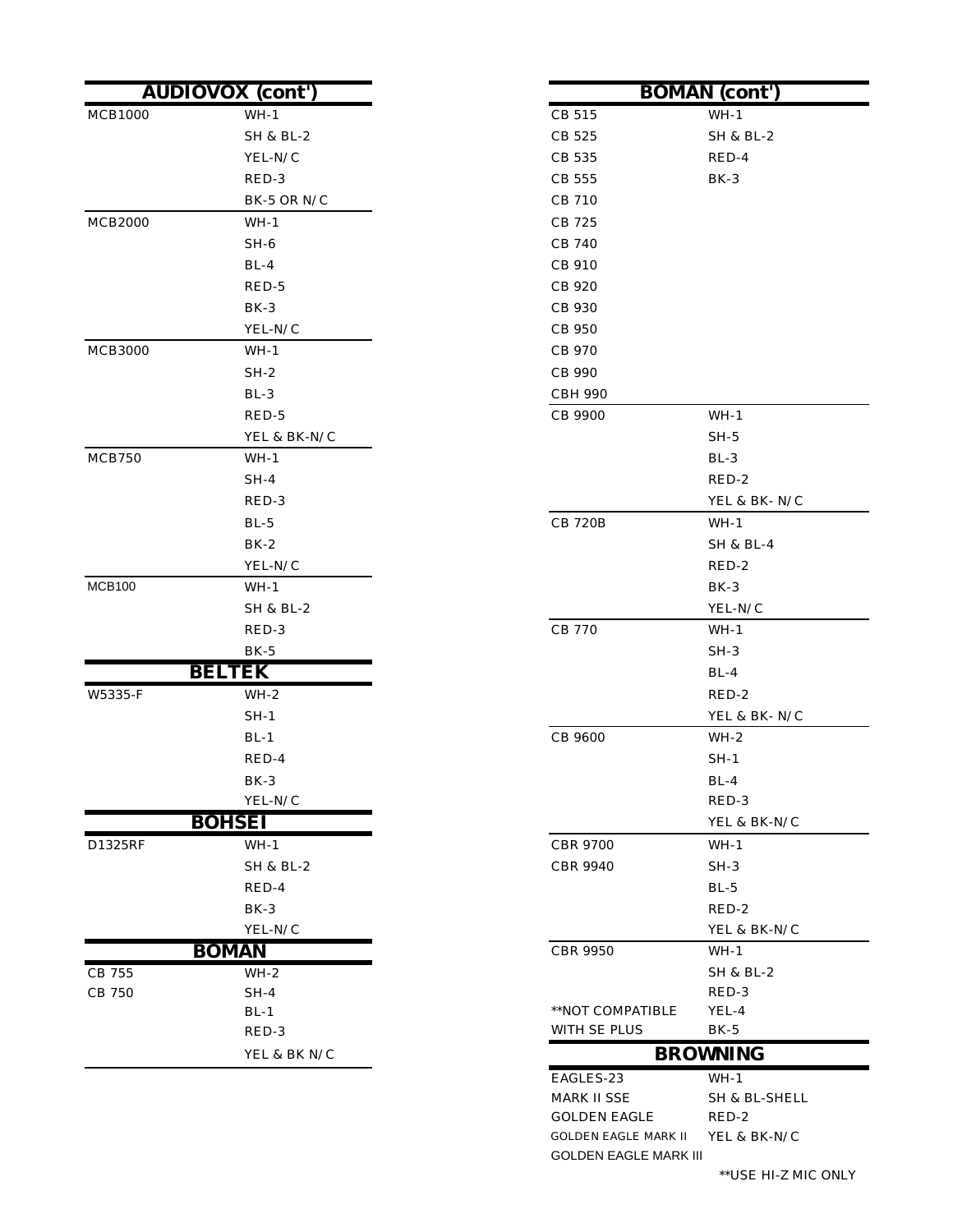|                               | <b>BROWNING</b> (cont') |                   | <b>CHRYSLER</b>      |
|-------------------------------|-------------------------|-------------------|----------------------|
| <b>GOLDEN EAGLE</b>           | $WH-1$                  | 4048076           | $WH-1$               |
| MK IV                         | SH & BL-3               | 4048077           | $SH-3$               |
| <b>GOLDEN EAGLE</b>           | RED-2                   |                   | $BL-5$               |
| MK IVA                        | YEL & BK-N/C            |                   | RED-2                |
| <b>LTD</b>                    | $WH-2$                  |                   | YEL & BK-N/C         |
| SST                           | $SH-1$                  |                   | <b>CITIZEN</b>       |
| <b>BROWNIE</b>                | $BL-4$                  | BPL 524-77        | $WH-1$               |
| <b>SABRE</b>                  | RED-3                   | MPL 2-77          | <b>SH &amp; BL-3</b> |
| SST-2                         | YEL & BK-N/C            | MPL 3-77          | RED-2                |
| <b>BARON</b>                  |                         | SSB-M6-5-3 & 2    | $BK-5$               |
| <b>EAGLETTE</b>               | WH-AUDIO                |                   | YEL-N/C              |
|                               | SH & BL-GRND            |                   | <b>CLARICON</b>      |
|                               | RED-RELAY               | 30400 (PIRATE)    | $WH-2$               |
|                               | YEL & BK-N/C            |                   | SH & BL-5            |
| **HI-Z USE AMPLIFIED MIC ONLY |                         |                   | RED-4                |
|                               | <b>CARDON</b>           |                   | YEL & BK-N/C         |
| <b>ATLAS MARK V</b>           | $WH-1$                  | 30850             | $WH-4$               |
| ASTRO 23                      | SH & BL-2               |                   | SH & BL-1            |
| <b>APACHE</b>                 | $BK-3$                  |                   | RED-3                |
|                               | RED-4                   |                   | $BK-5$               |
|                               | YEL & BK-N/C            |                   | YEL-N/C              |
| COMMAND CB 727                | WH-AUDIO                | 30800 (ACTIVATOR) | $WH-2$               |
| UNIVERSE CB 747               | SH & BL-GRND            | 30600 (PRIVATEER) | SH & BL-1            |
| <b>VENTURA SSB</b>            | RED-RELAY               |                   | RED-4                |
| TYCOON CB 707                 | YEL & BK-N/C            |                   | BK-3                 |
| <b>GALAXY TWIN</b>            |                         |                   | YEL-N/C              |
| VANGUARD                      |                         | 30200             | WH-AUDIO             |
| APPOLLO/ULTRA 15W             |                         |                   | SH & BL-GND          |
| PHANTOM 23C                   | WH-1                    |                   | RED-CONTROL          |
|                               | SH & BL-2               |                   | <b>BK-SPEAKER</b>    |
|                               | RED-4                   |                   | YEL-N/C              |
|                               | YEL & BK-N/C            | 14-523            | WH-AUDIO             |
| <b>SPITFIRE</b>               | $WH-1$                  |                   | SH & BL-GND          |
| MARK II                       | <b>SH &amp; BL-4</b>    |                   | <b>RED-RELAY</b>     |
|                               | RED-2                   |                   | YEL & BK-N/C         |
|                               | YEL & BK-N/C            |                   | <b>CLEGG VENUS</b>   |
| ALGOINQIUN                    | $WH-1$                  |                   | RING-WH              |
|                               | <b>SH &amp; BL-2</b>    |                   | TIP-RED              |
| **10K to 50K resistor         | RED-4                   |                   | SLEEVE-SH & BL       |
| in Audio line to stop         | $BK-3$                  |                   | <b>COBRA</b>         |
| squeling in receive.          | YEL-N/C                 | 20                | <b>WH-AUDIO</b>      |
|                               | <b>CHANNEL MASTER</b>   | 24                | SH & BL-GND          |
| CB 6830                       | $WH-2$                  |                   | RED-RELAY            |
| CB 6835                       | <b>SH &amp; BL-4</b>    |                   | YEL & BK-N/C         |
| CB 6832                       | RED-3                   | 6                 | WH-AUDIO             |
| CB 6834                       | YEL & BK-N/C            |                   | SH & BL- GND         |
| CB 6831                       | $BK-1$                  |                   | RED-CONTROL          |
|                               | <b>CHEROKEE</b>         |                   | <b>BK-SPEAKER</b>    |
| $WH-2$<br>4 PIN               | 5 PIN<br>$WH-1$         |                   | YEL-N/C              |
| RED-3                         | $SH-2$                  |                   |                      |
| <b>BK-4</b>                   | BK-3                    |                   |                      |
| <b>SH &amp; BL-1</b>          | BL-4 RED-5              |                   |                      |

| a (cont')       |                   | <b>CHRYSLER</b>    |
|-----------------|-------------------|--------------------|
| WH-1            | 4048076           | $WH-1$             |
| SH & BL-3       | 4048077           | $SH-3$             |
| RED-2           |                   | $BL-5$             |
| YEL & BK- N/C   |                   | RED-2              |
| WH-2            |                   | YEL & BK-N/C       |
| SH-1            |                   | <b>CITIZEN</b>     |
| $BL-4$          | BPL 524-77        | WH-1               |
| RED-3           | MPL 2-77          | SH & BL-3          |
| YEL & BK-N/C    | MPL 3-77          | RED-2              |
|                 | SSB-M6-5-3 & 2    | BK-5               |
| WH-AUDIO        |                   | YEL-N/C            |
| SH & BL-GRND    |                   | <b>CLARICON</b>    |
| RED-RELAY       | 30400 (PIRATE)    | $WH-2$             |
| YEL & BK- N/C   |                   | SH & BL-5          |
| IIC ONLY        |                   | RED-4              |
| ON              |                   | YEL & BK-N/C       |
| WH-1            | 30850             | WH-4               |
| SH & BL-2       |                   | SH & BL-1          |
| BK-3            |                   | RED-3              |
| RED-4           |                   | BK-5               |
| YEL & BK-N/C    |                   | YEL-N/C            |
| WH-AUDIO        | 30800 (ACTIVATOR) | $WH-2$             |
| SH & BL-GRND    | 30600 (PRIVATEER) | SH & BL-1          |
| RED-RELAY       |                   | RED-4              |
| YEL & BK- N/C   |                   | $BK-3$             |
|                 |                   | YEL-N/C            |
|                 | 30200             | WH-AUDIO           |
|                 |                   | SH & BL-GND        |
| WH-1            |                   | RED-CONTROL        |
| SH & BL-2       |                   | <b>BK-SPEAKER</b>  |
| RED-4           |                   | YEL-N/C            |
| YEL & BK-N/C    | 14-523            | <b>WH-AUDIO</b>    |
| $WH-1$          |                   | SH & BL-GND        |
| SH & BL-4       |                   | RED-RELAY          |
| RED-2           |                   | YEL & BK-N/C       |
| YEL & BK-N/C    |                   | <b>CLEGG VENUS</b> |
| $WH-1$          |                   | $RING-WH$          |
| SH & BL-2       |                   | TIP-RED            |
| RED-4           |                   | SLEEVE-SH & BL     |
| BK-3            |                   | <b>COBRA</b>       |
| YEL-N/C         | 20                | WH-AUDIO           |
| AASTER          | 24                | SH & BL-GND        |
| $WH-2$          |                   | <b>RED-RELAY</b>   |
| SH & BL-4       |                   | YEL & BK-N/C       |
| RED-3           | 6                 | WH-AUDIO           |
| YEL & BK-N/C    |                   | SH & BL- GND       |
| BK-1            |                   | RED-CONTROL        |
| KEE             |                   |                    |
|                 |                   | <b>BK-SPEAKER</b>  |
| 5 PIN<br>$WH-1$ |                   | YEL-N/C            |
| $SH-2$          |                   |                    |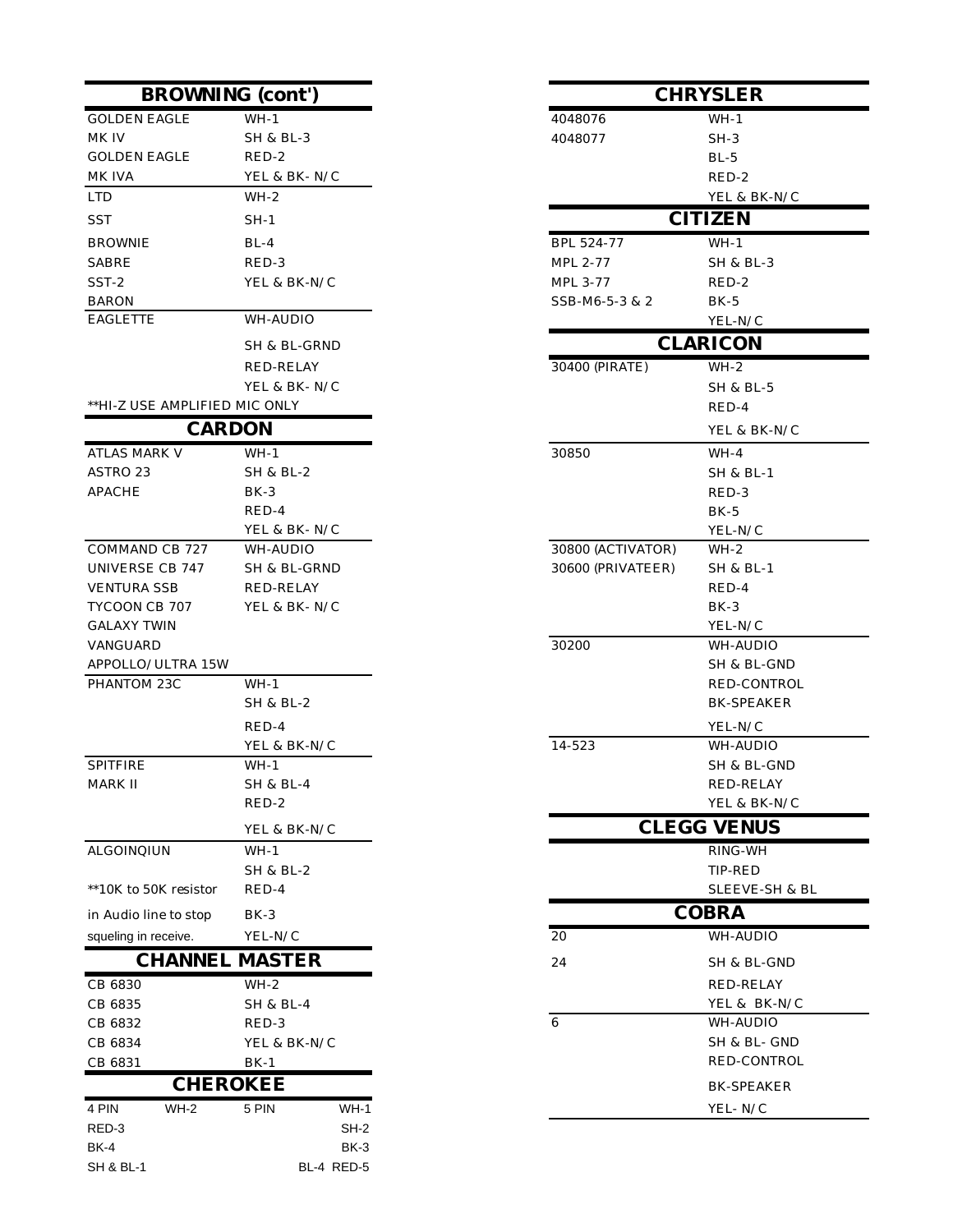|                     | <b>COBRA</b> (cont') |                               | <b>COBRA</b> (cont')          |
|---------------------|----------------------|-------------------------------|-------------------------------|
| 18 ULTRA            | $WH-2$               | 25                            | $WH-3$                        |
| 18 LTD              | <b>SH &amp; BL-1</b> |                               | $SH-1$                        |
| 19                  | RED-3                |                               | $BL-4$                        |
| 19 ULTRA, GTL       | $BK-4$               |                               | RED-2                         |
| 21                  | YEL-N/C              |                               | YEL & BK N/C                  |
| 21 PLUS, GTL,       |                      | 28A                           | $WH-2$                        |
| XLR, LTD            |                      | 28                            | <b>SH &amp; BL-1</b>          |
| 25 GTL, PLUS, LTD   |                      | <b>32 XLR</b>                 | RED-3                         |
| 25 LTD CLASSIC GOLD |                      | <b>46 XLR</b>                 | $BK-4$                        |
| 25 WX CLASSIC       |                      | <b>86 XLR</b>                 | YEL N/C                       |
| 26                  |                      | 130                           |                               |
| 29                  |                      | 131                           |                               |
| 29XLR, GTL, PLUS    |                      | 132, 132A                     |                               |
| 29 LTD GOLD         |                      | 135, 135 XLR                  |                               |
| 29 LTD WX GOLD      |                      | 138 XLR                       |                               |
| 29 LTD CLASSIC GOLD |                      | 139, 139 XLR                  |                               |
| 31 PLUS             |                      | 880                           |                               |
| 33 PLUS             |                      | <b>CAM 88</b>                 | $WH-1$                        |
| 40 PLUS             |                      | 98                            | $SH-2$                        |
| 77X, 78X            |                      |                               | $BL-4$                        |
| <b>86 XLR</b>       |                      |                               | RED-3                         |
| 87 GTL              |                      |                               | YEL & BK-N/C                  |
| 93 LT DWX           |                      | 138                           | WH-TIP                        |
| <b>CAM 89</b>       |                      | 139                           | SH & BL-SLEEVE                |
| 89 GTL, 89 XLR      |                      |                               | RED-RING                      |
| 135                 |                      |                               | YEL & BK-N/C                  |
| 135 XLR             |                      | 45 XLR                        | $WH-2$                        |
| 138 XLR             |                      | 148 GTL DX                    | <b>SH &amp; BL-1</b>          |
| 139 XLR             |                      |                               | RED-3                         |
| 146 GTL             |                      |                               | YEL & BK-N/C                  |
| 148 GTL-DX          |                      |                               | <b>COLLINS</b>                |
| 148 GTL-B           |                      | <b>KWM 380</b>                | $\mathop{\rm RING\text{-}WH}$ |
| 1000GTL             |                      | KWM 2                         | TIP-RED                       |
| 410                 |                      | 3253                          | SLEEVE-SH & BL                |
| 148 GTL ST          |                      |                               | <b>COLT</b>                   |
| 18RV                | $WH-1$               | 210                           | $WH-1$                        |
| 18 PLUS             | <b>SH &amp; BL-4</b> | 220                           | $SH-3$                        |
| 19X, PLUS           | RED-2                | 222                           | $BL-4$                        |
| 20 LTD              | $BK-5$               | 510                           | RED-2                         |
| 20 PLUS             | YEL-N/C              |                               | $BK-5$<br>YEL N/C             |
| 23 PLUS             |                      | 900                           | $WH-1$                        |
| 41 PLUS             |                      |                               | $SH-4$                        |
| <b>90 GTL</b>       | $WH-1$               |                               | $BL-3$                        |
| 140 GTL             | $SH-2$               |                               | RED-2                         |
| 142 GTL             | $BL-4$               |                               | YEL & BK-N/C                  |
| 148 GTL             | RED-5                | **HI-Z USE AMPLIFIED MIC ONLY |                               |
| 2000 GTL            | $BK-3$               | 290                           | $WH-1$                        |
| 2010                | YEL-N/C              | 390                           | <b>SH &amp; BL-2</b>          |
| 23                  | WH-AUDIO             | 480                           | RED-4                         |
| 27                  | SH & BL-GND          | 485                           | BK-3                          |
| V                   | RED-CONTROL          | 800                           | YEL N/C                       |
|                     | <b>BK-SPEAKER</b>    | 870                           |                               |
|                     | YEL-N/C              | 1000                          |                               |
|                     |                      | 1200                          |                               |
|                     |                      | 2400                          |                               |
|                     |                      |                               |                               |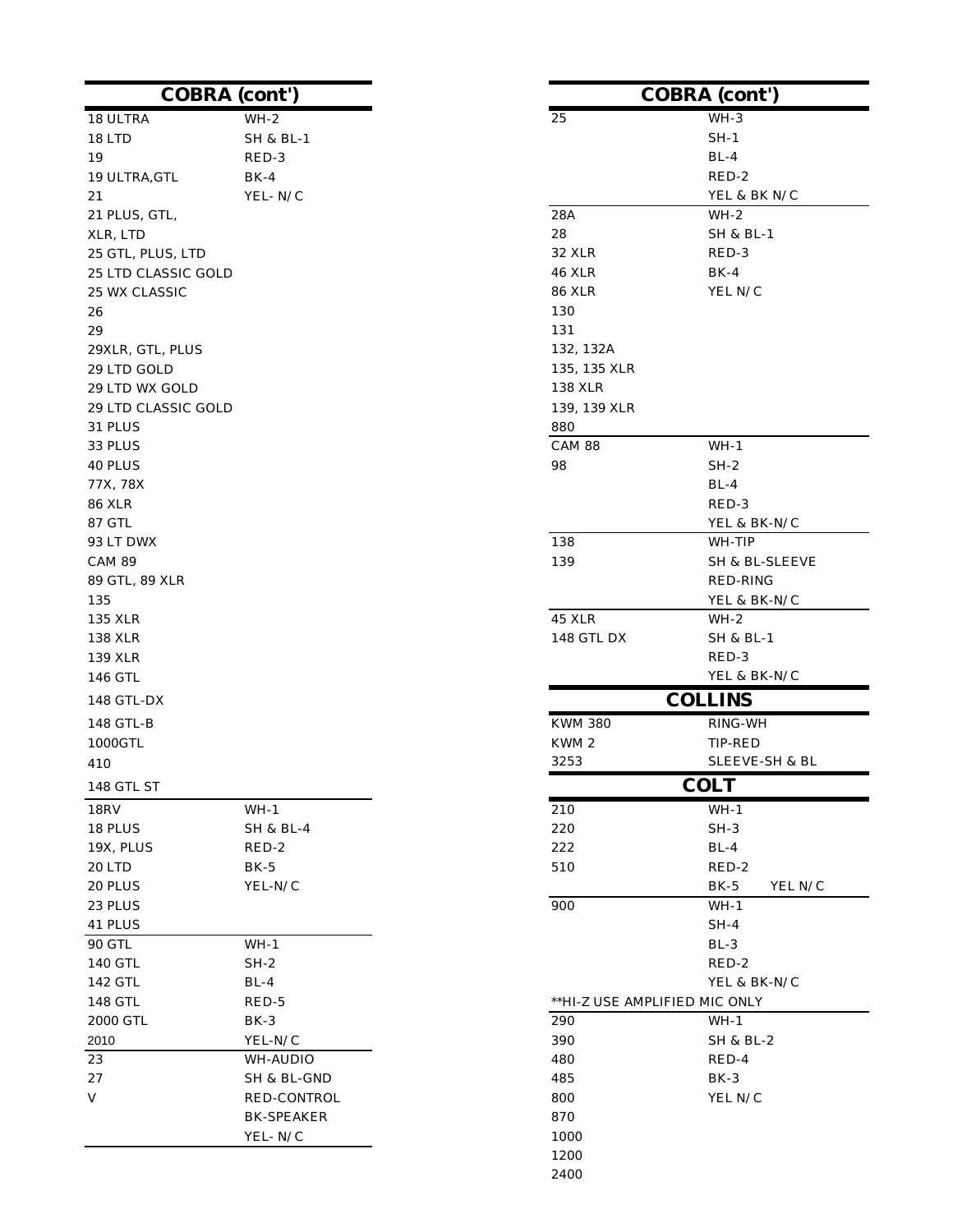|                          | <b>COLT</b> (cont')              |                                  | <b>COURIER (FANNON) (co</b> |
|--------------------------|----------------------------------|----------------------------------|-----------------------------|
| 350                      | $WH-4$                           | <b>COURIER 23</b>                | $WH-3$                      |
|                          | $SH-2$                           | COURIER 23+                      | SH & BL-4                   |
|                          | $BL-3$                           | <b>FLEET COURIER</b>             | RED-2                       |
|                          | RED-5                            | <b>FLEET COURIER</b>             | YEL & BK-N/C                |
|                          | $BK-1$                           | 30B                              |                             |
|                          | YEL N/C                          | <b>ROYALE</b>                    |                             |
|                          | <b>COMEX COMMUNICATION</b>       | **HI-Z, USE AN AMPLFIED MIC ONLY |                             |
| <b>CCB-770</b>           | $WH-1$                           | CHIEF <sub>23</sub>              | $WH-4$                      |
|                          | <b>SH &amp; BL-6</b>             |                                  | <b>SH &amp; BL-3</b>        |
|                          | RED-5                            |                                  | $RED-1$                     |
|                          | $BK-4$                           |                                  | $BK-2$                      |
|                          | YEL-N/C                          |                                  | YEL-N/C                     |
|                          | <b>COMMAND ELECTRONICS</b>       | <b>COURIER 1M</b>                | WH-3                        |
| THE STAR                 | $WH-2$                           |                                  | $SH-4$                      |
|                          | SH & BL-1                        |                                  | $BL-2$                      |
|                          | RED-3                            |                                  | RED-4                       |
|                          | YEL & BK-N/C                     |                                  | $BK-1$                      |
| **HI-Z USE AMPLIFIED MIC |                                  |                                  | YEL-N/C                     |
|                          | <b>COMMTRON</b>                  | <b>BLAZER</b>                    | $WH-2$                      |
| ${\rm CXX}$              | $WH-1$                           | <b>CARAVELLE 40D</b>             | SH & BL-4                   |
| $\bold{XIII}$            | SH & BL-3                        | <b>CLASSIC III</b>               | RED-3                       |
|                          | RED-2                            | CLASSIC PLL 40                   | YEL-N/C                     |
|                          | $BK-5$                           | CRUISER                          | $BK-1$                      |
|                          | YEL-N/C                          | CONQUEROR 40D                    |                             |
|                          | <b>CONNEX</b>                    | <b>FANFARE 185DF</b>             |                             |
| 3300                     | $WH-2$                           | FANFARE 184DF                    |                             |
|                          | SH & BL-1                        | FANFARE 182F                     |                             |
|                          | RED-3                            | FANFARE 125F                     |                             |
|                          | YEL & BK-N/C                     | <b>FANFARE 880DF</b>             |                             |
|                          | <b>CORNELL-DUBLIER</b>           | REDBALL                          |                             |
| MARK X                   | $WH-1$                           | RANGLER 40D                      |                             |
| <b>MARK 20</b>           | <b>SH &amp; BL-3</b>             | RENEGADE 40                      |                             |
|                          | $RED-2$                          | ROGUE 40                         |                             |
|                          | **HI-Z USE AN AMPLIFIED MIC ONLY | <b>SFT-800A</b>                  | WH-AUDIO                    |
| MARK 12                  | $WH-1$                           | <b>COURIER TR-5</b>              | SH & BL- GND                |
|                          | <b>SH &amp; BL-4</b>             | <b>TRAVELLER</b>                 | RED-VOLT SO                 |
|                          | RED-2                            |                                  | <b>BK-SPEAKER</b>           |
|                          | $BK-3$                           |                                  | YEL-N/C                     |
|                          | YEL-N/C                          | RANGER 23                        | WH-3                        |
| MARK 26                  | $WH-2$                           | RAVELLER II                      | <b>SH &amp; BL-4</b>        |
|                          | SH-4                             |                                  | RED-2                       |
|                          | $BL-1$                           |                                  | $BK-1$                      |
|                          | RED-3<br>YEL & BK-N/C            | CADET 23                         | YEL-N/C<br>WH-AUDIO         |
|                          | <b>COURIER (FANNON)</b>          |                                  | SH & BL-GND                 |
| <b>CITATION</b>          | $WH-1$                           |                                  | RED-RELAY                   |
| <b>CLASSIC II</b>        | SH & BL-3                        |                                  | YEL & BK-N/C                |
|                          | RED-2                            | FANFARE 700                      | $WH-1$                      |
|                          | YEL & BK-N/C                     | <b>SFT 400</b>                   | SH & BL-2                   |
|                          |                                  | <b>SFT 500</b>                   | RED-3                       |

| ont')             |                                  | <b>COURIER (FANNON) (cont')</b> |
|-------------------|----------------------------------|---------------------------------|
| $WH-4$            | COURIER 23                       | WH-3                            |
| $SH-2$            | COURIER 23+                      | <b>SH &amp; BL-4</b>            |
| BL-3              | <b>FLEET COURIER</b>             | RED-2                           |
| RED-5             | FLEET COURIER                    | YEL & BK-N/C                    |
| BK-1              | 30B                              |                                 |
| YEL N/C           | <b>ROYALE</b>                    |                                 |
| <b>UNICATION</b>  | **HI-Z, USE AN AMPLFIED MIC ONLY |                                 |
| WH-1              | CHIEF <sub>23</sub>              | $WH-4$                          |
| SH & BL-6         |                                  | SH & BL-3                       |
| RED-5             |                                  | RED-1                           |
| BK-4              |                                  | BK-2                            |
| YEL-N/C           |                                  | YEL-N/C                         |
| <b>ECTRONICS</b>  | COURIER 1M                       | WH-3                            |
| WH-2              |                                  | SH-4                            |
| SH & BL-1         |                                  | $BL-2$                          |
| RED-3             |                                  | RED-4                           |
| YEL & BK-N/C      |                                  | $BK-1$                          |
| IIС               |                                  | YEL-N/C                         |
| <b>RON</b>        | BLAZER                           | WH-2                            |
| WH-1              | <b>CARAVELLE 40D</b>             | SH & BL-4                       |
| SH & BL-3         | CLASSIC III                      | RED-3                           |
| RED-2             | CLASSIC PLL 40                   | YEL-N/C                         |
| BK-5              | <b>CRUISER</b>                   | $BK-1$                          |
| YEL-N/C           | CONQUEROR 40D                    |                                 |
| EX                | FANFARE 185DF                    |                                 |
| WH-2              | <b>FANFARE 184DF</b>             |                                 |
| SH & BL-1         | FANFARE 182F                     |                                 |
| RED-3             | FANFARE 125F                     |                                 |
| YEL & BK-N/C      | FANFARE 880DF                    |                                 |
| <b>)UBLIER</b>    | REDBALL                          |                                 |
| WH-1              | RANGLER 40D                      |                                 |
| SH & BL-3         | RENEGADE 40                      |                                 |
| RED-2             | $\rm ROGUE$ $40$                 |                                 |
| D MIC ONLY        | SFT-800A                         | WH-AUDIO                        |
| WH-1              | <b>COURIER TR-5</b>              | SH & BL- GND                    |
| SH & BL-4         | TRAVELLER                        | RED-VOLT SOURCE                 |
| RED-2             |                                  | <b>BK-SPEAKER XFMR</b>          |
| BK-3              |                                  | YEL-N/C                         |
| YEL-N/C<br>$WH-2$ | RANGER 23<br><b>RAVELLER II</b>  | WH-3                            |
| SH-4              |                                  | SH & BL-4<br>RED-2              |
| BL-1              |                                  | $BK-1$                          |
| RED-3             |                                  | YEL-N/C                         |
| YEL & BK-N/C      | CADET 23                         | WH-AUDIO                        |
| FANNON)           |                                  |                                 |
|                   |                                  | SH & BL-GND                     |
| WH-1              |                                  | RED-RELAY                       |
| SH & BL-3         |                                  | YEL & BK-N/C                    |
| RED-2             | FANFARE 700                      | WH-1                            |
| YEL & BK-N/C      | <b>SFT 400</b>                   | <b>SH &amp; BL-2</b>            |
|                   | <b>SFT 500</b>                   | RED-3<br>$BK-5$                 |
|                   |                                  | YEL-N/C                         |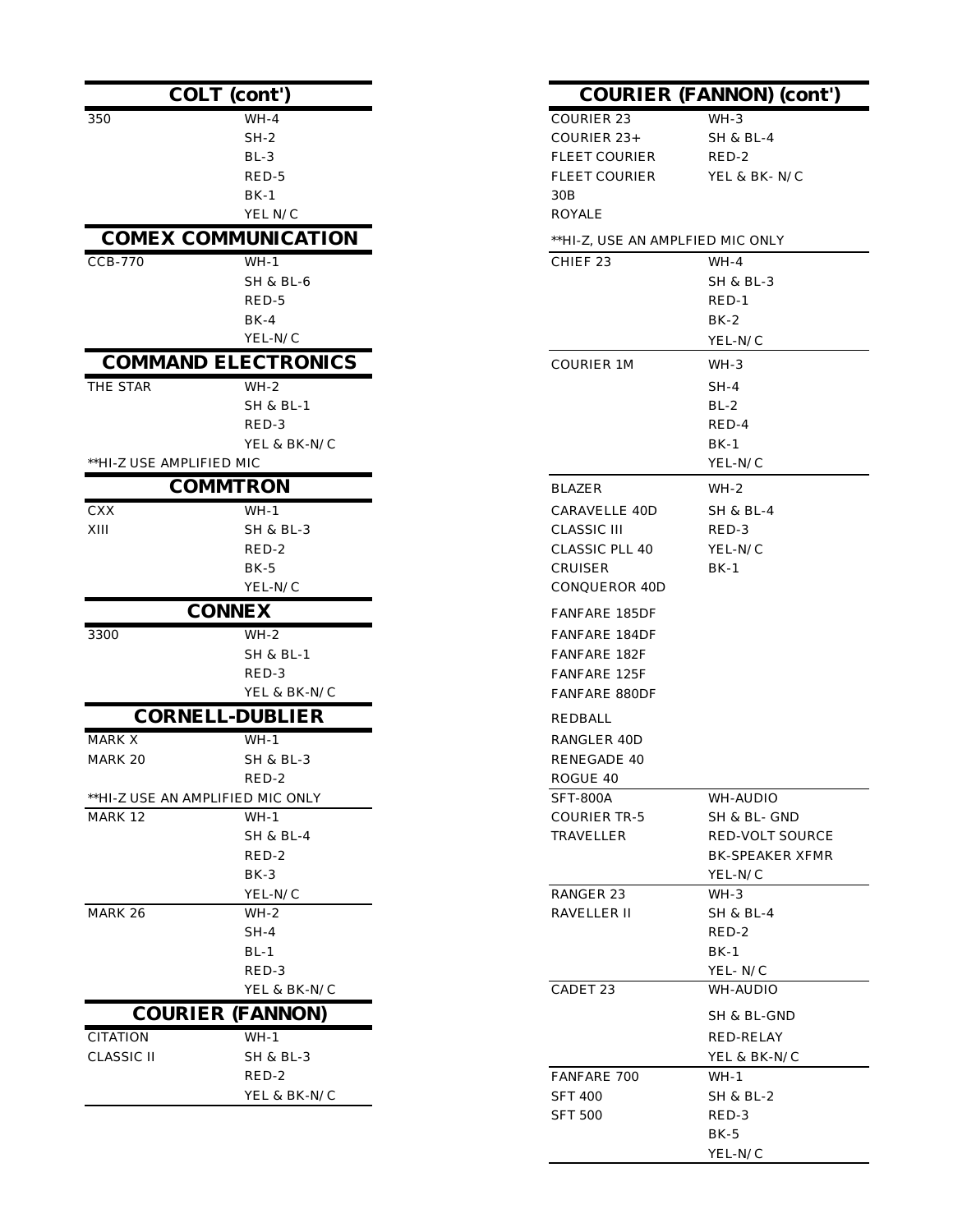|                      | <b>COURIER (FANNON) (cont')</b> |                               | <b>CRAIG</b> (cont') |
|----------------------|---------------------------------|-------------------------------|----------------------|
| CARVELLE             | WH-TIP                          | L103                          | $WH-2$               |
| CARVELLE II          | SH & BL-SLEEVE                  | L104                          | <b>SH &amp; BL-1</b> |
| <b>CENTURION</b>     | RED-RING                        |                               | RED-3                |
| <b>CENTURION 40D</b> | YEL & BK-N/C                    |                               | $BK-4$               |
| CONQUERER            |                                 |                               | YEL N/C              |
| CONQUERER II         |                                 | L131                          | $WH-2$               |
| <b>FANFARE 880</b>   |                                 |                               | <b>SH &amp; BL-4</b> |
| <b>FANFARE 350F</b>  |                                 |                               | RED-5                |
| <b>GLADIATOR</b>     |                                 |                               | $BK-3$               |
| <b>SPARTAN SSB</b>   |                                 |                               | YEL N/C              |
| FANFARE 100          | WH-YEL                          |                               | <b>CYBERNET</b>      |
| REBEL 23+            | SH & BL-SH                      | <b>BETA 100</b>               | $WH-1$               |
|                      | RED-RED                         |                               | <b>SH &amp; BL-2</b> |
|                      | YEL-N/C                         |                               | $BK-3$               |
|                      | BK-BL                           |                               | RED-4                |
| <b>STF600</b>        | WH-2                            |                               | <b>DEERSLAYER</b>    |
|                      | <b>SH &amp; BL-1</b>            | 240                           | $WH-1$               |
|                      | RED-3                           |                               | $BK-2$               |
|                      | YEL & BK-N/C                    |                               | RED-3                |
| <b>GALAXY</b>        | $WH-1$                          |                               | $SH-5$               |
|                      | $SH-2$                          |                               | YEL-N/C              |
|                      | $BL-4$                          |                               | <b>DELCO</b>         |
|                      | RED-5                           | CBD10                         | $WH-1$               |
|                      | $BK-3$                          | 1977 SERIES                   | <b>SH &amp; BL-2</b> |
|                      | YEL N/C                         | 1979 SERIES                   | RED-4                |
| <b>COMET</b>         | WH-2                            |                               | $BK-3$               |
| <b>SFT-700</b>       | <b>BL &amp; SH-1</b>            |                               | YEL-N/C              |
| <b>SFT-900</b>       | RED-4                           | 1978 SERIES                   | $WH-1$               |
| (GUARDSMAN)          | $BK-3$                          | 90BFMC1                       | $SH-5$               |
|                      | YEL-N/C                         | 90BFPC1                       | $BL-2$               |
| FANFARE 120          | WH-YEL                          | 90YFMC1                       | $BK-3$               |
|                      | SH & BL-SH                      |                               | RED-4                |
|                      | RED-WH                          |                               | YEL-N/C              |
|                      | BK-BK                           |                               | <b>DEMCO</b>         |
|                      | YEL-N/C                         | <b>SATELITE</b>               | $WH-2$               |
| FANFARE 100F1        | WH-WH                           | <b>TRAVELIER</b>              | SH & BL-1            |
| REBEL 40A            | SH & BL-SH                      |                               | RED-3                |
| REBEL PLL            | <b>RED-RED</b>                  |                               | YEL & BK-N/C         |
|                      | BK-BK                           | **HI-Z USE AMPLIFIED MIC      |                      |
|                      | YEL-N/C                         | <b>SATELITE DELUXE</b>        | $WH-4$               |
|                      | <b>CRAIG</b>                    |                               | <b>SH &amp; BL-1</b> |
| 4101                 | $WH-2$                          | **HI-Z USE                    | RED-3                |
| 4102                 | SH & BL-3                       | AMPLIFIED MIC                 | $BK-2$               |
| 4103                 | RED-5                           | ONLY                          | YEL-N/C              |
| 4104                 | $BK-4$                          | <b>RAVELLE</b>                | WH-RING              |
| 4201                 | YEL N/C                         |                               | SH & BL-SLEEVE       |
| L101                 |                                 |                               | RED-TIP              |
| L102                 |                                 | **HI-Z USE AMPLIFIED MIC ONLY |                      |
| L231                 |                                 |                               |                      |
| L331                 |                                 |                               |                      |

| <b>NON)</b> (cont')  |                                    | <b>CRAIG</b> (cont') |
|----------------------|------------------------------------|----------------------|
| WH-TIP               | L103                               | $WH-2$               |
| SH & BL-SLEEVE       | L104                               | SH & BL-1            |
| RED-RING             |                                    | RED-3                |
| YEL & BK-N/C         |                                    | $BK-4$               |
|                      |                                    | YEL N/C              |
|                      | L131                               | WH-2                 |
|                      |                                    | SH & BL-4            |
|                      |                                    | RED-5                |
|                      |                                    | $BK-3$               |
|                      |                                    | YEL N/C              |
| WH-YEL               |                                    | <b>CYBERNET</b>      |
| SH & BL-SH           | BETA 100                           | $WH-1$               |
| RED-RED              |                                    | SH & BL-2            |
| YEL-N/C              |                                    | $BK-3$               |
| BK-BL                |                                    | RED-4                |
| WH-2                 |                                    | <b>DEERSLAYER</b>    |
| SH & BL-1            | 240                                | $WH-1$               |
| RED-3                |                                    | $BK-2$               |
| YEL & BK-N/C         |                                    | RED-3                |
| WH-1                 |                                    | $SH-5$               |
| $SH-2$               |                                    | YEL-N/C              |
| BL-4                 |                                    | <b>DELCO</b>         |
| RED-5                | CBD <sub>10</sub>                  | $WH-1$               |
| BK-3                 | 1977 SERIES                        | SH & BL-2            |
| YEL N/C              | 1979 SERIES                        | RED-4                |
| $WH-2$               |                                    | $BK-3$               |
| BL & SH-1            |                                    | YEL-N/C              |
| RED-4                | 1978 SERIES                        | WH-1                 |
| BK-3                 | 90BFMC1                            | SH-5                 |
| YEL-N/C              | 90BFPC1<br>90YFMC1                 | $BL-2$               |
| WH-YEL<br>SH & BL-SH |                                    | BK-3<br>RED-4        |
| RED-WH               |                                    | YEL-N/C              |
| BK-BK                |                                    | <b>DEMCO</b>         |
|                      |                                    |                      |
| YEL-N/C              | <b>SATELITE</b><br>TRAVELIER       | $WH-2$               |
| WH-WH<br>SH & BL-SH  |                                    | SH & BL- 1<br>RED-3  |
| RED-RED              |                                    | YEL & BK-N/C         |
| BK-BK                | **HI-Z USE AMPLIFIED MIC           |                      |
| YEL-N/C              | <b>SATELITE DELUXE</b>             | $WH-4$               |
| G                    |                                    | SH & BL-1            |
|                      |                                    |                      |
| WH-2                 | **HI-Z USE<br><b>AMPLIFIED MIC</b> | RED-3                |
| SH & BL-3<br>RED-5   | <b>ONLY</b>                        | BK-2<br>YEL-N/C      |
| BK-4                 | RAVELLE                            | WH-RING              |
| YEL N/C              |                                    | SH & BL-SLEEVE       |
|                      |                                    | RED-TIP              |
|                      | **HI-Z USE AMPLIFIED MIC ONLY      |                      |
|                      |                                    |                      |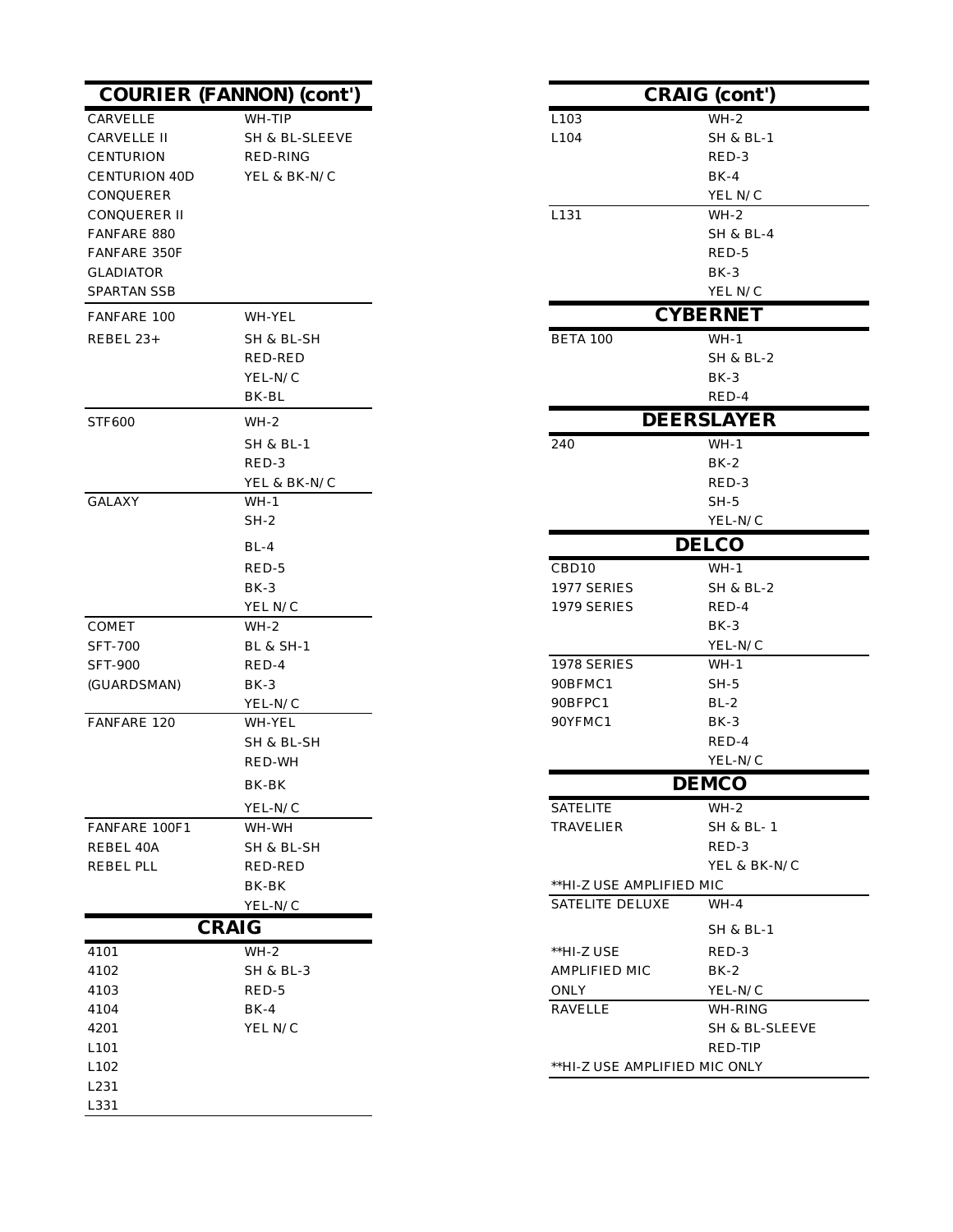|                  | <b>DIRLAND</b>               |                                   | <b>FORMAC</b>        |
|------------------|------------------------------|-----------------------------------|----------------------|
| 77-099           | WH-2                         | 400                               | $WH-1$               |
| SS 3900          | $SH-1$                       | 700                               | <b>SH &amp; BL-2</b> |
|                  | RED-3                        |                                   | RED-4                |
|                  | $BK-4$                       |                                   | $BK-3$               |
|                  | <b>DRAKE</b>                 |                                   | YEL-N/C              |
| TR-270           | $WH-1$                       |                                   | <b>FUKUYANA</b>      |
|                  | RED-2                        | <b>FDK</b>                        | $SH-1$               |
|                  | <b>SH &amp; BL-4</b>         | <b>KLM MULTI</b>                  | $WH-2$               |
| TR4              | C & B                        | 2000A                             | RED-3                |
|                  | <b>LINES</b>                 |                                   | $BL-4$               |
|                  | RED-TIP                      |                                   | <b>GALAXY</b>        |
|                  | WH-RING                      | <b>SATURN TURBO</b>               | $WH-2$               |
|                  | SH & BL-SLEEVE               | DX 959                            | <b>SH &amp; BL-1</b> |
|                  | <b>EICO</b>                  | <b>DX 73V</b>                     | RED-3                |
| 7723             | $WH-1$                       | 2527 DX                           | $BK-4$               |
|                  | <b>SH &amp; BL-2</b>         |                                   | YEL-N/C              |
|                  | RED-4                        | 2100                              | WH-2                 |
|                  | $BK-3$                       | 2517                              | SH & BL-1            |
|                  | YEL-N/C                      | 33 PLUS                           | RED-3                |
|                  | <b>EMPEROR</b>               | DX 33HML                          | $BK-4$               |
| TS-3010          | $WH-1$                       | DX44V                             | YEL-N/C              |
| TS5010           | <b>SH &amp; BL-2</b>         | DX55V                             |                      |
|                  | RED-3                        | DX66V                             |                      |
| <b>OR</b>        | $RED-1$                      | DX77HML                           |                      |
|                  | $WH-2$                       | <b>DX 77V</b>                     |                      |
|                  | SH & BL-3                    | DX 88HML                          |                      |
|                  | <b>EURO</b>                  | <b>JUPITOR</b>                    |                      |
| 3900             | <b>SH &amp; BL-1</b>         | <b>MARS</b>                       |                      |
|                  | $WH-2$                       | MIRAGE                            |                      |
|                  | RED-3                        | MIRAGE 44<br>99                   |                      |
|                  | $BK-4$<br><b>EXCALIBUR</b>   |                                   |                      |
|                  |                              | <b>PLUTO</b>                      |                      |
| SSB              | WH-2<br><b>SH &amp; BL-1</b> | <b>SATURN</b><br><b>SATURN II</b> |                      |
|                  | RED-3                        | <b>SIRIUS</b>                     |                      |
|                  | YEL & BK-N/C                 | SUPER GALAXY                      |                      |
|                  | <b>FIELD MASTER</b>          | MELAKA                            |                      |
| MICRONINI3       | WH-1                         | 2547                              |                      |
| MICRONINI6       | $SH-6$                       | 949                               |                      |
| MICRONINI23      | YEL-2                        |                                   | GE                   |
|                  | $BL-4$                       | 3-5800, 3-5801A                   | $WH-4$               |
| **NOT COMPATIBLE | RED-5                        | 3-5804B,G                         | SH & BL-1            |
| WITH SE PLUS     | BK-3                         | 3-5806, 3-5806A                   | RED-3                |
| TR18A            | $WH-1$                       | 3-5808A                           | $BK-5$               |
| <b>TR-18M</b>    | <b>SH &amp; BL-3</b>         | 3-5809, 3-5809B                   | YEL-N/C              |
|                  | RED-2                        | 3-5809C                           |                      |
|                  | YEL & BK-N/C                 | 3-5810 A, B                       |                      |
| MF-1001          | $WH-5$                       | 3-5811B                           |                      |
|                  | SH & BL-2                    | 3-5818A                           |                      |
|                  | $RED-1$                      | 3-5871, 3-5871A, B                |                      |
|                  | YEL & BK-N/C                 |                                   |                      |

|      | DIRLAND                |                              | <b>FORMAC</b>        |
|------|------------------------|------------------------------|----------------------|
|      | $WH-2$                 | 400                          | $WH-1$               |
|      | $SH-1$                 | 700                          | <b>SH &amp; BL-2</b> |
|      | RED-3                  |                              | RED-4                |
|      | $BK-4$                 |                              | $BK-3$               |
|      | <b>DRAKE</b>           |                              | YEL-N/C              |
|      | $WH-1$                 |                              | <b>FUKUYANA</b>      |
|      | RED-2                  | <b>FDK</b>                   | $SH-1$               |
|      | <b>SH &amp; BL-4</b>   | <b>KLM MULTI</b>             | $WH-2$               |
|      | C & B                  | 2000A                        | RED-3                |
|      | <b>LINES</b>           |                              | $BL-4$               |
|      | RED-TIP                |                              | <b>GALAXY</b>        |
|      | WH-RING                | <b>SATURN TURBO</b>          | $WH-2$               |
|      | SH & BL-SLEEVE         | DX 959                       | <b>SH &amp; BL-1</b> |
|      | <b>EICO</b>            | <b>DX 73V</b>                | RED-3                |
|      | $WH-1$                 | 2527 DX                      | $BK-4$               |
|      | <b>SH &amp; BL-2</b>   |                              | YEL-N/C              |
|      | RED-4                  | 2100                         | $WH-2$               |
|      | $BK-3$                 | 2517                         | <b>SH &amp; BL-1</b> |
|      | YEL-N/C                | 33 PLUS                      | RED-3                |
|      | EMPEROR                | DX 33HML                     | $BK-4$               |
|      | $WH-1$                 | DX44V                        | YEL-N/C              |
|      | <b>SH &amp; BL-2</b>   | DX55V                        |                      |
|      | RED-3                  | DX66V                        |                      |
|      | $RED-1$                | DX77HML<br><b>DX 77V</b>     |                      |
|      | $WH-2$<br>SH & BL-3    | DX 88HML                     |                      |
|      | <b>EURO</b>            |                              |                      |
|      | <b>SH &amp; BL-1</b>   | <b>JUPITOR</b>               |                      |
|      | $WH-2$                 | <b>MARS</b><br><b>MIRAGE</b> |                      |
|      | RED-3                  | MIRAGE 44                    |                      |
|      | $BK-4$                 | 99                           |                      |
|      | <b>XCALIBUR</b>        | PLUTO                        |                      |
|      | $WH-2$                 | <b>SATURN</b>                |                      |
|      | <b>SH &amp; BL-1</b>   | <b>SATURN II</b>             |                      |
|      | RED-3                  | <b>SIRIUS</b>                |                      |
|      | YEL & BK-N/C           | <b>SUPER GALAXY</b>          |                      |
|      | <b>LD MASTER</b>       | MELAKA                       |                      |
|      | $WH-1$                 | 2547                         |                      |
|      | $SH-6$                 | 949                          |                      |
|      | YEL-2                  |                              | GE                   |
|      | $BL-4$                 | 3-5800, 3-5801A              | $WH-4$               |
| IBLE | RED-5                  | 3-5804B,G                    | SH & BL-1            |
|      | BK-3                   | 3-5806, 3-5806A              | RED-3                |
|      | $WH-1$                 | 3-5808A                      | BK-5                 |
|      | <b>SH &amp; BL-3</b>   | 3-5809, 3-5809B              | YEL-N/C              |
|      | RED-2                  | 3-5809C                      |                      |
|      | YEL & BK-N/C<br>$WH-5$ | 3-5810 A, B<br>3-5811B       |                      |
|      | <b>SH &amp; BL-2</b>   | 3-5818A                      |                      |
|      | $RED-1$                | 3-5871, 3-5871A, B           |                      |
|      |                        |                              |                      |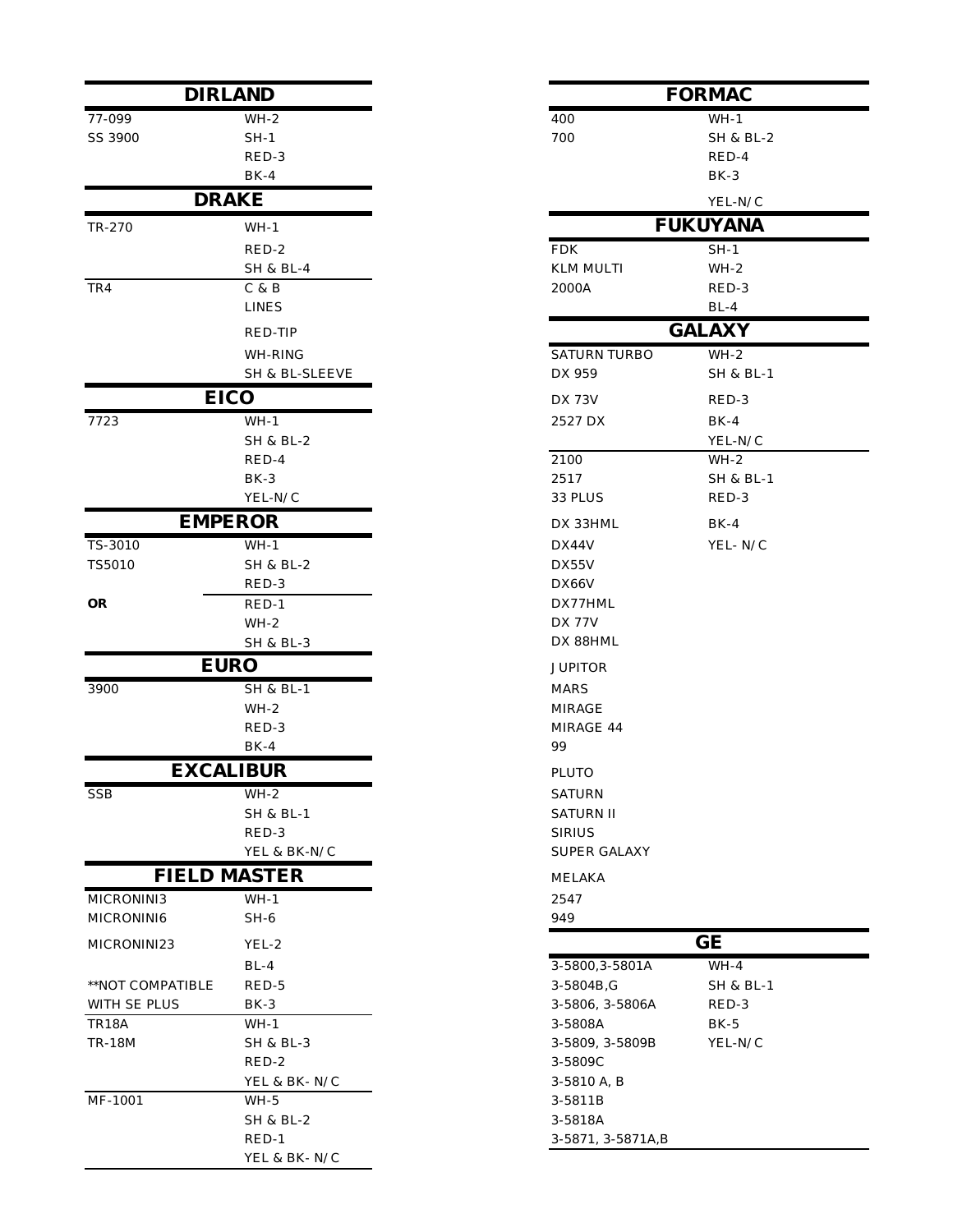|                     | GE (cont')           |                               | <b>GM</b>            |
|---------------------|----------------------|-------------------------------|----------------------|
| 3-5802, 3-5804D     | $WH-1$               | GM123A                        | WH-WH                |
| 3-5812A             | <b>SH &amp; BL-2</b> | 995432                        | SH-SH                |
| 3-5813 A, B         | BK-3                 | 4120                          | YEL-YEL              |
| 3-5814 A, B         | RED-4                | 4145                          | <b>BL-RED</b>        |
| 3-5817A             |                      | 4175                          | RED-BL               |
| $3 - 5818$ .        |                      | 4230                          | BK-BK                |
| 3-5819A             |                      | **NOT COMPATIBLE WITH SE PLUS |                      |
| 3-5825A             |                      | $CBD-12$                      | WH-WH                |
| 3-5869A             |                      | 7898540                       | SH-SH                |
| 3-5873.             |                      |                               | YEL-YEL              |
| 3-5875A             |                      |                               | BL-BK                |
|                     | <b>GENERAL</b>       | **NOT COMPATIBLE              | RED-BL               |
|                     | <b>SH &amp; BL-1</b> | WITH SE PLUS                  | BK-DR                |
|                     | $WH-2$               | $CB-4$                        | WH-1                 |
|                     | RED-3                |                               | SH & BL-2            |
|                     | <b>BK-4</b>          |                               | RED-3                |
|                     | <b>GEMTRONICS</b>    |                               | $BK-5$               |
| <b>GXT 3000</b>     | $WH-1$               |                               | YEL-N/C              |
|                     | SH & BL-3            |                               | <b>HALLICRAFTER</b>  |
|                     | RED-2                | 261                           | $WH-1$               |
|                     | $BK-5$               |                               | $SH-4$               |
|                     | YEL-N/C              |                               | $BL-6$               |
| GTX 23              | WH-1                 |                               | RED-3                |
| GTX 36              | <b>SH &amp; BL-2</b> |                               | $BK-5$               |
| GTX 44              | RED-4                |                               | YEL-N/C              |
| GTX 55              | $BK-3$               |                               | <b>HAM</b>           |
| GTX 66              | YEL-NC               | MULTIMODE II                  | $WH-1$               |
| GTX 77              |                      | <b>JUMBO</b>                  | <b>SH &amp; BL-2</b> |
| GTX 3323            |                      |                               | RED-4                |
| GTX 4040            |                      |                               | $BK-3$               |
| GR 11930            |                      |                               | YEL-N/C              |
| 3325                |                      |                               | <b>HAMDIC</b>        |
| GTX 2325            | $WH-1$               | 2305                          | $WH-2$               |
| GR-11935            | SH-4                 |                               | $SH-1$               |
|                     | $BL-3$               |                               | $BL-4$               |
|                     | RED-2                |                               | RED-3                |
|                     | YEL & BK-N/C         |                               | YEL & BK-            |
| GTX 2300<br>CB11923 | $WH-1$<br>$SH-4$     | 240                           | $WH-1$<br>$SH-3$     |
| <b>GTX 5000</b>     | $BL-3$               | **HI-Z USE                    | $BL-6$               |
|                     | RED-2                | AMPLIFIED MIC                 | RED-2                |
|                     | YEL & BK-N/C         | ONLY, NOT                     | $BK-4$               |
| GT 230              | $WH-1$               | COMPATIBLE                    | YEL-5                |
|                     | <b>SH &amp; BL-2</b> | <b>W/SE PLUS</b>              |                      |
|                     | RED-3                | 230                           | $WH-4$               |
|                     | $BK-4$               |                               | $SH-3$               |
|                     | YEL-N/C              | **HI-Z USE                    | $BL-2$               |
|                     | <b>GRANADA</b>       | AMPLIFIED MIC                 | RED-6                |
| $CB-7$              | $WH-2$               | ONLY, NOT                     | BK-5                 |
|                     | <b>SH &amp; BL-1</b> | COMPATIBLE                    | $YEL-1$              |
|                     | RED-4                | WITH SE PLUS                  |                      |
|                     | YEL & BK-N/C         |                               |                      |
|                     |                      |                               |                      |

| nt')                       |                               | <b>GM</b>              |
|----------------------------|-------------------------------|------------------------|
| WH-1                       | GM123A                        | WH-WH                  |
| <b>SH &amp; BL-2</b>       | 995432                        | SH-SH                  |
| BK-3                       | 4120                          | YEL-YEL                |
| RED-4                      | 4145                          | <b>BL-RED</b>          |
|                            | 4175                          | RED-BL                 |
|                            | 4230                          | BK-BK                  |
|                            | **NOT COMPATIBLE WITH SE PLUS |                        |
|                            | $CBD-12$                      | WH-WH                  |
|                            | 7898540                       | SH-SH                  |
|                            |                               | YEL-YEL                |
|                            |                               | BL-BK                  |
| ծ<br>ՀАL                   | **NOT COMPATIBLE              | RED-BL                 |
| SH & BL-1                  | WITH SE PLUS                  | BK-DR                  |
| WH-2                       | $CB-4$                        | WH-1                   |
| RED-3                      |                               | <b>SH &amp; BL-2</b>   |
| BK-4                       |                               | RED-3                  |
| NICS                       |                               | $BK-5$                 |
| WH-1                       |                               | ${\it YEL\text{-}N/C}$ |
| SH & BL-3                  |                               | <b>HALLICRAFTERS</b>   |
| RED-2                      | 261                           | $WH-1$                 |
| BK-5                       |                               | $SH-4$                 |
| YEL-N/C                    |                               | BL-6                   |
| WH-1                       |                               | RED-3                  |
| SH & BL-2                  |                               | $BK-5$                 |
| RED-4                      |                               | YEL-N/C                |
| BK-3                       |                               | <b>HAM</b>             |
| YEL-NC                     | MULTIMODE II                  | WH-1                   |
|                            | <b>JUMBO</b>                  | SH & BL-2              |
|                            |                               | RED-4                  |
|                            |                               | $BK-3$                 |
|                            |                               | YEL-N/C                |
|                            |                               | <b>HAMDIC</b>          |
| WH-1                       | 2305                          | $WH-2$                 |
| $SH-4$                     |                               | $SH-1$                 |
| BL-3                       |                               | $BL-4$                 |
| RED-2                      |                               | RED-3                  |
| YEL & BK-N/C               |                               | YEL & BK-N/C           |
| WH-1<br>$SH-4$             | 240                           | WH-1                   |
| BL-3                       | **HI-Z USE                    | SH-3<br>BL-6           |
| RED-2                      | AMPLIFIED MIC                 | RED-2                  |
| YEL & BK-N/C               | ONLY, NOT                     | BK-4                   |
| $WH-1$                     | COMPATIBLE                    | YEL-5                  |
| SH & BL-2                  | <b>W/SE PLUS</b>              |                        |
| RED-3                      | 230                           | $WH-4$                 |
| BK-4                       |                               | SH-3                   |
| YEL-N/C                    | **HI-Z USE                    | $BL-2$                 |
| <b>\DA</b>                 |                               |                        |
|                            | AMPLIFIED MIC                 | RED-6                  |
| WH-2                       | ONLY, NOT                     | BK-5                   |
| SH & BL-1                  | COMPATIBLE                    | YEL-1                  |
| RED-4<br>VEI $\ell$ RK N/C | WITH SE PLUS                  |                        |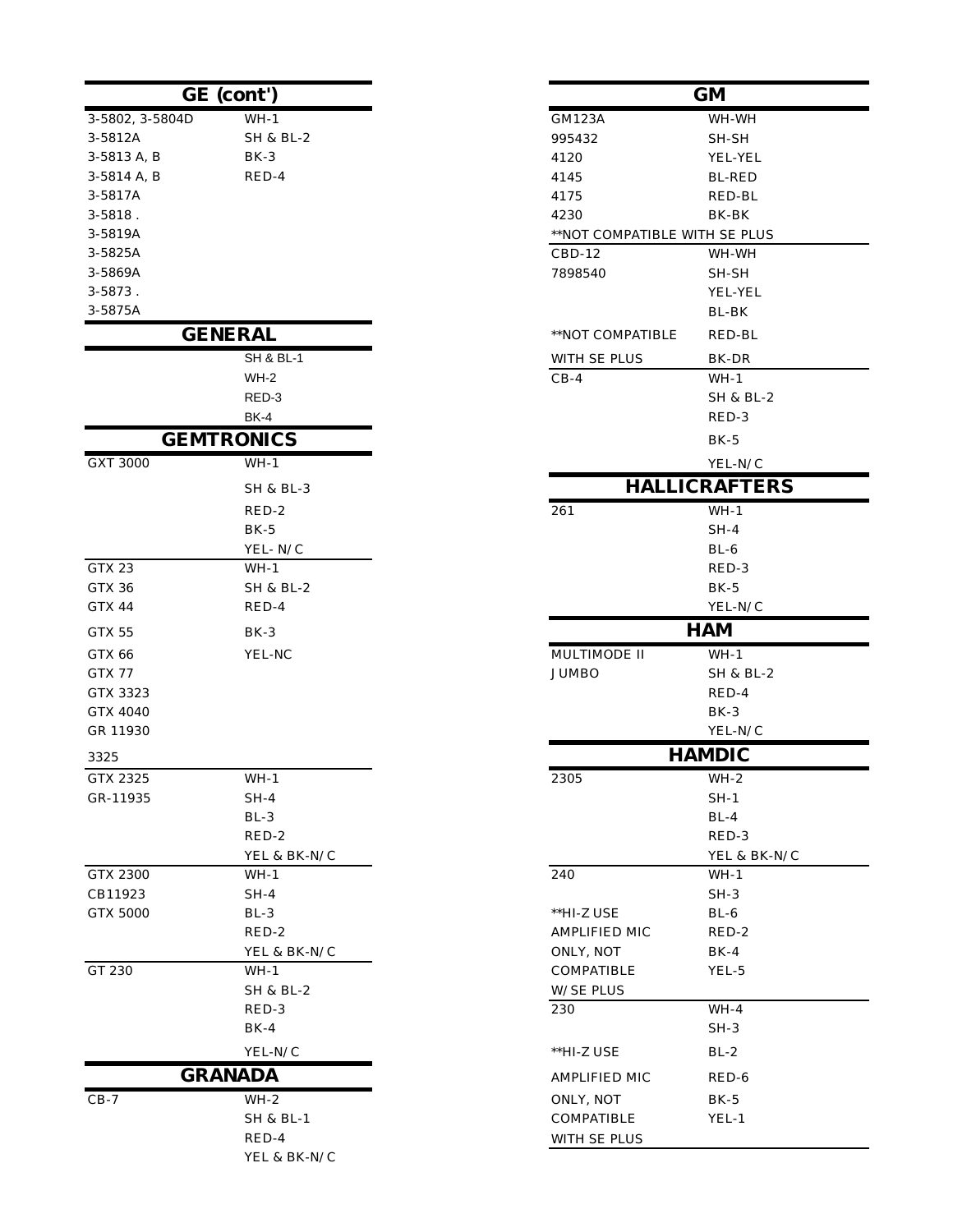|                   | <b>HAMDIC</b> (cont')      |                | <b>HY GAIN (cont'</b> |
|-------------------|----------------------------|----------------|-----------------------|
| 235               |                            | 708            | $WH-1$                |
| 305               | **NOT COMPATIBLE           | 671B           | <b>SH &amp; BL-3</b>  |
| 605               |                            | 672B           | RED-2                 |
| 605L              |                            | 673B           | $BK-5$                |
| 360S              |                            | 681            | YEL-N/C               |
|                   | <b>HARLEY</b>              | 682            |                       |
|                   | $WH-1$                     | 683            |                       |
|                   | $SH-4$                     | 2680           |                       |
|                   | $BL-6$                     | 2681           |                       |
|                   | RED-7                      | 2682           |                       |
|                   | <b>HEATHKIT</b>            | 2683           |                       |
| SB-104            | $WH-1$                     | 2701           |                       |
| HW-101            | RED-2                      | 2702           |                       |
|                   | SH & BL-SPRING ON          | 2703           |                       |
|                   | THE CONNECTOR              | 2705           |                       |
|                   | <b>HITACHI</b>             | 3077           |                       |
| CM-2375H          | $WH-4$                     | 3078           |                       |
| CM-2400C          | $SH-1$                     | 3084, 3087     | **HI-Z USE            |
| CM-2400H          | $BL-2$                     | 3107           | <b>AMPLIFIED</b>      |
| CM-2425H          | RED-3                      | 3114           | MIC ONLY              |
| CM-4800C          | $BK-5$                     |                | $I-COM$               |
| CM-4800H          | YEL-N/C                    | $IC-280$       | $WH-1$                |
|                   | <b>HY GAIN</b>             | 701            | <b>SH &amp; BL-4</b>  |
| 603 (23 PLUS)     | $WH-1$                     |                | RED-2                 |
|                   | $SH-4$                     |                | YEL & BK-N            |
| **HI-Z USE        | $BL-3$                     | 706            | RED-4                 |
| AMPLIFIED MIC     | RED-2                      | 2100H          | $SH-5$                |
| <b>ONLY</b>       | YEL & BK-N/C               |                | WH-6                  |
| 672 (HYRANGE III) | $WH-1$                     |                | $BL-7$                |
| 673 (HYRANGE IV)  | $\rm SH$ & BL-2            | 2350H          | RED-4                 |
| 674 (HYRANGE V)   | RED-3                      | 2000H          | $BL-5$                |
|                   | YEL & BK-N/C               |                | WH-6                  |
| 670               | $WH-1$                     |                | $\rm SH\text{-}7$     |
| HYRANGE I         | $SH-4$                     | IC 910         | $WH-1$                |
|                   | $BL-3$                     | IC 718         | $SH-7$                |
|                   | RED-2                      | IC 746         | $BL-6$                |
|                   | $BK-5$                     | IC 735         | RED-5                 |
|                   | YEL-N/C                    | IC 736         | YEL & BK-N            |
| 2701X             | $WH-1$                     | IC 737         |                       |
|                   | RED-2                      | IC 707         |                       |
|                   | SH & BL-3                  | IC 756         |                       |
|                   | BK-5                       | IC 745         |                       |
| 623               | WH-RING                    | <b>IC 720A</b> |                       |
| <b>UTOPIA</b>     | SH-SLEEVE                  | IC 751A        |                       |
|                   | <b>BL-SLEEVE</b>           | IC 728         |                       |
|                   | RED-TIP                    | IC 725         |                       |
|                   | YEL & BK ${\rm N}/{\rm C}$ |                | JIL                   |
| 2679              |                            | 606CB          | $WH-1$                |
| HY-GAIN 9         | **NOT COMPATIBLE           |                | $SH-2$                |
| 2679A             |                            |                | $BL-5$                |
|                   |                            |                | RED-3                 |

| (cont')                   |                | HY GAIN (cont')       |  |
|---------------------------|----------------|-----------------------|--|
|                           | 708            | $WH-1$                |  |
| COMPATIBLE                | 671B           | <b>SH &amp; BL-3</b>  |  |
|                           | 672B           | RED-2                 |  |
|                           | 673B           | $BK-5$                |  |
|                           | 681            | YEL-N/C               |  |
| EY                        | 682            |                       |  |
| WH-1                      | 683            |                       |  |
| $SH-4$                    | 2680           |                       |  |
| $BL-6$                    | 2681           |                       |  |
| RED-7                     | 2682           |                       |  |
| KIT                       | 2683           |                       |  |
| $WH-1$                    | 2701           |                       |  |
| RED-2                     | 2702           |                       |  |
| SH & BL-SPRING ON         | 2703           |                       |  |
| THE CONNECTOR             | 2705           |                       |  |
| ЖI                        | 3077           |                       |  |
| WH-4                      | 3078           |                       |  |
| $SH-1$                    | 3084, 3087     | **HI-Z USE            |  |
| $BL-2$                    | 3107           | <b>AMPLIFIED</b>      |  |
| RED-3                     | 3114           | MIC ONLY              |  |
| BK-5                      |                | <b>I-COM</b>          |  |
| YEL-N/C                   | $IC-280$       | $WH-1$                |  |
| $\overline{\mathbf{I}}$ N | 701            | <b>SH &amp; BL-4</b>  |  |
|                           |                |                       |  |
| $WH-1$                    |                | RED-2                 |  |
| $SH-4$                    | 706            | YEL & BK-N/C<br>RED-4 |  |
| BL-3<br>RED-2             | 2100H          | $SH-5$                |  |
| YEL & BK-N/C              |                | WH-6                  |  |
| $WH-1$                    |                | $BL-7$                |  |
| SH & BL-2                 | 2350H          | RED-4                 |  |
| RED-3                     | 2000H          | $BL-5$                |  |
| YEL & BK-N/C              |                | WH-6                  |  |
| WH-1                      |                | $SH-7$                |  |
| SH-4                      | IC 910         | $WH-1$                |  |
| $BL-3$                    | IC 718         | $SH-7$                |  |
| RED-2                     | IC 746         | $BL-6$                |  |
| <b>BK-5</b>               | IC 735         | RED-5                 |  |
| YEL- N/C                  | IC 736         | YEL & BK-N/C          |  |
| WH-1                      | IC 737         |                       |  |
| RED-2                     | IC 707         |                       |  |
| SH & BL-3                 | IC 756         |                       |  |
| BK-5                      | IC 745         |                       |  |
| WH-RING                   | <b>IC 720A</b> |                       |  |
| SH-SLEEVE                 | <b>IC 751A</b> |                       |  |
| <b>BL-SLEEVE</b>          | IC 728         |                       |  |
| RED-TIP                   | IC 725         |                       |  |
| YEL & BK N/C              |                | <b>JIL</b>            |  |
|                           | 606CB          | $WH-1$                |  |
| COMPATIBLE                |                | $SH-2$                |  |
|                           |                | $BL-5$                |  |
|                           |                | RED-3                 |  |
|                           |                | YEL & BK-N/C          |  |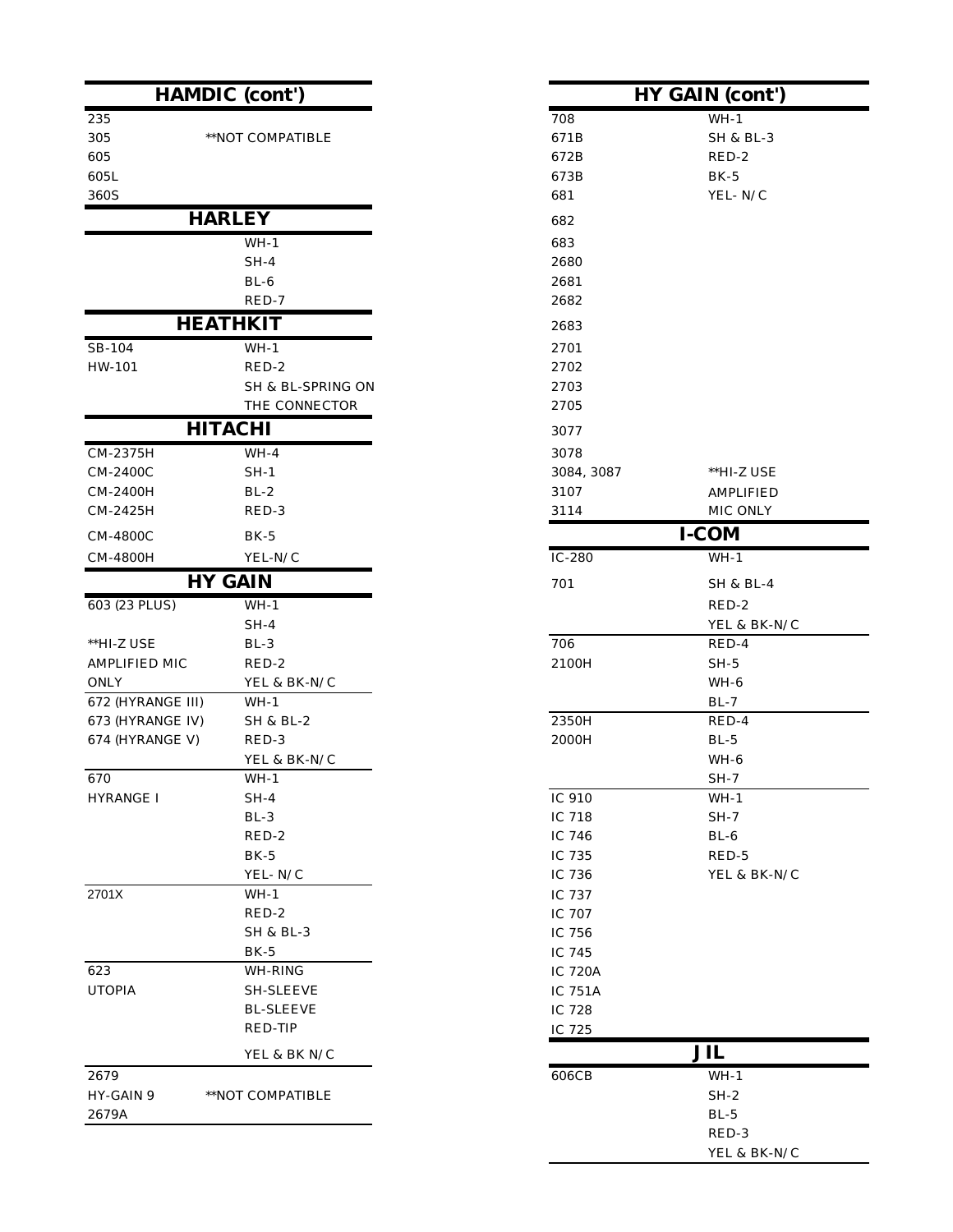|                            | <b>JANA ELECTRONICS, LTD.</b> |                                   | E.F. JOHNSON (cont') |
|----------------------------|-------------------------------|-----------------------------------|----------------------|
| KJSSB-100                  | $WH-3$                        | MESSENGER 250                     | $WH-1$               |
| <b>DOMINATOR</b>           | <b>BL &amp; SH-2</b>          |                                   | SH-CASE              |
|                            | RED-1                         | **HI-Z USE                        | YEL-4                |
|                            | YEL & BK-N/C                  | AMPLIFIED MIC                     | $BL-2$               |
| KJCB-32                    | WH-RING                       | ONLY, NOT                         | RED-5                |
| AGGRESSOR                  | SH & BL- SLEEVE               | COMPATIBLE                        | BK-3                 |
|                            | RED-TIP                       | <b>W/SE PLUS</b>                  |                      |
| **HI-Z USE                 | YEL & BK-N/C                  | MESSENGER 350                     | **CONSULT            |
| AMPLIFIED MIC ONLY         |                               |                                   | <b>ASTATIC</b>       |
| KJCB-91                    | $WH-2$                        | MESSENGER 351                     | WH-AUDIO             |
| (INTERCEPTOR)              | SH & BL-1                     | MESSENGER 111                     | SH & BL-GND          |
| KJCB-91                    | RED-3                         | MESSENGER 300                     | RED-RELAY            |
| (VINDICATOR)               | BK-4                          | MESSENGER 320                     | YEL & BK-N/C         |
| KJCB-520                   | YEL- N/C                      | MESSENGER 323                     |                      |
| (AVENGER)                  |                               | MESSENGER 323M                    |                      |
| KJCB-420                   |                               | **HI-Z USE AN AMPLIFIED MIC ONLY  |                      |
| (INITATOR)                 |                               | MESSENGER 124                     | $WH-1$               |
| KJCB-440                   |                               | MESSENGER 124M                    | $SH-2$               |
| (ACTIVATOR)                |                               |                                   | $BL-4$               |
|                            | E.F. JOHNSON                  |                                   | RED-3                |
| MESSENGER I                | WH-WH                         | **HI-Z USE AN AMPLIFIED MIC ONLY  |                      |
| <b>MESSENGER II</b>        | SH& BL-SH                     | MESSENGER 120                     | WH-WH                |
|                            | RED-BK                        | MESSENGER 121                     | SH & BL-RED          |
| **HI-Z USE                 | YEL-N/C                       | MESSENGER 210T                    | RED-BL               |
| AMPLIFIED MIC ONLY         | BK-RED                        | MESSENGER 120A                    | BK-BK                |
| MESSENGER 100              | WH-AUDIO                      | MESSENGER 121A                    | YEL-YEL              |
| MESSENGER 110              | SH & BL-GND                   | **HI-Z USE AN AMPLIFIED MIC ONLY, |                      |
| MESSENGER 123              | RED-RELAY                     | NOT COMPATIBLE W/SE PLUS          |                      |
| **HI-Z USE                 | <b>BK-SPEAKER</b>             | 121A                              | WH-WH                |
| AMPLIFIED MIC ONLY         | YEL-N/C                       |                                   | SH-SH                |
| MESSENGER 223              | WH-1                          |                                   | YEL-N/C              |
|                            | SH & BL-4                     |                                   | <b>BL-BRN</b>        |
| **HI-Z USE                 | RED-3                         |                                   | RED-BL               |
| AMPLIFIED MIC              | $BK-2$                        |                                   | BK-BK                |
| <b>ONLY</b>                | YEL-N/C                       | MESSENGER 40                      | $WH-1$               |
| MESSENGER 122              | WH-WH                         | MESSENGER 50                      | SH-6                 |
| MESSENGER 123A             | SH-SH                         | MESSENGER 80                      | YEL-4                |
| MESSENGER 123B             | YEL-YEL                       | MESSENGER 4170                    | $BL-2$               |
| MESSENGER 123SJ            | <b>BL-RED</b>                 | MESSENGER 4175                    | RED-5                |
| MESSENGER 132              | RED-BL                        | VIKING 230                        | BK-3                 |
| MESSENGER 125              | BK-BK                         | VIKING 260                        |                      |
| MESSENGER 191              |                               | VIKING 270                        |                      |
| VIKING 200                 |                               | VIKING 430                        |                      |
| MESSENGER 323A             |                               | **HI-Z USE AMPLIFIED MIC ONLY,    |                      |
| MESSENGER 4120             |                               | NOT COMPATIBLE W/SE PLUS          |                      |
| MESSENGER 4135             |                               | MESSENGER 4230                    | WH-4                 |
| MESSENGER 4140             |                               |                                   | SH-SHELL             |
| MESSENGER 4145             |                               |                                   | $BL-1$               |
| MESSENGER 4230             |                               |                                   | RED-3                |
| **NOT COMPATIBLE W/SE PLUS |                               |                                   | $BK-2$               |
| 4250                       | WH-2                          |                                   | YEL-5                |
|                            | SH-6                          | MESSENGER 4730                    | WH-1                 |
| **HI-Z USE                 | BL-4                          |                                   | SH & BL-5            |
| AMPLIFIED MIC              | RED-3                         | $^{\ast\ast}$ HI-Z USE            | RED-2                |

ONLY  $\hbox{VEL & BK-N/C}$ 

| DNICS, LTD.     |                                   | E.F. JOHNSON (cont') |
|-----------------|-----------------------------------|----------------------|
| $WH-3$          | MESSENGER 250                     | $WH-1$               |
| BL & SH-2       |                                   | SH-CASE              |
| RED-1           | **HI-Z USE                        | YEL-4                |
| YEL & BK-N/C    | <b>AMPLIFIED MIC</b>              | $BL-2$               |
| WH-RING         | ONLY, NOT                         | RED-5                |
| SH & BL- SLEEVE | COMPATIBLE                        | BK-3                 |
| RED-TIP         | <b>W/SE PLUS</b>                  |                      |
| YEL & BK- N/C   | MESSENGER 350                     | **CONSULT            |
|                 |                                   | ASTATIC              |
| WH-2            | MESSENGER 351                     | WH-AUDIO             |
| SH & BL-1       | MESSENGER 111                     | SH & BL-GND          |
| RED-3           | MESSENGER 300                     | RED-RELAY            |
| BK-4            | MESSENGER 320                     | YEL & BK-N/C         |
| YEL- N/C        | MESSENGER 323                     |                      |
|                 | MESSENGER 323M                    |                      |
|                 | **HI-Z USE AN AMPLIFIED MIC ONLY  |                      |
|                 | MESSENGER 124                     | WH-1                 |
|                 | MESSENGER 124M                    | $SH-2$               |
|                 |                                   | $BL-4$               |
| NSON            |                                   | RED-3                |
| WH-WH           | **HI-Z USE AN AMPLIFIED MIC ONLY  |                      |
| SH& BL-SH       | MESSENGER 120                     | WH-WH                |
| RED-BK          | MESSENGER 121                     | SH & BL-RED          |
| YEL- N/C        | MESSENGER 210T                    | RED-BL               |
| BK-RED          | MESSENGER 120A                    | BK-BK                |
| WH-AUDIO        | MESSENGER 121A                    | YEL-YEL              |
| SH & BL-GND     | **HI-Z USE AN AMPLIFIED MIC ONLY, |                      |
| RED-RELAY       | NOT COMPATIBLE W/SE PLUS          |                      |
| BK-SPEAKER      | 121A                              | WH-WH                |
| YEL- N/C        |                                   | SH-SH                |
| $WH-1$          |                                   | YEL-N/C              |
| SH & BL-4       |                                   | BL-BRN               |
| RED-3           |                                   | RED-BL               |
| BK-2            |                                   | BK-BK                |
| YEL- N/C        | MESSENGER 40                      | WH-1                 |
| WH-WH           | MESSENGER 50                      | SH-6                 |
| SH-SH           | MESSENGER 80                      | YEL-4                |
| YEL-YEL         | MESSENGER 4170                    | $BL-2$               |
| BL-RED          | MESSENGER 4175                    | RED-5                |
| RED-BL          | VIKING 230                        | BK-3                 |
| BK-BK           | VIKING 260                        |                      |
|                 | VIKING 270                        |                      |
|                 | VIKING 430                        |                      |
|                 | **HI-Z USE AMPLIFIED MIC ONLY.    |                      |
|                 | NOT COMPATIBLE W/SE PLUS          |                      |
|                 | MESSENGER 4230                    | WH-4                 |
|                 |                                   | SH-SHELL             |
|                 |                                   | $BL-1$               |
|                 |                                   | RED-3                |
| E PLUS          |                                   | BK-2                 |
| WH-2            |                                   | YEL-5                |
| SH-6            | MESSENGER 4730                    | WH-1                 |
| BL-4            |                                   | SH & BL-5            |
| RED-3           | **HI-Z USE                        | RED-2                |
| YEL & BK-N/C    | AMPLIFIED MIC ONLY                | YEL & BK-N/C         |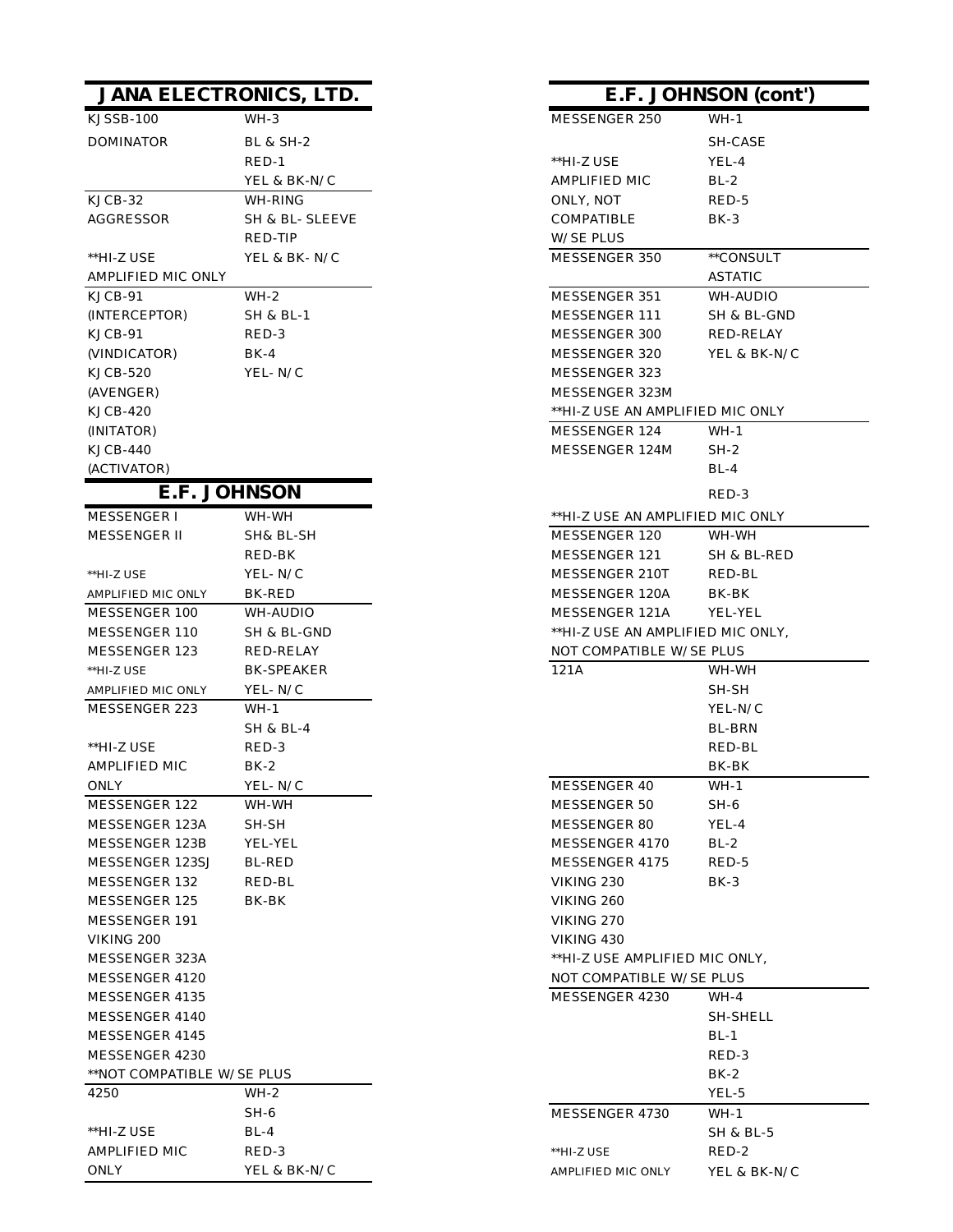|                          | E.F. JOHNSON (cont') |                          | <b>KENWOOD</b> (cont') |
|--------------------------|----------------------|--------------------------|------------------------|
| VIKING 352               | $WH-1$               | <b>MOST 6 PIN RADIOS</b> | $WH-1$                 |
| VIKING 352D              | <b>SH-SHELL</b>      |                          | SH & BL-6              |
| MESSENGER 4740           | $BL-5$               |                          | RED-2                  |
|                          | RED-2                |                          | YEL & BK               |
| **HI-Z USE               | YEL & BK-N/C         |                          | N/C                    |
| AMPLIFIED MIC ONLY       |                      | <b>MOST 8 PIN RADIOS</b> | $WH-1$                 |
| MESSENGER 130            | $WH-1$               | TS-140S                  | SH-7                   |
| MESSENGER 130A           | $SH-5$               | TS-450                   | $BL-8$                 |
| MESSENGER 132            | $BL-3$               | TS-440                   | RED-2                  |
|                          | RED-4                | <b>TS-140HF</b>          | YEL & BK-N/C           |
| **HI-Z USE               | YEL & BK-N/C         | <b>TS-570D</b>           |                        |
| AMPLIFIED MIC ONLY       |                      | TS-870                   |                        |
|                          | $K-40$               | TS-940                   |                        |
| $MODEL$ #1               | $WH-1$               | <b>TS-850</b>            |                        |
| $MODEL$ #2               | SH & BL-2            | TS-2000                  |                        |
| MODEL #3                 | RED-4                | TMV7A                    | $BL-3$                 |
| $MODEL \# 6$             | $BK-3$               |                          | RED-4                  |
|                          | YEL-N/C              |                          | $SH-5$                 |
|                          | <b>KENWOOD</b>       |                          | WH-6                   |
| <b>TS-820</b>            | $WH-1$               |                          | <b>KRACO</b>           |
|                          | $SH-4$               | 2310                     | $WH-1$                 |
| **HI-Z USE               | $BL-2$               | 2320                     | <b>SH &amp; BL-2</b>   |
| AMPLIFIED MIC            | RED-3                | 2330                     | RED-4                  |
| <b>ONLY</b>              | YEL & BK-N/C         | 2345                     | BK-3                   |
| TR-2200                  | $WH-1$               | 2355                     | YEL-N/C                |
|                          | <b>SH &amp; BL-3</b> | 2320A, B                 |                        |
|                          | RED-2                | <b>KCB 4001</b>          |                        |
|                          | YEL & BK-N/C         | <b>KCB 4005</b>          |                        |
| <b>TS-840S</b>           | $WH-1$               | KCB 4010, KCB 4020       |                        |
|                          | <b>SH &amp; BL-7</b> | KCB 4030, KCB 4045       |                        |
|                          | OR SH-7              | <b>KCB 2370</b>          | $WH-5$                 |
|                          | RED-2                |                          | SH & BL-3              |
|                          | $BL-8$               |                          | $RED-1$                |
|                          | YEL & BK-N/C         |                          | YEL & BK-N/C           |
| TS-520                   | $WH-1$               | <b>KCB 1401</b>          | $WH-1$                 |
| <b>TS-599A</b>           | $SH-4$               | <b>KCB 4003</b>          | $SH-4$                 |
| <b>TS-820S</b>           | $BL-3$               |                          | $BL-2$                 |
| <b>TS-830S</b>           | RED-2                |                          | RED-3                  |
| <b>TS-530S</b>           | YEL & BK-N/C         |                          | YEL & BK-N/C           |
| 180S                     |                      | <b>KCB 4070</b>          | $WH-1$                 |
| <b>MOST 4 PIN RADIOS</b> | $WH-1$               |                          | SH & BL-2              |
|                          | $SH-4$               |                          | RED-3                  |
|                          | $BL-3$               |                          | YEL & BK-N/C           |
|                          | RED-2                | <b>KCB 1307</b>          | $WH-1$                 |
|                          | YEL & BK-N/C         |                          | SH-6                   |
| MOST 5 PIN RADIOS        | $WH-1$               |                          | $BL-4$                 |
|                          | $SH-4$               | **NOT COMPATIBLE         | RED-5                  |
|                          | $BL-5$               | <b>W/SE PLUS</b>         | YEL-2                  |
|                          | RED-2                |                          | BK-3                   |
|                          | YEL & BK-N/C         | <b>KCB 4088</b>          | WH-1                   |
|                          |                      |                          | <b>SH &amp; BL-2</b>   |

| <b>DN</b> (cont')      |                          | <b>KENWOOD</b> (cont') |
|------------------------|--------------------------|------------------------|
| WH-1                   | MOST 6 PIN RADIOS        | $WH-1$                 |
| SH-SHELL               |                          | <b>SH &amp; BL-6</b>   |
| BL-5                   |                          | RED-2                  |
| RED-2                  |                          | YEL & BK               |
| YEL & BK-N/C           |                          | N/C                    |
|                        | <b>MOST 8 PIN RADIOS</b> | $WH-1$                 |
| $WH-1$                 | TS-140S                  | $SH-7$                 |
| $SH-5$                 | TS-450                   | BL-8                   |
| BL-3                   | TS-440                   | RED-2                  |
| RED-4                  | <b>TS-140HF</b>          | YEL & BK-N/C           |
| YEL & BK-N/C           | <b>TS-570D</b>           |                        |
|                        | TS-870                   |                        |
| J                      | TS-940                   |                        |
| WH-1                   | <b>TS-850</b>            |                        |
| SH & BL-2              | TS-2000                  |                        |
| RED-4                  | TMV7A                    | $BL-3$                 |
| BK-3                   |                          | RED-4                  |
| YEL-N/C                |                          | $SH-5$                 |
| )OD                    |                          | WH-6                   |
|                        |                          | <b>KRACO</b>           |
| WH-1                   |                          |                        |
| $SH-4$                 | 2310                     | $WH-1$                 |
| $BL-2$                 | 2320                     | <b>SH &amp; BL-2</b>   |
| RED-3                  | 2330                     | RED-4                  |
| YEL & BK-N/C<br>$WH-1$ | 2345<br>2355             | $BK-3$<br>YEL-N/C      |
| SH & BL-3              | 2320A, B                 |                        |
| RED-2                  | <b>KCB 4001</b>          |                        |
| YEL & BK-N/C           | <b>KCB 4005</b>          |                        |
| WH-1                   | KCB 4010, KCB 4020       |                        |
| SH & BL-7              | KCB 4030, KCB 4045       |                        |
| OR SH-7                | <b>KCB 2370</b>          | $WH-5$                 |
| RED-2                  |                          | SH & BL-3              |
| BL-8                   |                          | $RED-1$                |
| YEL & BK-N/C           |                          | YEL & BK-N/C           |
| WH-1                   | <b>KCB 1401</b>          | $WH-1$                 |
| SH-4                   | <b>KCB 4003</b>          | $SH-4$                 |
| BL-3                   |                          | $BL-2$                 |
| RED-2                  |                          | RED-3                  |
| YEL & BK-N/C           |                          | YEL & BK-N/C           |
|                        | <b>KCB 4070</b>          | $WH-1$                 |
| $WH-1$                 |                          | SH & BL-2              |
| SH-4                   |                          | RED-3                  |
| BL-3                   |                          | YEL & BK-N/C           |
| RED-2                  | <b>KCB 1307</b>          | WH-1                   |
| YEL & BK-N/C           |                          | $SH-6$                 |
| WH-1                   |                          | $BL-4$                 |
| SH-4                   | **NOT COMPATIBLE         | RED-5                  |
| $BL-5$                 | <b>W/SE PLUS</b>         | YEL-2                  |
| RED-2                  |                          | BK-3                   |
| YEL & BK-N/C           | <b>KCB 4088</b>          | WH-1                   |
|                        |                          | SH & BL-2              |
|                        |                          | RED-3                  |
|                        |                          | $BK-4$                 |
|                        |                          | YEL - N/C              |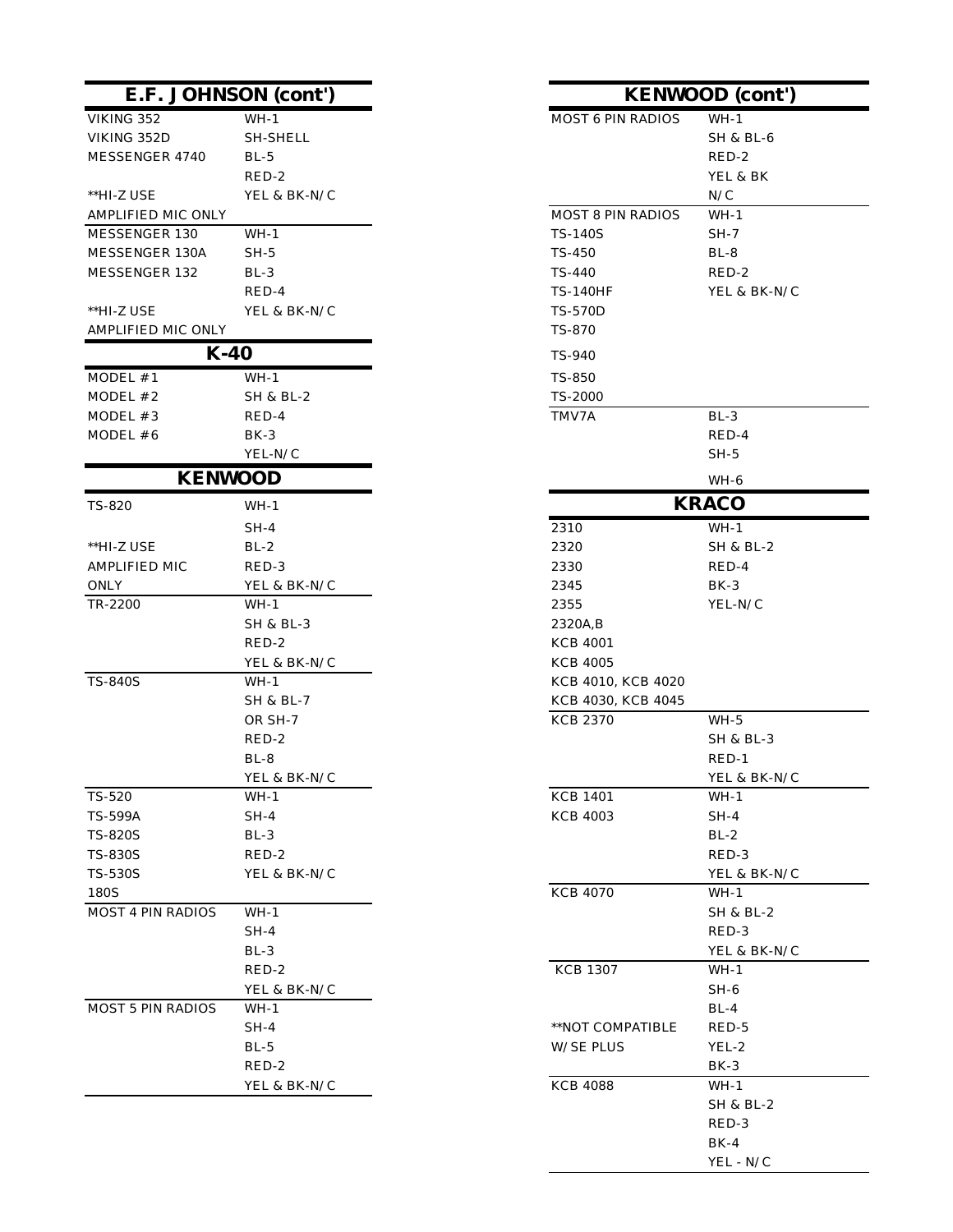|                               | <b>KRACO</b> (cont') |                               | <b>LAFAYETTE</b> (cont') |
|-------------------------------|----------------------|-------------------------------|--------------------------|
| <b>KCB 4004</b>               | $WH-2$               | <b>HE 20B</b>                 | $WH-3$                   |
|                               | SH & BL-1            | <b>HE 20C</b>                 | $SH-2$                   |
|                               | RED-3                | HE 20WX                       | $BL-4$                   |
|                               | $BK-4$               | HE 20AWX                      | $RED-1$                  |
|                               | YEL-N/C              | HA 100                        | YEL & BK-N/C             |
| <b>KCB 4000</b>               | WH-YEL               | HB 111                        |                          |
| <b>KCB 4007</b>               | SH & BL-SH           | HB 222                        |                          |
|                               | RED-RED              | **HI-Z USE AMPLIFIED MIC ONLY |                          |
|                               | BK-VIO               | HB 200                        | WH-3                     |
|                               | YEL-N/C              |                               | SH-4                     |
|                               | <b>KRIS</b>          | **HI-Z USE                    | $BL-2$                   |
| T <sub>23</sub> B             | WH-AUDIO             | AMPLIFIED                     | RED-1                    |
| <b>99ER</b>                   | SH & BL-GND          | MIC ONLY                      | YEL & BK-N/C             |
| <b>VEGA</b>                   | RED-RELAY            | MICRO 923                     | WH-AUDIO                 |
|                               | YEL & BK-N/C         | HE 20TA                       | SH & BL-GND              |
| XL 23                         | WH-1                 |                               | RED-RELAY                |
| XL 23A                        | SH & BL-2            |                               | YEL & BK-N/C             |
| XL 25                         | RED-3                | HB 700                        | WH-AUDIO                 |
| XL 50, 70                     | YEL & BK-N/C         |                               | SH-GND                   |
| $23+$                         | $WH-1$               | <b>SOURCE SUPPLY</b>          | $BL-+13V$                |
|                               | $SH-4$               | <b>TRANS SUPPLY</b>           | <b>RED- -13V</b>         |
| **HI-Z USE                    | $BL-3$               | <b>REC SUPPLY</b>             | $BK-+13V$                |
| AMPLIFIED MIC                 | RED-2                |                               | YEL-N/C                  |
|                               | YEL & BK-N/C         | **HI-Z USE AMPLIFIED MIC ONLY |                          |
| <b>VENTURA</b>                | WH-1                 | COMSTAT 23                    | WH-1                     |
| <b>VALIENT</b>                | SH & BL-2            | COMSTAT 25A & B               | SH-4                     |
|                               | RED-3                | <b>COMSTAT 35</b>             | $BL-3$                   |
|                               | $BK-4$               |                               | RED-2                    |
|                               | YEL-N/C              | **HI-Z USE                    | YEL & BK-N/C             |
| <b>VICTOR</b>                 | WH-1                 | AMPLIFIED MIC ONLY            |                          |
| VICTOR II                     | SH & BL-2            | HB 23                         | $WH-1$                   |
|                               | RED-3                | HB <sub>23</sub> A            | $SH-3$                   |
| **HI-Z USE                    | $BK-4$               | HA 450                        | $BL-2$                   |
| <b>AMPLIFIED MIC</b>          | YEL-N/C              | HB 500, HB 501                | RED-4                    |
| ONLY                          |                      | <b>HB 502A</b>                | YEL & BK-N/C             |
|                               | <b>KRYPTON</b>       | HB 525 A-F                    |                          |
| <b>BETAI</b>                  | $WH-1$               | HB 555                        |                          |
|                               | <b>SH &amp; BL-2</b> | <b>HB 600</b>                 |                          |
|                               | RED-4                | HB 625A                       |                          |
|                               | $BK-3$               | <b>HE 20T</b>                 |                          |
|                               | YEL-N/C              | MICRO 12                      |                          |
|                               | <b>LAFAYETTE</b>     | MICRO 23                      |                          |
| <b>COMSTAT 19</b>             | $WH-1$               | TELSAT 23                     | TELSTAT 50               |
| <b>COMSTAT 23</b>             | <b>SH &amp; BL-4</b> | TELSAT 25                     | TELSTAT SSB50, A         |
| <b>MARK V</b>                 | RED-2                | TELSAT SSB25                  |                          |
| <b>MARK VI</b>                | $BK-3$               | TELSAT 150                    |                          |
| HB 400                        | YEL-N/C              | TELSAT 924                    |                          |
| HB 444                        |                      | TELSAT 925                    |                          |
| HB 444/24A                    |                      | <b>HB 115A</b>                | WH-3                     |
| **HI-Z USE AMPLIFIED MIC ONLY |                      |                               | SH & BL-4                |
|                               |                      | $**HI-Z$                      | RED-5                    |

|     | KRACO (cont')        | LAFAYETTE (cont')             |                      |
|-----|----------------------|-------------------------------|----------------------|
|     | $WH-2$               | <b>HE 20B</b>                 | $WH-3$               |
|     | <b>SH &amp; BL-1</b> | <b>HE 20C</b>                 | $SH-2$               |
|     | RED-3                | HE 20WX                       | $BL-4$               |
|     | $BK-4$               | HE 20AWX                      | $RED-1$              |
|     | YEL-N/C              | HA 100                        | YEL & BK-N/C         |
|     | WH-YEL               | HB 111                        |                      |
|     | SH & BL-SH           | HB 222                        |                      |
|     | RED-RED              | **HI-Z USE AMPLIFIED MIC ONLY |                      |
|     | BK-VIO               | HB 200                        | $WH-3$               |
|     | YEL-N/C              |                               | $SH-4$               |
|     | <b>KRIS</b>          | **HI-Z USE                    | $BL-2$               |
|     | WH-AUDIO             | <b>AMPLIFIED</b>              | $RED-1$              |
|     | SH & BL-GND          | MIC ONLY                      | YEL & BK-N/C         |
|     | RED-RELAY            | MICRO 923                     | WH-AUDIO             |
|     | YEL & BK-N/C         | HE 20TA                       | SH & BL-GND          |
|     | $WH-1$               |                               | RED-RELAY            |
|     | SH & BL-2            |                               | YEL & BK-N/C         |
|     | RED-3                | HB 700                        | WH-AUDIO             |
|     | YEL & BK-N/C         |                               | SH-GND               |
|     | $WH-1$               | <b>SOURCE SUPPLY</b>          | $BL-+13V$            |
|     | $SH-4$               | <b>TRANS SUPPLY</b>           | <b>RED- -13V</b>     |
|     | $BL-3$               | <b>REC SUPPLY</b>             | $BK - +13V$          |
| MIC | RED-2                |                               | YEL-N/C              |
|     | YEL & BK-N/C         | **HI-Z USE AMPLIFIED MIC ONLY |                      |
|     | $WH-1$               | COMSTAT 23                    | $WH-1$               |
|     | SH & BL-2            | COMSTAT 25A & B               | $SH-4$               |
|     | RED-3                | <b>COMSTAT 35</b>             | $BL-3$               |
|     | $BK-4$               |                               | RED-2                |
|     | YEL-N/C              | **HI-Z USE                    | YEL & BK-N/C         |
|     | $WH-1$               | AMPLIFIED MIC ONLY            |                      |
|     | <b>SH &amp; BL-2</b> | HB 23                         | $WH-1$               |
|     | RED-3                | HB23A                         | $SH-3$               |
|     | $BK-4$               | HA 450                        | $BL-2$               |
| МIС | YEL-N/C              | HB 500, HB 501                | RED-4                |
|     |                      | HB 502A                       | YEL & BK-N/C         |
|     | <b>KRYPTON</b>       | HB 525 A-F                    |                      |
|     | $WH-1$               | HB 555                        |                      |
|     | SH & BL-2            | HB 600                        |                      |
|     | RED-4                | HB 625A                       |                      |
|     | BK-3                 | <b>HE 20T</b>                 |                      |
|     | YEL-N/C              | MICRO 12                      |                      |
|     | <b>LAFAYETTE</b>     | MICRO 23                      |                      |
| 9   | $WH-1$               | TELSAT <sub>23</sub>          | TELSTAT 50           |
| :3  | <b>SH &amp; BL-4</b> | TELSAT <sub>25</sub>          | TELSTAT SSB50, A     |
|     | RED-2                | TELSAT SSB25                  |                      |
|     | $BK-3$               | TELSAT 150                    |                      |
|     | YEL-N/C              | TELSAT 924                    |                      |
|     |                      | TELSAT 925                    |                      |
|     |                      | <b>HB 115A</b>                | WH-3                 |
|     | AMPLIFIED MIC ONLY   |                               | <b>SH &amp; BL-4</b> |
|     |                      | $**HI-Z$                      | RED-5                |
|     |                      | AMPLIFIED MIC                 | $BK-1$               |
|     |                      | <b>ONLY</b>                   | YEL-N/C              |
|     |                      |                               |                      |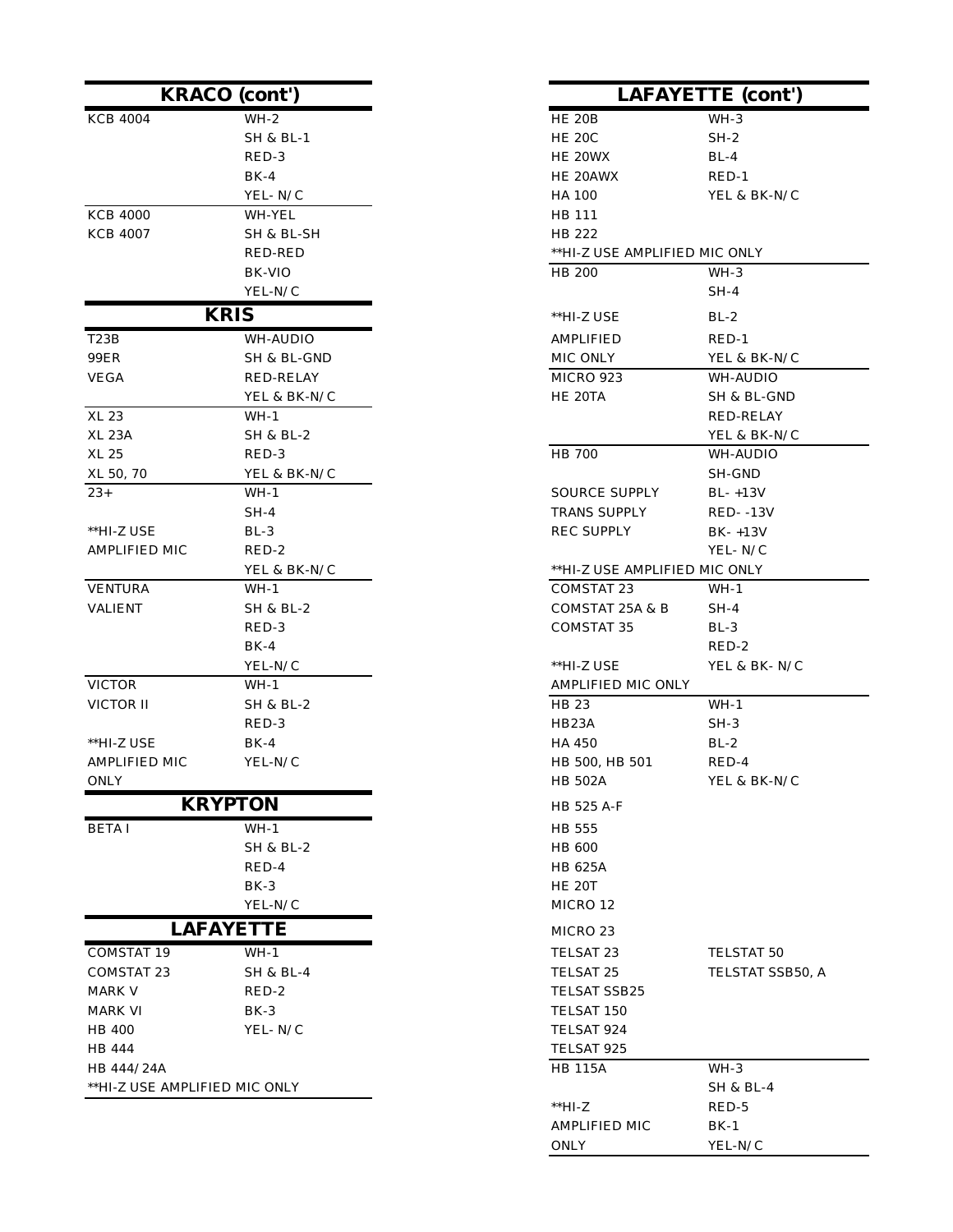|                | <b>LAFAYETTE</b> (cont') |              | <b>MIDLAND</b> (cont |
|----------------|--------------------------|--------------|----------------------|
| HB 333         | $WH-3$                   | 13-830       | $WH-1$               |
| <b>HE 90</b>   | <b>SH &amp; BL-4</b>     | 13-852       | <b>SH &amp; BL-2</b> |
|                | $RED-1$                  | 13-853       | RED-4                |
| **HI-Z USE     | $BK-5$                   | 13-857 A & B | BK-3                 |
| AMPLIFIED MIC  | YEL-N/C                  | 13-858       | YEL-N/C              |
| ONLY           |                          | 13-862 A & B |                      |
| MICRO 66       | $WH-1$                   | 13-863B      |                      |
|                | $SH-2$                   | 13-866       |                      |
|                | $BL-4$                   | 13-867       |                      |
|                | RED-3                    | 13-879B      |                      |
|                | YEL & BK-N/C             | 13-882 B & C |                      |
| TELSTAT SSB140 | $WH-1$                   | 13-884       |                      |
| TELSTAT SSB75  | $SH-4$                   | 13-892       |                      |
| MICRO 223      | YEL-N/C                  | 13-893       |                      |
| HB 1140        | $BL-3$                   | 13-976       |                      |
| HB 1050        | RED-2                    | 76-3000      |                      |
| HB 950         | $BK-5$                   | 76-858       |                      |
| HB 940         |                          | 76-860       |                      |
| <b>HB 750</b>  |                          | 76-863       |                      |
| HB 650         |                          | 77-003       |                      |
| HB 640         |                          | 77-002       |                      |
| HB 740         |                          | 77-004       |                      |
|                | <b>MIDLAND</b>           | 77-005       |                      |
| 151M           | $WH-1$                   | 77-021       |                      |
| 202M           | <b>SH &amp; BL-4</b>     | 77-101 B & C |                      |
| 77-092         | RED-2                    | $77 - 145$   |                      |
| 77-094         | $BK-5$                   | 77-150M      |                      |
| 77-099         | YEL-N/C                  | 77-155       |                      |
| 77-102         |                          | 77-157       |                      |
| 77-104         |                          | 77-160       |                      |
| 77-106         |                          | 77-200 M     |                      |
| $77 - 112$     |                          | 77-202B      |                      |
| 77-116         |                          | 77-250G      |                      |
| 77-118         |                          | 77-260       |                      |
| 13-882         | $WH-1$                   | 77-285       |                      |
|                | $SH-4$                   | 77-821       |                      |
|                | $BL-3$                   | 77-824 B & C |                      |
|                | RED-2                    | 77-825       |                      |
|                | $BK-5$                   | 77-830       |                      |
|                | YEL-N/C                  | 77-856       |                      |
| 13-888 A & B   | $WH-1$                   | 77-857       |                      |
| 77-888         | $SH-2$                   | 77-859       |                      |
|                | $BL-5$                   | 77-860       |                      |
|                | RED-3                    | 77-882       |                      |
|                | $BK-4$                   | 77-963       |                      |
|                | YEL-N/C                  | 78-574       |                      |
| 77-838         | $WH-2$                   | 78-891       |                      |
| 77-849         | $SH-7$                   | 78-976       |                      |
|                | $BL-6$                   | 78-999       |                      |
|                | RED-4                    | 79-006       |                      |
|                | BK-12                    | 79-007       |                      |
|                | YEL- ${\rm N}/{\rm C}$   | 79-260       |                      |
|                |                          | 79-265       |                      |

| E (cont')            | <b>MIDLAND</b> (cont') |           |  |
|----------------------|------------------------|-----------|--|
| WH-3                 | 13-830                 | $WH-1$    |  |
| <b>SH &amp; BL-4</b> | 13-852                 | SH & BL-2 |  |
| RED-1                | 13-853                 | RED-4     |  |
| BK-5                 | 13-857 A & B           | BK-3      |  |
| YEL-N/C              | 13-858                 | YEL-N/C   |  |
|                      | 13-862 A & B           |           |  |
| $WH-1$               | 13-863B                |           |  |
| SH-2                 | 13-866                 |           |  |
| $BL-4$               | 13-867                 |           |  |
| RED-3                | 13-879B                |           |  |
| YEL & BK-N/C         | 13-882 B & C           |           |  |
| WH-1                 | 13-884                 |           |  |
| $SH-4$               | 13-892                 |           |  |
| YEL-N/C              | 13-893                 |           |  |
| BL-3                 | 13-976                 |           |  |
| RED-2                | 76-3000                |           |  |
| <b>BK-5</b>          | 76-858                 |           |  |
|                      | 76-860                 |           |  |
|                      | 76-863                 |           |  |
|                      | 77-003                 |           |  |
|                      | 77-002                 |           |  |
|                      | 77-004                 |           |  |
| ND                   | 77-005                 |           |  |
| WH-1                 | 77-021                 |           |  |
| SH & BL-4            | 77-101 B & C           |           |  |
| RED-2                | $77 - 145$             |           |  |
| BK-5                 | 77-150M                |           |  |
| YEL-N/C              | $77 - 155$             |           |  |
|                      | 77-157                 |           |  |
|                      | 77-160                 |           |  |
|                      | 77-200 M               |           |  |
|                      | 77-202B                |           |  |
|                      | 77-250G                |           |  |
|                      | 77-260                 |           |  |
| WH-1                 | 77-285                 |           |  |
| SH-4                 | 77-821                 |           |  |
| $BL-3$               | 77-824 B & C           |           |  |
| RED-2                | 77-825                 |           |  |
| BK-5                 | 77-830                 |           |  |
| YEL- N/C<br>$WH-1$   | 77-856                 |           |  |
| SH-2                 | 77-857<br>77-859       |           |  |
| $BL-5$               | 77-860                 |           |  |
| RED-3                | 77-882                 |           |  |
| BK-4                 | 77-963                 |           |  |
| YEL-N/C              | 78-574                 |           |  |
| WH-2                 | 78-891                 |           |  |
| SH-7                 | 78-976                 |           |  |
| $BL-6$               | 78-999                 |           |  |
| RED-4                | 79-006                 |           |  |
| BK-12                | 79-007                 |           |  |
| YEL-N/C              | 79-260                 |           |  |
|                      | 79-265                 |           |  |
|                      | 79-891                 |           |  |
|                      |                        |           |  |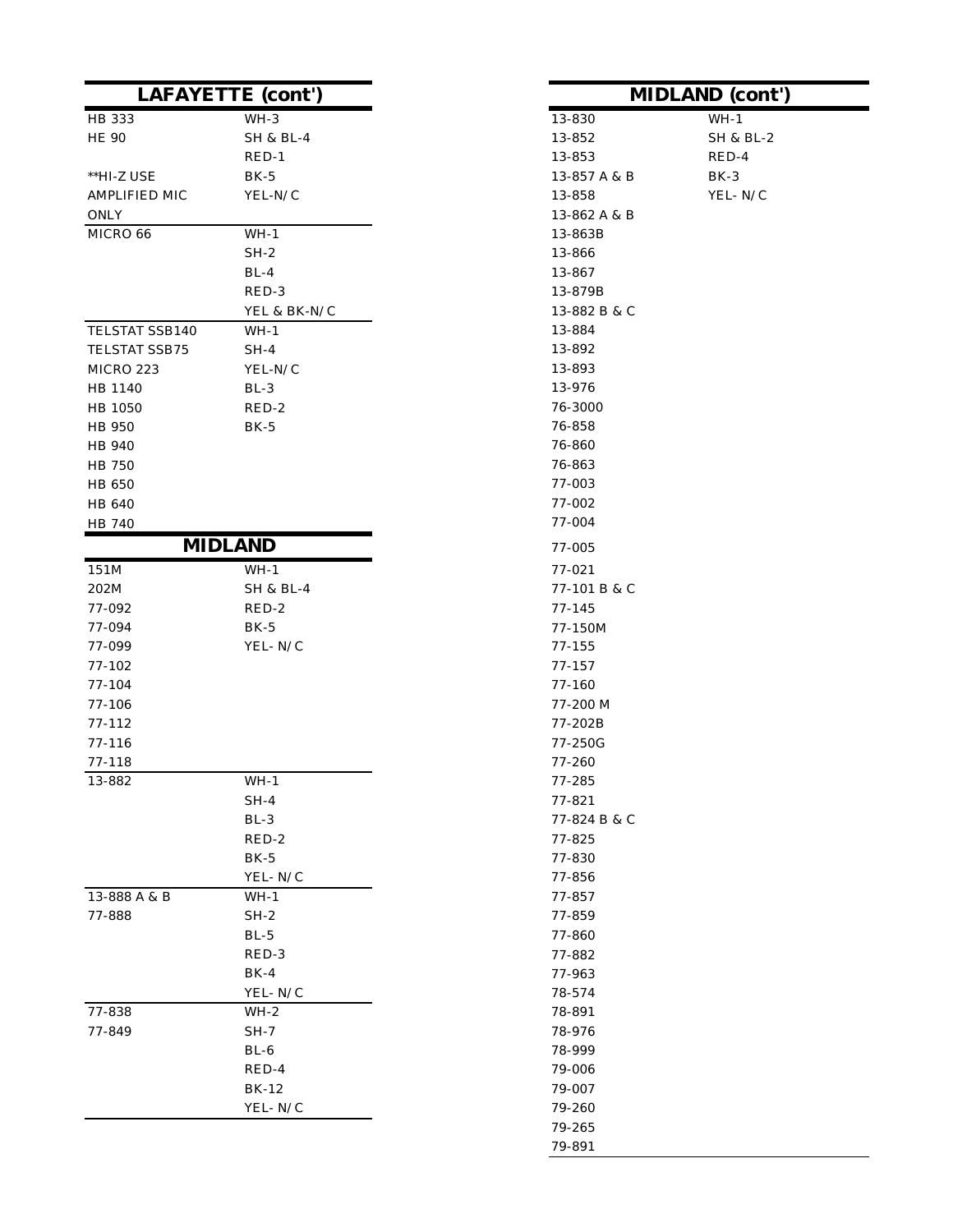| <b>MIDLAND</b> (cont')             |                        |                  | <b>NATIONAL</b>      |
|------------------------------------|------------------------|------------------|----------------------|
| 77-255                             | $WH-2$                 | NCX3             | RED-TIP              |
|                                    | <b>SH &amp; BL-1</b>   |                  | WH-RING              |
|                                    | RED-3                  |                  | SH & BL-BARR         |
|                                    | $BK-4$                 |                  | <b>NORTHSTAR</b>     |
| 13-955                             |                        | 4000             | $WH-2$               |
| 77-106                             |                        |                  | SH & BL-1            |
| 77-225                             |                        |                  | RED-3                |
| 77-889                             | **NOT COMPATIBLE       |                  | $BK-4$               |
| 77-899                             |                        |                  | <b>NU VOX</b>        |
| 79-892                             |                        | CB 7000          | $WH-1$               |
| 79-290 VI.I                        | $WH-2$                 |                  | $SH-4$               |
| 77-115 VI.I                        | <b>SH &amp; BL-1</b>   |                  | $BL-3$               |
| 77-113 VI.I                        | RED-3                  |                  | RED-2                |
|                                    | $BK-4$                 |                  | YEL & BK-N/C         |
| **NOTICE VI.I IS AFTER SERIAL #    |                        | TC 5020          | $WH-1$               |
| 77-130                             | $WH-4$                 |                  | $SH-6$               |
|                                    | <b>SH &amp; BL-1</b>   |                  | YEL-2                |
|                                    | RED-2                  | **NOT COMPATIBLE | $BL-4$               |
|                                    | $BK-3$                 | <b>W/SE PLUS</b> | RED-5                |
| 13-886                             | $WH-1$                 |                  | BK-3                 |
| 76-886                             | <b>SH &amp; BL-3</b>   |                  | <b>PACE</b>          |
| $77 - 100$                         | RED-2                  | 100S             | $WH-4$               |
| (1000M)                            | $BK-5$                 | <b>100 ASA</b>   | <b>SH &amp; BL-2</b> |
|                                    | YEL-N/C                | 123A             | $RED-1$              |
| 63-240                             | $WH-1$                 | $10-2$ .         | YEL & BK-N/C         |
|                                    | SH & BL-2              | C123A            |                      |
| **HI-Z USE                         | RED-3                  | 133              |                      |
| AMPLIFIED MIC                      | BK-4 & 5               | 143              |                      |
| ONLY                               | YEL-N/C                | TA-2300/B        | $WH-1$               |
|                                    | <b>MONTGOMERY WARD</b> |                  | <b>SH &amp; BL-2</b> |
| 702A                               | $WH-1$                 | **HI-Z USE       | $BK-3$               |
| 774                                | SH & BL-2              | AMPLIFIED MIC    | RED-4                |
| 775A                               | RED-4                  | ONLY             | YEL-N/C              |
| <b>GEN 828A</b>                    | YEL & BK-N/C           | 113              | $WH-1$               |
| <b>GEN 730A</b><br><b>GEN 696A</b> | $WH-1$                 | 130<br>144       | SH & BL-2<br>RED-4   |
| <b>GEN 716A</b>                    | SH & BL-2              | 145              | YEL & BK-N/C         |
|                                    | RED-4                  | 162              |                      |
|                                    | $BK-3$                 | 166              |                      |
|                                    | YEL-N/C                | CB-185           |                      |
| <b>GEN 680A</b>                    | **NOT COMPATIBLE       | 1000B & M & MC   |                      |
|                                    | <b>MOTOROLA</b>        |                  |                      |
| <b>CF 925AX</b>                    |                        | 8008<br>8025     |                      |
| CR 520                             |                        | 8041             |                      |
| CR 521                             | **NOT COMPATIBLE       | 8046             |                      |
| <b>CT 950A</b>                     |                        | 8047             |                      |
| T40001                             |                        | 8092             |                      |
| T4005A                             |                        | 8093             |                      |
| T4009A                             |                        | 8193             |                      |
| T4010A                             |                        | 8014             | **NOT COMPATIBLE     |
| T4020A                             |                        |                  |                      |
| T4025A                             |                        |                  |                      |

| (cont')              | <b>NATIONAL</b>  |                      |
|----------------------|------------------|----------------------|
| WH-2                 | NCX <sub>3</sub> | RED-TIP              |
| SH & BL-1            |                  | WH-RING              |
| RED-3                |                  | SH & BL-BARREL       |
| BK-4                 |                  | <b>NORTHSTAR</b>     |
|                      | 4000             | $WH-2$               |
|                      |                  | SH & BL-1            |
|                      |                  | RED-3                |
| **NOT COMPATIBLE     |                  | $BK-4$               |
|                      |                  | <b>NU VOX</b>        |
|                      | CB 7000          | $WH-1$               |
| $WH-2$               |                  | $SH-4$               |
| SH & BL-1            |                  | $BL-3$               |
| RED-3                |                  | RED-2                |
| BK-4                 |                  | YEL & BK-N/C         |
| ERIAL #              | <b>TC 5020</b>   | $WH-1$               |
| WH-4                 |                  | SH-6                 |
| SH & BL-1            |                  | YEL-2                |
| RED-2                | **NOT COMPATIBLE | $BL-4$               |
| BK-3                 | <b>W/SE PLUS</b> | RED-5                |
| $WH-1$               |                  | $BK-3$               |
| SH & BL-3            |                  | <b>PACE</b>          |
| RED-2                | 100S             | WH-4                 |
| BK-5                 | 100 ASA          | SH & BL-2            |
| YEL-N/C              | 123A             | $RED-1$              |
| $WH-1$               | $10-2$ .         | YEL & BK-N/C         |
| SH & BL-2            | C123A            |                      |
| RED-3                | 133              |                      |
| BK-4 & 5             | 143              |                      |
| YEL-N/C              | TA-2300/B        | $WH-1$               |
| RY WARD              |                  | SH & BL-2            |
| WH-1                 | **HI-Z USE       | BK-3                 |
| SH & BL-2            | AMPLIFIED MIC    | RED-4                |
| RED-4                | <b>ONLY</b>      | YEL-N/C              |
| YEL & BK-N/C         | 113              | $WH-1$               |
|                      | 130              | <b>SH &amp; BL-2</b> |
| WH-1                 | 144              | RED-4                |
| <b>SH &amp; BL-2</b> | 145              | YEL & BK-N/C         |
| RED-4                | 162              |                      |
| BK-3                 | 166              |                      |
| YEL-N/C              | CB-185           |                      |
| COMPATIBLE           | 1000B & M & MC   |                      |
| OLA                  | 8008             |                      |
|                      | 8025             |                      |
|                      | 8041             |                      |
| COMPATIBLE           | 8046             |                      |
|                      | 8047             |                      |
|                      | 8092             |                      |
|                      | 8093             |                      |
|                      | 8193             |                      |
|                      | 8014             | **NOT COMPATIBLE     |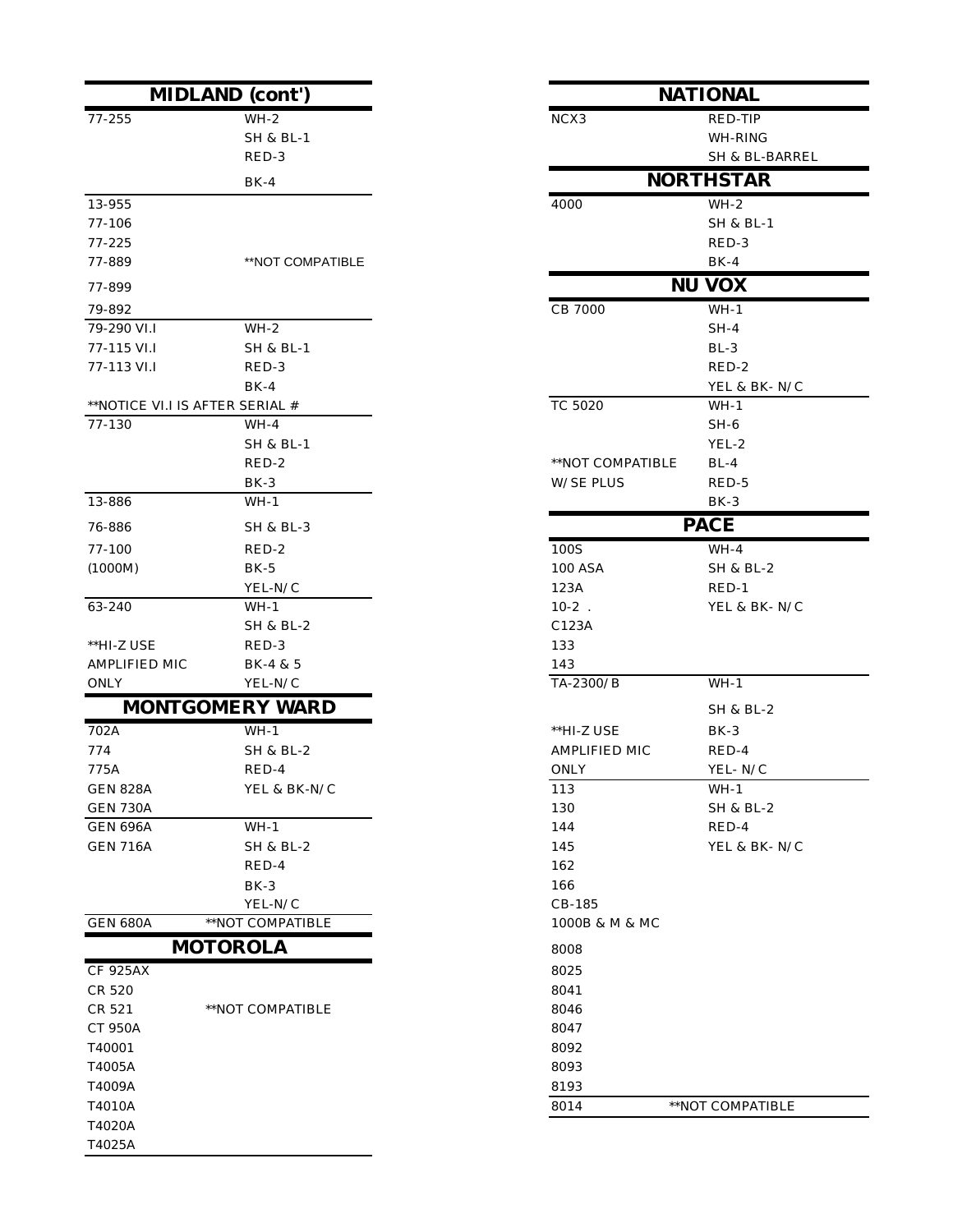|                            | PACE (cont')                        |                               | PACE (cont')           |
|----------------------------|-------------------------------------|-------------------------------|------------------------|
| 8010A                      | $WH-4$                              | CB76                          | $WH-4$                 |
| 8015A                      | $SH-3$                              | 2300                          | <b>SH &amp;BL-3</b>    |
| **HI-Z USE                 | $BL-2$                              | 2300C                         | $RED-1$                |
| <b>AMPLIFIED</b>           | $RED-1$                             | DX2300B                       | $BK-2$                 |
| MIC ONLY                   | YEL & BK-N/C                        | **HI-Z USE                    | YEL-N/C                |
| 8113                       | $WH-4$                              | AMPLIFIED MIC ONLY            |                        |
| 8117                       | <b>SH &amp; BL-3</b>                |                               | <b>PAL ELECTRONICS</b> |
| **HI-Z USE                 | $RED-1$                             | <b>ROAD RUNNER</b>            | $WH-1$                 |
| AMPLIFIED MIC ONLY         | YEL & BK-N/C                        | COYOTE                        | $SH-4$                 |
| 8340                       | $WH-1$                              |                               | $BL-3$                 |
|                            | SH & BL-2                           |                               | RED-2                  |
|                            | RED-3                               |                               | YEL & BK-N/C           |
|                            | $BK-4$                              |                               | <b>PALOMAR</b>         |
|                            | YEL-N/C                             | DIGICOM 100                   | $WH-1$                 |
| 8155                       | $WH-1$                              |                               | <b>SH &amp; BL-3</b>   |
|                            | $SH-2$                              | **HI-Z USE                    | RED-2                  |
| **HI-Z USE                 | $BL-3$                              | <b>AMPLIFIED</b>              | YEL & BK-N/C           |
| <b>AMPLIFIED MIC</b>       | RED-4                               | MIC ONLY                      |                        |
| ONLY                       | YEL & BK-N/C                        | 21                            | $WH-2$                 |
| 8003                       | $WH-1$                              | 49                            | <b>SH &amp; BL-1</b>   |
|                            | SH & BL-2                           | SSB-500                       | RED-3                  |
|                            | RED-3                               |                               | $BK-4$                 |
|                            | $BK-4$                              |                               | YEL-N/C                |
|                            | YEL-N/C                             | SKIPPER 71B                   | WH-RING                |
| CBST 23                    | $WH-1$                              | <b>SKIPPER 73</b>             | SH & BL-SLEEVE         |
| (SIDETALK 23)              | $SH-2$                              |                               | RED-TIP                |
|                            | $BL-3$                              |                               | YEL & BK-N/C           |
|                            | RED-4                               | **HI-Z USE AMPLIFIED MIC ONLY |                        |
|                            | YEL & BK-N/C                        | 4100                          | WH-1                   |
| CB 1023B                   | WH-TIP                              |                               | SH & BL-2              |
|                            | SH & BL-SLEEVE                      |                               | RED-4                  |
|                            | RED-RING                            |                               | $BK-3$                 |
|                            | YEL & BK-N/C                        |                               | YEL-N/C                |
| 1                          | WH-WH                               |                               | <b>PANASONIC</b>       |
| 11                         | SH & BL-SH                          | RJ-3200                       | $WH-2$                 |
| $11-S$                     | RED-RED                             | RJ-3600                       | SH & BL-4              |
| 100                        | BK-BK                               | RJ-3660                       | RED-3                  |
| 200                        | YEL-N/C                             |                               | $BK-1$                 |
| 223                        |                                     |                               | YEL-N/C                |
| 2300                       |                                     | CR-B1717EU                    | $WH-1$                 |
| (EARLY)                    | AMPLIFIED MIC                       | <b>CR-B4737EU</b>             | $SH-3$                 |
| 2376                       | ONLY                                | <b>CR-B4747EU</b>             | $BL-5$                 |
| 2376 A&B                   |                                     | CQ-B5919EU                    | RED-2                  |
| 2300 (5 PIN PLUG)          | $WH-5$                              |                               | YEL & BK-N/C           |
| P2376                      | <b>SH &amp; BL-4</b>                | RJ-3100                       | $WH-1$                 |
| 2376A                      | RED-2                               | RJ-3050                       | <b>SH &amp; BL-2</b>   |
| **HI-Z USE                 | $BK-3$                              | RJ-3250                       | RED-3                  |
| AMPLIFIED MIC ONLY<br>8016 | YEL-N/C<br>$WH-1$                   | RJ-3150                       | $BK-4$<br>YEL-N/C      |
|                            | <b>SH &amp; BL-2</b>                |                               |                        |
|                            | BK-3                                |                               |                        |
|                            | RED-4                               |                               |                        |
|                            | ${\it YEL}\mbox{-} {\rm N}/{\rm C}$ |                               |                        |

|        | <b>PACE</b> (cont')  |                               | <b>PACE</b> (cont')    |
|--------|----------------------|-------------------------------|------------------------|
|        | $WH-4$               | CB76                          | $WH-4$                 |
|        | $SH-3$               | 2300                          | <b>SH &amp;BL-3</b>    |
|        | $BL-2$               | 2300C                         | $RED-1$                |
|        | $RED-1$              | DX2300B                       | $BK-2$                 |
|        | YEL & BK-N/C         | **HI-Z USE                    | YEL-N/C                |
|        | $WH-4$               | AMPLIFIED MIC ONLY            |                        |
|        | <b>SH &amp; BL-3</b> |                               | <b>PAL ELECTRONICS</b> |
|        | $RED-1$              | <b>ROAD RUNNER</b>            | $WH-1$                 |
| C ONLY | YEL & BK-N/C         | COYOTE                        | $SH-4$                 |
|        | $WH-1$               |                               | $BL-3$                 |
|        | SH & BL-2            |                               | RED-2                  |
|        | RED-3                |                               | YEL & BK-N/C           |
|        | $BK-4$               |                               | <b>PALOMAR</b>         |
|        | YEL-N/C              | DIGICOM 100                   | $WH-1$                 |
|        | WH-1                 |                               | SH & BL-3              |
|        | $SH-2$               | **HI-Z USE                    | RED-2                  |
|        | BL-3                 | <b>AMPLIFIED</b>              | YEL & BK- N/C          |
| ⁄ІС    | RED-4                | MIC ONLY                      |                        |
|        | YEL & BK-N/C         | 21                            | $WH-2$                 |
|        | $WH-1$               | 49                            | <b>SH &amp; BL-1</b>   |
|        | SH & BL-2            | <b>SSB-500</b>                | RED-3                  |
|        | RED-3                |                               | $BK-4$                 |
|        | $BK-4$               |                               | YEL-N/C                |
|        | YEL-N/C              | SKIPPER 71B                   | WH-RING                |
|        | $WH-1$               | SKIPPER 73                    | SH & BL-SLEEVE         |
| 3)     | $SH-2$               |                               | RED-TIP                |
|        | $BL-3$               |                               | YEL & BK-N/C           |
|        | RED-4                | **HI-Z USE AMPLIFIED MIC ONLY |                        |
|        | YEL & BK-N/C         | 4100                          | WH-1                   |
|        | WH-TIP               |                               | SH & BL-2              |
|        | SH & BL-SLEEVE       |                               | RED-4                  |
|        | RED-RING             |                               | BK-3                   |
|        | YEL & BK-N/C         |                               | YEL-N/C                |
|        | WH-WH                |                               | <b>PANASONIC</b>       |
|        | SH & BL-SH           | RJ-3200                       | $WH-2$                 |
|        | RED-RED              | RJ-3600                       | SH & BL-4              |
|        | BK-BK                | RJ-3660                       | RED-3                  |
|        | YEL-N/C              |                               | $BK-1$                 |
|        |                      |                               | YEL-N/C                |
|        |                      | CR-B1717EU                    | $WH-1$                 |
|        | AMPLIFIED MIC        | CR-B4737EU                    | $SH-3$                 |
|        | ONLY                 | CR-B4747EU                    | $BL-5$                 |
|        |                      | CQ-B5919EU                    | RED-2                  |
| LUG)   | $WH-5$               |                               | YEL & BK-N/C           |
|        | <b>SH &amp; BL-4</b> | RJ-3100                       | $WH-1$                 |
|        | RED-2                | RJ-3050                       | SH & BL-2              |
|        | $BK-3$               | RJ-3250                       | RED-3                  |
| ONLY   | YEL-N/C              | RJ-3150                       | $BK-4$                 |
|        | WH-1                 |                               | YEL-N/C                |
|        | $SH 8$ $RI - 2$      |                               |                        |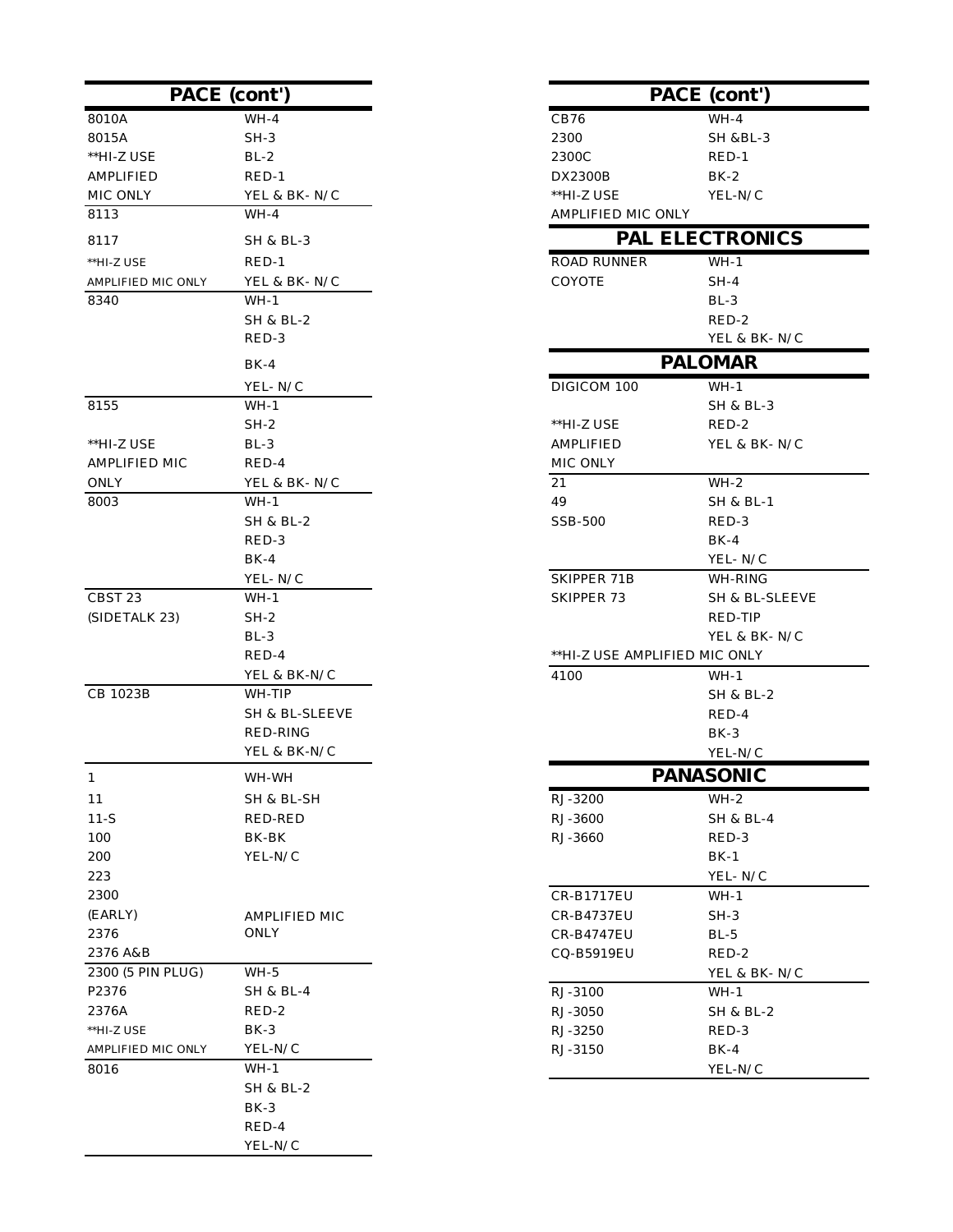| GUARDIAN 23 & 23B           | $WH-1$               | LEOPARD B            | $WH-1$            |
|-----------------------------|----------------------|----------------------|-------------------|
|                             | SH & BL-SHELL        |                      | $SH-3$            |
| **HI-Z USE                  | RED-2                |                      | $BL-5$            |
| AMPLIFIED MIC               | YEL & BK-N/C         |                      | RED-2             |
| ONLY                        |                      |                      | YEL & BK-N        |
| <b>BOBCAT 23B</b>           | WH-AUDIO             | PANTHER              | WH-AUDIO          |
| <b>SENTRY</b>               | SH & BL-GND          |                      | SH-GND            |
|                             | RED-RELAY            | **NOT COMPATIBLE     | BL-12V SOU        |
|                             | YEL & BK-N/C         | W/SE PLUS            | RED-TRAN.         |
| WILDCAT                     | **CONTACT ASTATIC    |                      | YEL-SPKR          |
| WILDCAT II                  |                      |                      | BK-REC 12V        |
| <b>DIRECTOR</b>             | WH-WH                | 2302                 | $WH-2$            |
| DIRECTOR (REV)              | SH-SH                | PUSSYCAT 23          | SH & BL-1         |
| ESCORT 11                   | BL-BK                |                      | RED-4             |
|                             | RED-RED              |                      | $BK-3$            |
| **HI-Z USE                  | YEL & BK-N/C         |                      | YEL-N/C           |
| AMPLIFIED MIC               |                      | 2301                 | WH-AUDIO          |
| <b>ONLY</b>                 |                      | TOMCAT 23B           | SH & BL-GN        |
| <b>ESCORT</b>               | WH-AUDIO             | ALLEYCAT 23          | <b>RED-CONTR</b>  |
|                             | SH & BL-SHELL        |                      | BK-SPKR           |
| **HI-Z USE                  | RED-RELAY            |                      | YEL-N/C           |
| AMPLIFIED MIC               | YEL & BK-N/C         | <b>BOBCAT 23D</b>    | $WH-2$            |
| ONLY                        |                      |                      | SH & BL-4         |
| BOBCAT 23                   | WH-1                 |                      | $RED-1$           |
| **HI-Z USE                  | <b>SH &amp; BL-3</b> |                      | $BK-3$            |
| AMPLIFIED MIC               | RED-5                |                      | YEL-N/C           |
| <b>ONLY</b>                 | YEL & BK-N/C         | $GM-23B$             | WH-4              |
| <b>BEARCAT 23 &amp; 23B</b> | $WH-1$               |                      | SH & BL-3         |
| <b>BENGAL SSB</b>           | SH & BL-2            |                      | RED-1             |
| <b>CHEETAH SSB</b>          | RED-3                |                      | BK-2              |
| COUGAR 23                   | YEL & BK-N/C         |                      | YEL-N/C           |
| <b>SIMBA SSB</b>            |                      |                      | <b>J.C. PENNY</b> |
| TIGER 23                    |                      | 981-6051             | $WH-2$            |
| <b>TOMCAT SSB</b>           |                      | (GOLDEN PINTO)       | SH & BL-1         |
| <b>PANTHER SSB</b>          |                      | 981-6246             | RED-3             |
| <b>JAGUAR 8</b>             | $WH-2$               | 981-6241             | YEL & BK-N        |
|                             | $SH-1$               | 981-6225             |                   |
|                             | $BL-4$               | 981-6248             |                   |
|                             | RED-3                | 981-6060 (PINTO 23B) |                   |
| BEARCAT 23C                 | WH-1                 | 981-6075             | WH-AUDIO          |
| BOBCAT 23C & E              | SH & BL-2            | (PINTO SSB)          | SH & BL-GN        |
| COUGAR 23B                  | RED-4                |                      | RED-RELAY         |
| GM 23 & 23M                 | BK-3                 |                      | YEL & BK- N       |
| LION 40                     | YEL - N/C            | 985-6050             | WH-3              |
| LYNX 23                     |                      | (PINTO 23)           | SH & BL-1         |
| PUMA 23 & 23B & C           |                      |                      | RED-2             |
| SUPER LYNX Z                |                      |                      | YEL & BK- N       |
| SUPER TIGER40A              |                      | 981-6200             | WH-WH             |
| TIGER 23B & C               |                      | 981-6201             | SH & BL-SH        |
| TIGER 40A                   |                      |                      | RED-GRN           |
| TIGER MARK 40               |                      |                      | BK-RED            |
| TIGER MARK II               |                      |                      | YEL-N/C           |
|                             |                      |                      |                   |

## LEOPARD B WH-1 SH & BL-SHELL SH-3 YEL & BK-N/C  $\,$ \*\*NOT COMPATIBLE BL-12V SOURCE W/SE PLUS RED-TRAN. 12V SUPPLY BK-REC 12V SUPPLY PUSSYCAT 23 SH & BL-1 RED-RED BK-3 TOMCAT 23B SH & BL-GND ALLEYCAT 23 RED-CONTROL SH & BL-SHELL BK-SPKR BOBCAT 23D WH-2 (GOLDEN PINTO) SH & BL-1 981-6241 YEL & BK-N/C 981-6225 981-6248 981-6060 (PINTO 23B) (PINTO SSB) SH & BL-GND RED-RELAY YEL & BK- $N/C$ YEL & BK-  $N/C$ **PEARCE SIMPSON PEARCE SIMPSON (cont') J.C. PENNY**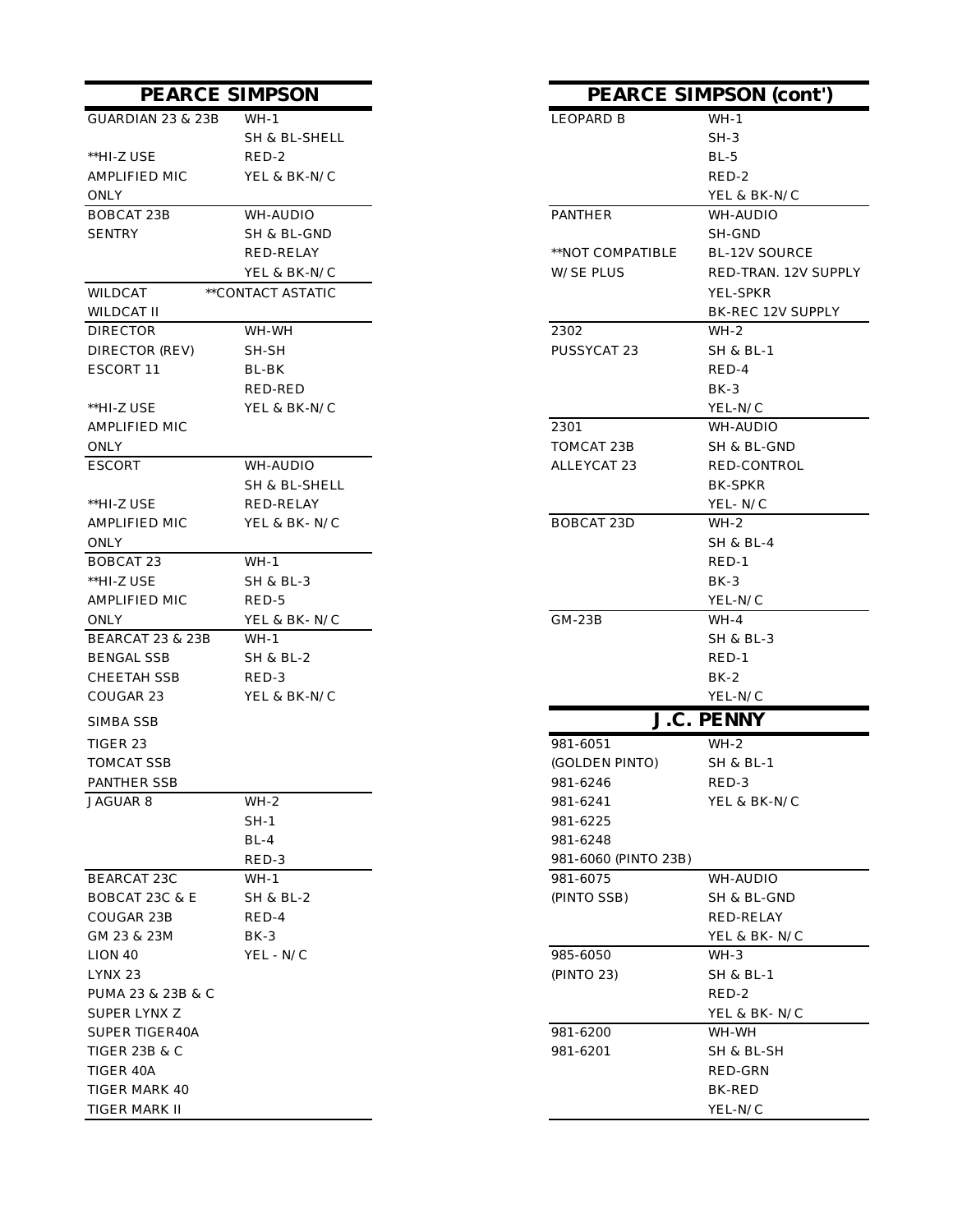|                              | J.C. PENNY (cont')   |                               | <b>PYRAMID</b> (cont') |
|------------------------------|----------------------|-------------------------------|------------------------|
| 981-6204                     | $WH-1$               | 1300                          | $WH-2$                 |
|                              | <b>SH &amp; BL-3</b> |                               | SH & BL-1              |
|                              | RED-2                |                               | RED-3                  |
|                              | $BK-5$               |                               | $BK-4$                 |
|                              | YEL-N/C              |                               | YEL-N/C                |
| 981-6216                     | $WH-2$               |                               | <b>RANGER</b>          |
| 981-6218                     | <b>SH &amp; BL-1</b> | ST-1000/                      | $WH-1$                 |
| 981-6214                     | RED-3                | <b>HCA818</b>                 | <b>SH &amp; BL-2</b>   |
| 981-6247                     | $BK-4$               |                               | RED-3                  |
| 981-6203                     |                      |                               | $BK-5$                 |
| 981-6237                     |                      |                               | YEL-N/C                |
| 981-6221                     |                      | <b>RCI 2900</b>               | $WH-2$                 |
| 981-6215                     |                      | <b>RCI 2950</b>               | SH & BL-1              |
| 981-6238                     |                      | <b>RCI 2970</b>               | RED-3                  |
| 981-6212 (PINTO)             |                      | <b>RCI 2990</b>               | BK-4 OR N/C            |
| 981-6220                     |                      | <b>RCI 2985</b>               | YEL-N/C                |
| <b>(TRANSCEIVER)</b>         |                      | <b>RCI 2995</b>               |                        |
| SCANNER)                     |                      | 6900                          |                        |
| 981-6235 (PINTO)             |                      | 505 ADX                       |                        |
| 981-6240                     |                      |                               |                        |
| 981-6240A                    |                      | **RCI 2950 SOMETIMES BL PIN 5 |                        |
| 981-6213                     |                      | AR 3500                       | WH-8                   |
| 981-6210 (PINTO)             | $WH-1$               | AR 3300                       | SH & BL-7              |
| 981-6230 (PINTO)             | SH & BL-2            |                               | RED-6                  |
|                              | RED-4                |                               | YEL & BK-N/C           |
|                              | $BK-3$               |                               | <b>RAY JEFFERSON</b>   |
|                              | YEL-N/C              | 711                           | WH-YEL                 |
|                              | <b>POLYCOM</b>       |                               | SH & BL-SH             |
| PC 2-6                       | $WH-1$               |                               | RED-RED                |
| PC 2-12                      | SH & BL-2            |                               | BK-VIO                 |
| **HI-Z USE                   | RED-3                |                               | YEL-N/C                |
| AMPLIFIED MIC                | $BK-4$               | CB 905                        | WH-RING                |
| <b>ONLY</b>                  | YEL-N/C              |                               | SH & BL-SLEEVE         |
|                              | <b>PRESIDENT</b>     |                               | RED-TIP                |
| ** SEE LISTINGS UNDER UNIDEN |                      |                               | YEL & BK-N/C           |
|                              | <b>PRO STAR</b>      | CB-705                        | $WH-1$                 |
| 240                          | $WH-1$               | CB-740                        | <b>SH &amp; BL-2</b>   |
|                              | <b>SH &amp; BL-2</b> |                               | RED-3                  |
|                              | RED-4                |                               | $BK-4$                 |
|                              | BK-3                 |                               | YEL-N/C                |
| 400                          | $WH-1$               | 701                           | $WH-1$                 |
|                              | <b>SH &amp; BL-5</b> | CB 845                        | SH & BL-2              |
|                              | RED-3                |                               | RED-4                  |
|                              | $BK-2$               |                               | BK-3                   |
|                              | <b>PYRAMID</b>       |                               | YEL-N/C                |
| CB 22                        | $WH-1$               | CB 2569                       | $WH-3$                 |
| CB 24                        | <b>SH &amp; BL-2</b> |                               | SH & BL-2              |
| CB 25                        | RED-4                | $^{\ast\ast}$ HI-Z USE        | $RED-1$                |
| CB 26                        | $BK-3$               | AMPLIFIED MIC                 | YEL & BK-N/C           |
| <b>CB 28</b>                 | YEL-N/C              | ONLY                          |                        |

| <b>J.C. PENNY (cont')</b> |                      | <b>PYRAMID</b> (cont')                  |  |  |
|---------------------------|----------------------|-----------------------------------------|--|--|
| 4                         | $WH-1$               | $WH-2$<br>1300                          |  |  |
|                           | <b>SH &amp; BL-3</b> | SH & BL-1                               |  |  |
|                           | RED-2                | RED-3                                   |  |  |
|                           | $BK-5$               | $BK-4$                                  |  |  |
|                           | YEL-N/C              | YEL-N/C                                 |  |  |
| 6                         | $WH-2$               | <b>RANGER</b>                           |  |  |
| 8                         | <b>SH &amp; BL-1</b> | ST-1000/<br>$WH-1$                      |  |  |
| 4                         | RED-3                | <b>HCA818</b><br><b>SH &amp; BL-2</b>   |  |  |
| 7                         | $BK-4$               | RED-3                                   |  |  |
| 3                         |                      | $BK-5$                                  |  |  |
| 7                         |                      | YEL-N/C                                 |  |  |
| $\mathbf{1}$              |                      | <b>RCI 2900</b><br>$WH-2$               |  |  |
| 5                         |                      | <b>RCI 2950</b><br><b>SH &amp; BL-1</b> |  |  |
| 8                         |                      | <b>RCI 2970</b><br>RED-3                |  |  |
| 2 (PINTO)                 |                      | <b>RCI 2990</b><br>BK-4 OR N/C          |  |  |
| 0                         |                      | <b>RCI 2985</b><br>YEL-N/C              |  |  |
| 'EIVER                    |                      | <b>RCI 2995</b>                         |  |  |
| R)                        |                      | 6900                                    |  |  |
| 5 (PINTO)                 |                      | 505 ADX                                 |  |  |
| 0                         |                      |                                         |  |  |
| 0A                        |                      | ** RCI 2950 SOMETIMES BL PIN 5          |  |  |
| 3                         |                      | AR 3500<br>WH-8                         |  |  |
| 0 (PINTO)                 | $WH-1$               | AR 3300<br>SH & BL-7                    |  |  |
| 0 (PINTO)                 | <b>SH &amp; BL-2</b> | RED-6                                   |  |  |
|                           | RED-4                | YEL & BK- N/C                           |  |  |
|                           | $BK-3$               | <b>RAY JEFFERSON</b>                    |  |  |
|                           | YEL-N/C              | 711<br>WH-YEL                           |  |  |
|                           | <b>POLYCOM</b>       | SH & BL-SH                              |  |  |
|                           | $WH-1$               | RED-RED                                 |  |  |
|                           | <b>SH &amp; BL-2</b> | BK-VIO                                  |  |  |
| SЕ                        | RED-3                | YEL-N/C                                 |  |  |
| ED MIC                    | $BK-4$               | CB 905<br>WH-RING                       |  |  |
|                           | YEL-N/C              | SH & BL-SLEEVE                          |  |  |
|                           | <b>PRESIDENT</b>     | RED-TIP                                 |  |  |
| STINGS UNDER UNIDEN       |                      | YEL & BK-N/C                            |  |  |
|                           | <b>PRO STAR</b>      | CB-705<br>$WH-1$                        |  |  |
|                           | $WH-1$               | CB-740<br><b>SH &amp; BL-2</b>          |  |  |
|                           | <b>SH &amp; BL-2</b> | RED-3                                   |  |  |
|                           | RED-4                | $BK-4$                                  |  |  |
|                           | $BK-3$               | YEL-N/C                                 |  |  |
|                           | $WH-1$               | 701<br>$WH-1$                           |  |  |
|                           | <b>SH &amp; BL-5</b> | CB 845<br><b>SH &amp; BL-2</b>          |  |  |
|                           | RED-3                | RED-4                                   |  |  |
|                           | $BK-2$               | $BK-3$                                  |  |  |
|                           | <b>PYRAMID</b>       | YEL-N/C                                 |  |  |
|                           | $WH-1$               | CB 2569<br>$WH-3$                       |  |  |
|                           | <b>SH &amp; BL-2</b> | <b>SH &amp; BL-2</b>                    |  |  |
|                           | RED-4                | **HI-Z USE<br>$RED-1$                   |  |  |
|                           | $BK-3$               | AMPLIFIED MIC<br>YEL & BK-N/C           |  |  |
|                           | YEL-N/C              | ONLY                                    |  |  |
|                           |                      |                                         |  |  |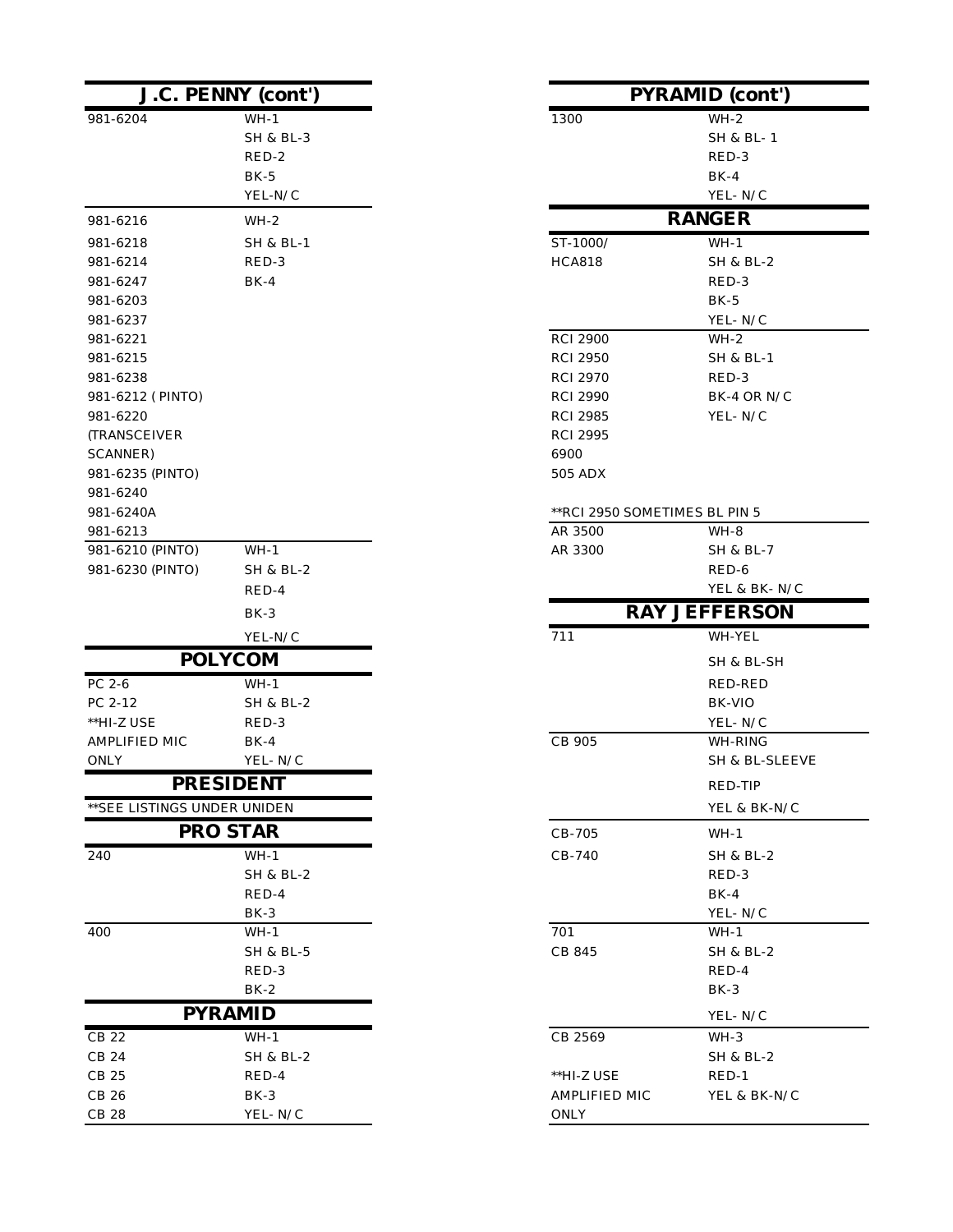| <b>RAY JEFFERSON (cont')</b>   |                                   |                        | <b>REALISTIC / RADIO SHACK (co</b> |
|--------------------------------|-----------------------------------|------------------------|------------------------------------|
| CB 707                         | WH-RED                            | <b>TRC 24A &amp; B</b> | $WH-4$                             |
|                                | SH-SH                             | TRC 30 & 30A           | <b>SH &amp; BL-1</b>               |
|                                | BL-BK                             | TRC 50A                | RED-3                              |
|                                | <b>RED-YEL</b>                    | TRC 55, 56, 57         | BK-5                               |
|                                | YEL-WH                            | <b>TRC 67</b>          | YEL-N/C                            |
| CB 805                         | WH-3                              | <b>TRC 410</b>         |                                    |
|                                | $SH-1$                            | <b>TRC 411</b>         |                                    |
|                                | $BL-4$                            | TRC 412                |                                    |
|                                | RED-2                             | <b>TRC 413</b>         |                                    |
|                                | YEL & BK-N/C                      | <b>TRC 414</b>         | <b>TRC 435</b>                     |
| <b>RCA</b>                     |                                   | <b>TRC 415</b>         | <b>TRC 440</b>                     |
| 14T100                         | $WH-1$                            | TRC 417                | <b>TRC 441</b>                     |
| 14T200                         | SH & BL-2                         | <b>TRC 418</b>         |                                    |
|                                | RED-4                             | <b>TRC 420</b>         | TRC 448                            |
|                                | $BK-3$                            | TRC 421 & 421A         | <b>TRC 449</b>                     |
|                                | YEL-N/C                           | <b>TRC 422A</b>        | <b>TRC 450</b>                     |
| 14T300                         | WH-1                              | <b>TRC 424</b>         | TRC 451                            |
| 14T301                         | <b>SH &amp; BL-2</b>              | <b>TRC 425</b>         | TRC 452                            |
| 14T303                         | RED-4                             | <b>TRC 426</b>         | <b>TRC 453</b>                     |
| 14T304                         | $BK-3$                            | <b>TRC 427</b>         | <b>TRC 454</b>                     |
| 14T260                         | YEL-N/C                           | <b>TRC 428</b>         | <b>TRC 455</b>                     |
| 14T270                         |                                   | <b>TRC 430</b>         | <b>TRC 456</b>                     |
| 14T400                         | $WH-1$                            | <b>TRC 431</b>         | <b>TRC 457</b>                     |
| 14T410                         | $SH-3$                            | <b>TRC 432</b>         | <b>TRC 458</b>                     |
| 14T405                         | BL-5                              | <b>TRC 433</b>         | <b>TRC 459</b>                     |
|                                | RED-2                             | TRC 434                | <b>TRC 460</b>                     |
|                                | YEL & BK-N/C                      | <b>TRC 432</b>         | $WH-4$                             |
| 14T305                         | **NOT COMPATIBLE                  | <b>TRC 451</b>         | <b>SH &amp; BL1</b>                |
| <b>REALISTIC / RADIO SHACK</b> |                                   |                        | RED-3                              |
| <b>TRC 446</b>                 | $WH-1$                            | **NOT COMPATIBLE       | BK-5                               |
|                                | <b>SH &amp; BL-5</b>              | W/SE PLUS              | YEL-2                              |
|                                | $BK-2$                            | TRC 50B                | $WH-4$                             |
|                                | RED-3                             |                        | <b>SH &amp; BL-2</b>               |
|                                |                                   |                        | RED-3                              |
| TRC 9                          | $4 & 6 - N/C$<br>**NOT COMPATIBLE |                        | $BK-1$                             |
| <b>TRC 24</b>                  | $WH-1$                            |                        |                                    |
| <b>TRC 40</b>                  |                                   | <b>TRC 29</b>          | YEL-N/C<br>$WH-1$                  |
| <b>TRC 23B</b>                 | SH & BL-2<br>RED-3                |                        | $SH-2$                             |
|                                | YEL & BK-N/C                      | (1ST MODEL)            | $BL-4$                             |
| <b>TRC 471</b>                 | $WH-1$                            | **HI-Z USE             | RED-3                              |
|                                | SH & BL-2                         | AMPLIFIED MIC          | YEL & BK-N/C                       |
| **HI-Z USE                     | RED-3                             | <b>ONLY</b>            |                                    |
| <b>AMPLIFIED MIC</b>           | $BK-4$                            | <b>TRC 29</b>          | $WH-3$                             |
| ONLY                           | YEL - N/C                         | (2ND MODEL)            | SH & BL-2                          |
| TRC 5                          | WH-WH                             |                        |                                    |
|                                |                                   |                        | RED-1                              |
| **HI-Z USE                     | SH & BL-SH<br>RED-BK              | TRC 46-49              | YEL & BK-N/C<br>$WH-4$             |
|                                |                                   |                        |                                    |
| AMPLIFIED MIC                  | <b>BK-RED</b>                     | <b>TRC 57</b>          | SH & BL-1                          |
| ONLY                           | YEL-N/C                           | TRC 448, 449           | RED-3                              |
| <b>TRC 10</b>                  | WH-4                              | TRC 457, 458           | YEL & BK-N/C                       |
|                                | <b>SH &amp; BL-1</b>              | <b>TRC 480</b>         |                                    |
| **NOT COMPATIBLE               | RED-3                             | TRC 8D                 | WH-3                               |
| <b>W/SE PLUS</b>               | $BK-2$                            |                        | <b>SH &amp; BL-4</b>               |
|                                | YEL-5                             |                        | $RED-1$                            |

|                  | <b>RAY JEFFERSON (cont')</b>   | <b>REALISTIC / RADIO SHACK (cont')</b> |                    |
|------------------|--------------------------------|----------------------------------------|--------------------|
| CB 707           | WH-RED                         | TRC 24A & B<br>$WH-4$                  |                    |
|                  | SH-SH                          | TRC 30 & 30A<br>SH & BL-1              |                    |
|                  | BL-BK                          | TRC 50A<br>RED-3                       |                    |
|                  | <b>RED-YEL</b>                 | TRC 55, 56, 57<br>$BK-5$               |                    |
|                  | YEL-WH                         | <b>TRC 67</b><br>YEL-N/C               |                    |
| CB 805           | $WH-3$                         | <b>TRC 410</b>                         |                    |
|                  | $SH-1$                         | <b>TRC 411</b>                         |                    |
|                  | $BL-4$                         | <b>TRC 412</b>                         |                    |
|                  | RED-2                          | <b>TRC 413</b>                         |                    |
|                  | YEL & BK-N/C                   | <b>TRC 414</b><br>TRC 435              | <b>TRC 461</b>     |
|                  | <b>RCA</b>                     | TRC 415                                | TRC 440<br>TRC 462 |
| 14T100           | $WH-1$                         | <b>TRC 417</b><br><b>TRC 441</b>       | <b>TRC 465</b>     |
| 14T200           | <b>SH &amp; BL-2</b>           | <b>TRC 418</b>                         | <b>TRC 466</b>     |
|                  | RED-4                          | <b>TRC 420</b><br><b>TRC 448</b>       | <b>TRC 467</b>     |
|                  |                                | TRC 421 & 421A                         |                    |
|                  | $BK-3$                         | <b>TRC 449</b>                         | <b>TRC 468</b>     |
|                  | YEL- N/C                       | <b>TRC 422A</b><br><b>TRC 450</b>      | <b>TRC 469</b>     |
| 14T300           | $WH-1$                         | <b>TRC 424</b><br><b>TRC 451</b>       | <b>TRC 470</b>     |
| 14T301           | SH & BL-2                      | <b>TRC 425</b><br><b>TRC 452</b>       | <b>TRC 473</b>     |
| 14T303           | RED-4                          | <b>TRC 426</b><br><b>TRC 453</b>       | <b>TRC 477</b>     |
| 14T304           | $BK-3$                         | <b>TRC 427</b><br><b>TRC 454</b>       | <b>TRC 479</b>     |
| 14T260           | YEL-N/C                        | <b>TRC 428</b><br><b>TRC 455</b>       | <b>TRC 480</b>     |
| 14T270           |                                | <b>TRC 430</b><br><b>TRC 456</b>       | <b>TRC 482</b>     |
| 14T400           | $WH-1$                         | <b>TRC 431</b><br><b>TRC 457</b>       | <b>TRC 483</b>     |
| 14T410           | $SH-3$                         | <b>TRC 432</b><br><b>TRC 458</b>       | <b>TRC 490</b>     |
| 14T405           | $BL-5$                         | <b>TRC 433</b><br><b>TRC 459</b>       | <b>TRC 492</b>     |
|                  | RED-2                          | <b>TRC 434</b><br><b>TRC 460</b>       | <b>TRC 500</b>     |
|                  | YEL & BK-N/C                   | <b>TRC 432</b><br>$WH-4$               |                    |
| 14T305           | **NOT COMPATIBLE               | <b>TRC 451</b><br>SH & BL1             |                    |
|                  | <b>REALISTIC / RADIO SHACK</b> | RED-3                                  |                    |
| <b>TRC 446</b>   | $WH-1$                         | **NOT COMPATIBLE<br>$BK-5$             |                    |
|                  | <b>SH &amp; BL-5</b>           | W/SE PLUS<br>YEL-2                     |                    |
|                  | $BK-2$                         | TRC 50B<br>$WH-4$                      |                    |
|                  | RED-3                          | <b>SH &amp; BL-2</b>                   |                    |
|                  | 4 & 6- N/C                     | RED-3                                  |                    |
| TRC 9            | **NOT COMPATIBLE               | $BK-1$                                 |                    |
| TRC 24           | $WH-1$                         | YEL-N/C                                |                    |
| TRC 40           | SH & BL-2                      | <b>TRC 29</b><br>$WH-1$                |                    |
| TRC 23B          | RED-3                          | (1ST MODEL)<br>$SH-2$                  |                    |
|                  | YEL & BK-N/C                   | BL-4                                   |                    |
| TRC 471          | WH-1                           | **HI-Z USE<br>RED-3                    |                    |
|                  | <b>SH &amp; BL-2</b>           | AMPLIFIED MIC<br>YEL & BK-N/C          |                    |
| **HI-Z USE       | RED-3                          | ONLY                                   |                    |
| AMPLIFIED MIC    | BK-4                           | <b>TRC 29</b><br>WH-3                  |                    |
| ONLY             | YEL - N/C                      | (2ND MODEL)<br>SH & BL-2               |                    |
| TRC 5            | WH-WH                          | $RED-1$                                |                    |
|                  | SH & BL-SH                     | YEL & BK-N/C                           |                    |
| **HI-Z USE       | RED-BK                         | TRC 46-49<br>WH-4                      |                    |
| AMPLIFIED MIC    | BK-RED                         | <b>TRC 57</b><br>SH & BL-1             |                    |
| ONLY             | YEL- N/C                       | RED-3<br>TRC 448, 449                  |                    |
| TRC 10           | WH-4                           | TRC 457, 458                           | YEL & BK-N/C       |
|                  | SH & BL-1                      | <b>TRC 480</b>                         |                    |
|                  | RED-3                          |                                        |                    |
| **NOT COMPATIBLE |                                | TRC 8D<br>$WH-3$                       |                    |
| W/SE PLUS        | $BK-2$                         | SH & BL-4                              |                    |
|                  | YEL-5                          | $RED-1$                                |                    |
|                  |                                | $BK-1$                                 |                    |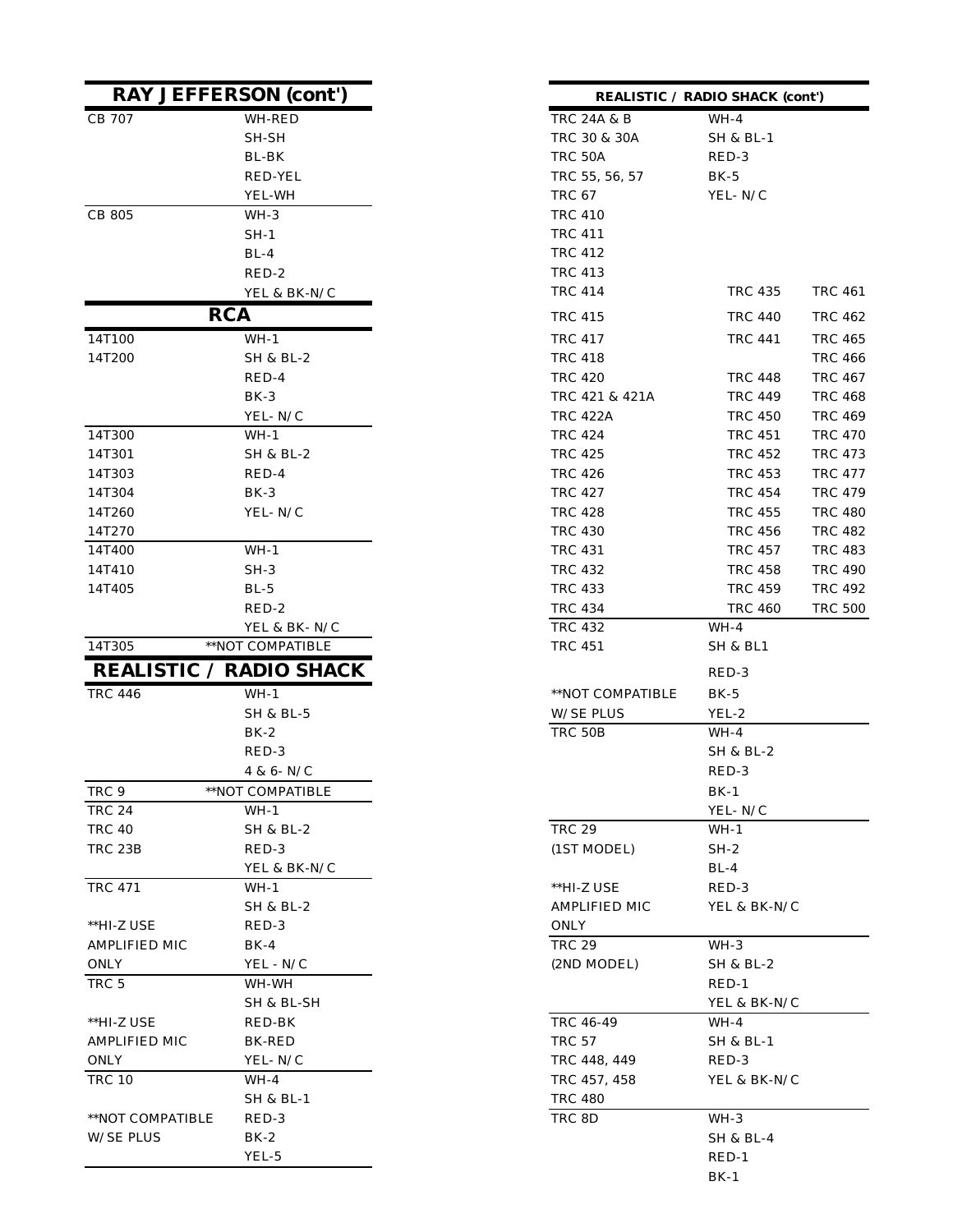| <b>REALISTIC</b> / RADIO SHACK (cont')        |                |                      | <b>REGENCY</b> (cont') |
|-----------------------------------------------|----------------|----------------------|------------------------|
| <b>TRC 18</b>                                 | $WH-2$         | MODEL 500            | WH-AUDIO               |
|                                               | SH-1           |                      | SH & BL-GND            |
| **HI-Z USE                                    | $BL-3$         | **HI-Z USE           | RED-7V                 |
| AMPLIFIED MIC                                 | RED-4          | <b>AMPLIFIED MIC</b> | <b>BK-SPKR</b>         |
| ONLY                                          | YEL & BK-N/C   | ONLY                 | YEL- N/C               |
| TRC X23A                                      | $WH-2$         | CR-142, 185          | $WH-1$                 |
|                                               | SH-1           | CR-230               | SH & BL-2              |
| **HI-Z USE                                    | $BL-4$         | CF-240               | RED-4                  |
| AMPLIFIED MIC                                 | RED-3          | SPRINT 23 II         | YEL & BK-N/C           |
| ONLY                                          | YEL & BK-N/C   | $CR-123$             | WH-TIP                 |
| AMERICANA 23+                                 | WH-2           |                      | SH & BL-CASE           |
|                                               | SH & BL-SHELL  |                      | RED-RING               |
| **HI-Z USE                                    | $RED-1$        |                      | YEL & BK-N/C           |
| AMPLIFIED MIC                                 | YEL & BK-N/C   | CR-123B              | $WH-1$                 |
| ONLY                                          |                |                      | SH & BL-2              |
| <b>HTX 100</b>                                | $WH-1$         |                      | RED-3                  |
|                                               | RED-2          |                      | YEL & BK-N/C           |
|                                               | $SH-7$         |                      |                        |
|                                               | $BL-8$         | CR 186               | WH-YEL                 |
|                                               |                |                      | SH & BL-SH             |
| <b>HTX 10</b>                                 | $WH-1$         |                      | RED-RED                |
|                                               | $BK-2$         |                      | BK-VIO                 |
|                                               | RED-3          |                      | YEL- ${\rm N}/{\rm C}$ |
|                                               | SH & BL-5      | CR-202               | WH-BK                  |
|                                               | 4 & 6- N/C     |                      | SH & BL-SH             |
|                                               | <b>REGENCY</b> |                      | RED-RED                |
| $CB-27$                                       | WH-WH          |                      | BK-VIO                 |
| CB-27-6                                       | SH-SH          |                      | YEL-N/C                |
| CB-27-12                                      | BL-BK          | $CB-501$             | $WH-4$                 |
|                                               | RED-RED        | CB-701               | <b>SH &amp; BL-2</b>   |
|                                               | YEL & BK-N/C   |                      | RED-3                  |
| **HI-Z USE AMPLIFIED MIC ONLY                 |                |                      | $BK-5$                 |
| FORMULA/23                                    | WH-1           |                      | YEL-N/C                |
| SPRINT/23                                     | $SH-2$         |                      | <b>RELM</b>            |
|                                               | BL-3           | <b>RMV-60</b>        | WH-4                   |
|                                               | RED-4          |                      | SH & BL-2              |
|                                               | YEL & BK-N/C   |                      | RED-3                  |
| GT 523                                        | WH-WH          |                      | $1,5,6-N/C$            |
|                                               | SH-SH          |                      | <b>RF LIMITED</b>      |
|                                               | BL-BK          | MAGNUM-257           | $WH-1$                 |
|                                               | RED-RED        | <b>DELTA FORCE</b>   | BK-2                   |
|                                               | YEL & BK-N/C   |                      | RED-3                  |
| <b>IMPERIAL</b>                               | $WH-1$         |                      | <b>SH &amp; BL-5</b>   |
| $(CB-253)$                                    | $SH-4$         |                      | <b>ROBERTS</b>         |
|                                               |                | $RCB-10$             |                        |
| IMPERIAL II                                   | $BL-2$         |                      | $WH-2$                 |
| $(CB-254)$                                    | RED-3          |                      | <b>SH &amp; BL-1</b>   |
| RANGE GAIN II                                 | YEL & BK-N/C   |                      | RED-4                  |
| ROMPER (A-3)<br>**HI-Z USE AMPLIFIED MIC ONLY |                | <b>RBC 15</b>        | YEL & BK-N/C<br>$WH-1$ |
| RANGE GAIN                                    | WH-AUDIO       | RBD 55               | SH & BL-2              |
| RANGER CB 270                                 | SH & BL-GND    |                      | RED-3                  |
| **HI-Z USE                                    | RED-RELAY      |                      | $BK-5$                 |
| AMPLIFIED MIC ONLY                            | YEL & BK-N/C   |                      | YEL-N/C                |
|                                               |                |                      |                        |

| <b>SHACK</b> (cont') | <b>REGENCY</b> (cont') |                   |  |
|----------------------|------------------------|-------------------|--|
| WH-2                 | MODEL 500              | WH-AUDIO          |  |
| $SH-1$               |                        | SH & BL-GND       |  |
| BL-3                 | **HI-Z USE             | RED-7V            |  |
| RED-4                | AMPLIFIED MIC          | BK-SPKR           |  |
| YEL & BK-N/C         | ONLY                   | YEL-N/C           |  |
| WH-2                 | CR-142, 185            | WH-1              |  |
| $SH-1$               | $CR-230$               | SH & BL-2         |  |
| BL-4                 | CF-240                 | RED-4             |  |
| RED-3                | SPRINT 23 II           | YEL & BK-N/C      |  |
| YEL & BK-N/C         | $CR-123$               | WH-TIP            |  |
| WH-2                 |                        | SH & BL-CASE      |  |
| SH & BL-SHELL        |                        | RED-RING          |  |
| RED-1                |                        | YEL & BK-N/C      |  |
| YEL & BK-N/C         | $CR-123B$              | WH-1              |  |
|                      |                        | SH & BL-2         |  |
| WH-1                 |                        | RED-3             |  |
| RED-2                |                        | YEL & BK-N/C      |  |
| $SH-7$               |                        |                   |  |
| BL-8                 | CR 186                 | WH-YEL            |  |
|                      |                        | SH & BL-SH        |  |
| WH-1                 |                        | RED-RED           |  |
| BK-2                 |                        | BK-VIO            |  |
| RED-3                |                        | YEL-N/C           |  |
| SH & BL-5            | $CR-202$               | WH-BK             |  |
| 4 & 6- N/C           |                        | SH & BL-SH        |  |
| <b>ICY</b>           |                        | RED-RED           |  |
| WH-WH                |                        | BK-VIO            |  |
| SH-SH                |                        | YEL-N/C           |  |
| BL-BK                | CB-501                 | WH-4              |  |
| RED-RED              | CB-701                 | SH & BL-2         |  |
| YEL & BK-N/C         |                        | RED-3             |  |
| IIC ONLY             |                        | BK-5              |  |
| WH-1                 |                        | YEL-N/C           |  |
| SH-2                 |                        | <b>RELM</b>       |  |
| BL-3                 | RMV-60                 | WH-4              |  |
| RED-4                |                        | SH & BL-2         |  |
| YEL & BK-N/C         |                        | RED-3             |  |
| WH-WH                |                        | $1,5,6-N/C$       |  |
| SH-SH                |                        | <b>RF LIMITED</b> |  |
|                      | MAGNUM-257             | $WH-1$            |  |
| BL-BK<br>RED-RED     | <b>DELTA FORCE</b>     |                   |  |
|                      |                        | $BK-2$<br>RED-3   |  |
| YEL & BK-N/C<br>WH-1 |                        |                   |  |
|                      |                        | SH & BL-5         |  |
| $SH-4$               |                        | <b>ROBERTS</b>    |  |
| $BL-2$               | $RCB-10$               | $WH-2$            |  |
| RED-3                |                        | SH & BL-1         |  |
| YEL & BK-N/C         |                        | RED-4             |  |
|                      |                        | YEL & BK-N/C      |  |
| IIC ONLY             | <b>RBC 15</b>          | $WH-1$            |  |
| WH-AUDIO             | RBD 55                 | SH & BL-2         |  |
| SH & BL-GND          |                        | RED-3             |  |
| RED-RELAY            |                        | $BK-5$            |  |
| YEL & BK-N/C         |                        | YEL-N/C           |  |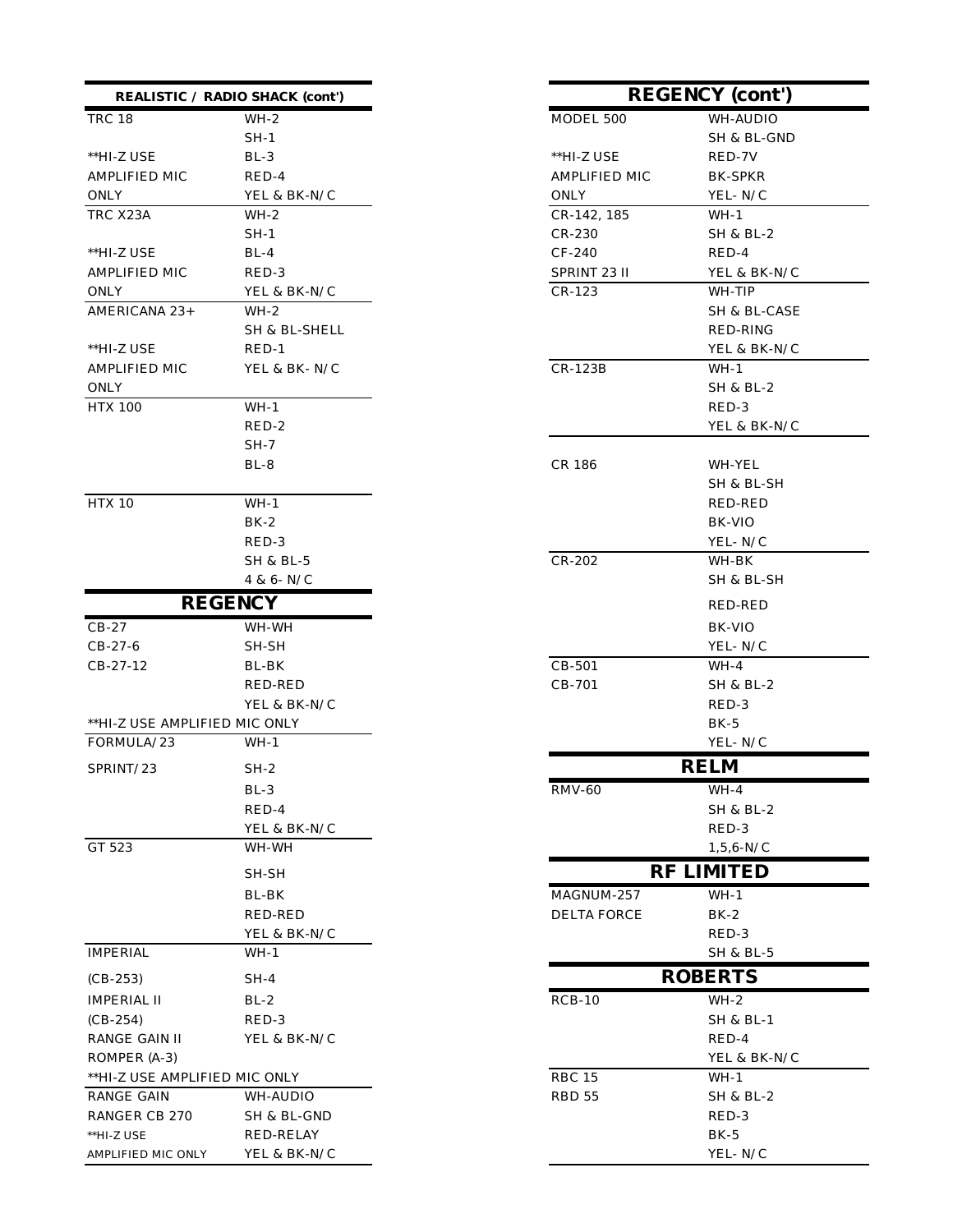|                               | <b>ROBERTS</b> (cont') |                               | <b>ROBYN</b> (cont') |
|-------------------------------|------------------------|-------------------------------|----------------------|
| R <sub>5</sub> C <sub>B</sub> | $WH-1$                 | <b>AM 500D</b>                | $WH-1$               |
| <b>RCB 470</b>                | $SH-4$                 | WV 110                        | SH & BL-2            |
|                               | $BL-6$                 | WV-23                         | RED-3                |
|                               | RED-3                  | SX 007                        | $BK-4$               |
|                               | $BK-5$                 | DG 30                         | YEL-N/C              |
|                               | YEL-N/C                | LB 23, 23A                    |                      |
|                               | <b>ROBYN</b>           | <b>WV 23A</b>                 |                      |
| <b>BB123</b>                  | $WH-1$                 | LB 110                        |                      |
| TR 123C                       | SH & BL-2              | DG 130D                       |                      |
| $GT-7C$                       | RED-4                  | 007-140                       |                      |
| **HI-Z USE                    | YEL & BK-N/C           | **ADD .01 CAPACITOR IN SERIES |                      |
| AMPLIFIED MIC ONLY            |                        | W/WHITE LEAD                  |                      |
| J 123                         | WH-AUDIO               | <b>SS 747B</b>                | $WH-1$               |
|                               | SH & BL-GND            |                               | SH & BL-4            |
|                               | <b>RED-RELAY</b>       |                               | RED-2                |
|                               | YEL & BK-N/C           |                               | YEL & BK-N/C         |
| 605                           | WH-3                   | <b>CB 505D</b>                | NOT COMPATIBLE       |
|                               | SH & BL-2              | <b>SB 540D</b>                | $WH-1$               |
|                               | $RED-1$                |                               | SH & BL-2            |
|                               | $BK-5$                 |                               | RED-3                |
|                               | YEL-N/C                |                               | YEL & BK-N/C         |
| T 123B                        | $WH-1$                 | T 123                         | WH-AUDIO             |
|                               | $SH-4$                 | **HI-Z USE                    | SH & BL-GND          |
|                               | $BL-3$                 | AMPLIFIED MIC                 | RED-RELAY            |
|                               | RED-2                  | <b>ONLY</b>                   | YEL & BK N/C         |
|                               | YEL & BK-N/C           | <b>TR 123B</b>                | $WH-1$               |
| <b>SB 510D</b>                | $WH-1$                 | <b>TR 123D</b>                | <b>SH &amp; BL-1</b> |
| <b>SB 520D</b>                | <b>SH &amp; BL-2</b>   | **HI-Z USE                    | RED-3                |
|                               | RED-3                  | AMPLIFIED MIC                 | YEL & BK-N/C         |
|                               | $BK-4$                 | ONLY                          |                      |
|                               | YEL-N/C                |                               | <b>ROMAR</b>         |
| ** ADD .01 CAPACITOR IN       |                        | CB 7000                       | $WH-1$               |
| <b>SERIES W/WHITE LEAD</b>    |                        |                               | $SH-4$               |
| 440                           | $WH-1$                 |                               | $BL-3$               |
|                               | SH & BL-2              |                               | RED-2                |
|                               | RED-4                  |                               | YEL & BK-N/C         |
|                               | $BK-3$                 | ACT 1914                      | $WH-1$               |
|                               | YEL-N/C                |                               | SH & BL-2            |
| T 240D                        | $WH-1$                 |                               | RED-4                |
|                               | $SH-3$                 |                               | $BK-3$               |
| **ADD .01                     | $BL-4$                 |                               | YEL-N/C              |
| CAPACITOR IN SERIES           | $RED-2$                |                               | <b>ROYCE</b>         |
| W/WHITE LEAD                  | YEL & BK-N/C           | $1 - 602$                     | $WH-1$               |
| **HI-Z USE AMPLIFIED MIC ONLY |                        | $1 - 605$                     | $SH-4$               |
| K 123                         | $WH-1$                 |                               | $BL-2$               |
| XL ONE                        | $SH-2$                 |                               | RED-3                |
| SX 101                        | $BL-3$                 |                               | YEL-N/C              |
| GT VII                        | RED-4                  | $1 - 614$                     | WH-5                 |
| XL TWO                        | YEL & BK-N/C           |                               | SH & BL-3            |
| SX 102, 102B                  |                        |                               | RED-1                |
| SX 401                        |                        |                               | YEL & BK-N/C         |
| <b>SX 402B</b>                |                        |                               |                      |
| SX 102                        |                        |                               |                      |

| <b>ROBERTS (cont')</b> |                      | <b>ROBYN</b> (cont') |                               |                      |
|------------------------|----------------------|----------------------|-------------------------------|----------------------|
|                        | $WH-1$               |                      | <b>AM 500D</b>                | $WH-1$               |
|                        | $SH-4$               |                      | WV 110                        | <b>SH &amp; BL-2</b> |
|                        | $BL-6$               |                      | WV-23                         | RED-3                |
|                        | RED-3                |                      | SX 007                        | $BK-4$               |
|                        | $BK-5$               |                      | DG 30                         | YEL- $N/C$           |
|                        | YEL-N/C              |                      | LB 23, 23A                    |                      |
| <b>ROBYN</b>           |                      |                      |                               |                      |
|                        |                      |                      | <b>WV 23A</b>                 |                      |
|                        | $WH-1$               |                      | LB 110                        |                      |
|                        | <b>SH &amp; BL-2</b> |                      | DG 130D                       |                      |
|                        | RED-4                |                      | $007 - 140$                   |                      |
| E                      | YEL & BK-N/C         |                      | **ADD .01 CAPACITOR IN SERIES |                      |
| D MIC ONLY             |                      |                      | W/WHITE LEAD                  |                      |
|                        | WH-AUDIO             |                      | <b>SS 747B</b>                | $WH-1$               |
|                        | SH & BL-GND          |                      |                               | SH & BL-4            |
|                        | RED-RELAY            |                      |                               | RED-2                |
|                        | YEL & BK-N/C         |                      |                               | YEL & BK-N/C         |
|                        | WH-3                 |                      | <b>CB 505D</b>                | NOT COMPATIBLE       |
|                        | SH & BL-2            |                      | <b>SB 540D</b>                | $WH-1$               |
|                        | $RED-1$              |                      |                               | SH & BL-2            |
|                        | $BK-5$               |                      |                               | RED-3                |
|                        | YEL-N/C              |                      |                               | YEL & BK-N/C         |
|                        | $WH-1$               |                      | T 123                         | WH-AUDIO             |
|                        | $SH-4$               |                      | **HI-Z USE                    | SH & BL-GND          |
|                        | $\rm BL\text{-}3$    |                      | AMPLIFIED MIC                 | <b>RED-RELAY</b>     |
|                        | RED-2                |                      | ONLY                          | YEL & BK N/C         |
|                        | YEL & BK-N/C         |                      | TR 123B                       | $WH-1$               |
|                        | WH-1                 |                      | TR 123D                       | SH & BL-1            |
|                        | <b>SH &amp; BL-2</b> |                      | **HI-Z USE                    | RED-3                |
|                        | RED-3                |                      | AMPLIFIED MIC                 | YEL & BK-N/C         |
|                        | $BK-4$               |                      | ONLY                          |                      |
|                        | YEL-N/C              |                      |                               | <b>ROMAR</b>         |
| CAPACITOR IN           |                      |                      | CB 7000                       | $WH-1$               |
| //WHITE LEAD           |                      |                      |                               | $SH-4$               |
|                        | $WH-1$               |                      |                               | $BL-3$               |
|                        | <b>SH &amp; BL-2</b> |                      |                               | RED-2                |
|                        | RED-4                |                      |                               | YEL & BK-N/C         |
|                        | $BK-3$               |                      | ACT 1914                      | $WH-1$               |
|                        | YEL-N/C              |                      |                               | SH & BL-2            |
|                        | $WH-1$               |                      |                               | RED-4                |
|                        | $SH-3$               |                      |                               | $BK-3$               |
|                        | $BL-4$               |                      |                               | YEL-N/C              |
| २ IN SERIES            | RED-2                |                      |                               | <b>ROYCE</b>         |
| <b>EAD</b>             | YEL & BK-N/C         |                      | $1 - 602$                     | $WH-1$               |
| E AMPLIFIED MIC ONLY   |                      |                      | $1 - 605$                     | $SH-4$               |
|                        | WH-1                 |                      |                               | $BL-2$               |
|                        | $SH-2$               |                      |                               | RED-3                |
|                        | $BL-3$               |                      |                               | YEL-N/C              |
|                        | RED-4                |                      | $1 - 614$                     | WH-5                 |
|                        | YEL & BK-N/C         |                      |                               | SH & BL-3            |
| 02B                    |                      |                      |                               | $RED-1$              |
|                        |                      |                      |                               | YEL & BK- N/C        |
|                        |                      |                      |                               |                      |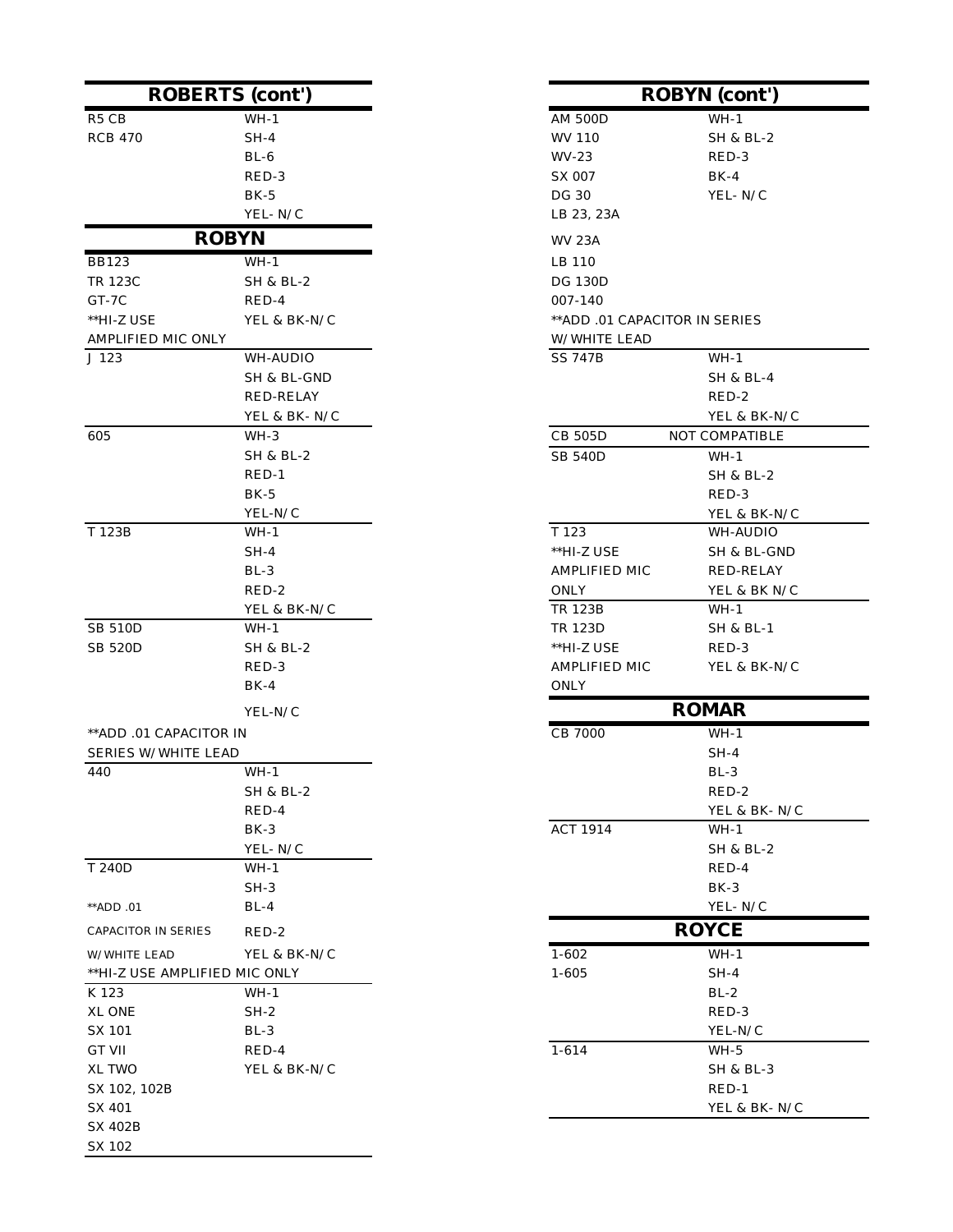|            | <b>ROYCE</b> (cont') |                  | <b>RYSTAL</b>        |
|------------|----------------------|------------------|----------------------|
| 1-600A & B | $WH-1$               | <b>CBR 1800</b>  | $WH-1$               |
| $1 - 604$  | SH & BL-2            | <b>CBR 1700</b>  | SH & BL-2            |
| $1 - 607$  | RED-3                |                  | RED-4                |
| 1-608      | $BK-4$               |                  | $BK-3$               |
| $1 - 611$  | YEL-N/C              |                  | YEL-N/C              |
| $1 - 612$  |                      | CB 523           | $WH-1$               |
| 1-619      |                      |                  | $SH-4$               |
| $1 - 620$  |                      |                  | $BL-2$               |
| $1 - 621$  |                      |                  | RED-3                |
| 1-631      |                      |                  | YEL & BK-N/C         |
| 1-639      |                      |                  | <b>SANYO</b>         |
| $1 - 648$  |                      | TA 1000          | $WH-2$               |
| 651        |                      |                  | <b>SH &amp; BL-4</b> |
| $1 - 601$  | $WH-1$               |                  | RED-3                |
| $1 - 602A$ | <b>SH &amp; BL-2</b> |                  | $BK-1$               |
| $1 - 603$  | RED-3                |                  | YEL-N/C              |
| $1-605A$   | YEL & BK-N/C         | TA 901A          | $WH-2$               |
| 1-606      |                      |                  | <b>SH &amp; BL-1</b> |
| $1 - 610$  |                      |                  | RED-4                |
| $1 - 617$  |                      |                  | BK-3                 |
| $1 - 624$  |                      |                  | YEL-N/C              |
| $1 - 625$  |                      |                  | <b>SBE</b>           |
| 1-630      |                      | 1CB              | WH-AUDIO             |
| 1-631      |                      |                  | SH & BL-GND          |
| 1-632      |                      |                  | RED-RELAY            |
| 1-635      |                      |                  | YEL & BK-N/C         |
| 1-636      |                      | 6CBS 8           | $WH-1$               |
| 1-640      |                      |                  | $SH-2$               |
| $1 - 641$  |                      |                  | $BL-4$               |
| $1 - 642$  |                      |                  | RED-5                |
| $1 - 650$  |                      |                  | BK-3                 |
| 1-653B     |                      |                  | YEL-N/C              |
| $1 - 655$  |                      | 6CB              | $WH-2$               |
| 1-658      |                      | 8CB (CONSOLE)    | $SH-1$               |
| 1-660      |                      | 10CB             | $BL-4$               |
| $1 - 662$  |                      | (CORNADODO II)   | RED-3                |
| 1-673      |                      | 12CB             | YEL & BK-N/C         |
| 1-675      |                      | (SIDE BANDER II) |                      |
| $1 - 678$  |                      | 14CB             |                      |
| $1 - 680$  |                      | (SUPER CONSOLE)  |                      |
| 1-682      |                      | 16CB             |                      |
| 1-630      | $WH-1$               | (CONSOLE II)     |                      |
|            | $SH-2$               | 40CB (CONSOLE V) |                      |
|            | $BL-4$               | 7CB (SIERRA)     | $WH-1$               |
|            | RED-5                |                  | $SH-2$               |
|            | YEL & BK-N/C         |                  | $BL-3$               |
| $1 - 609$  | $WH-1$               |                  | RED-4                |
|            | <b>SH &amp; BL-2</b> |                  | YEL & BK-N/C         |
|            | RED-4                | $9\ {\rm CB}$    | WH-AUDIO             |
|            | $BK-5$               |                  | SH-GND               |
|            | YEL-N/C              |                  | <b>BL-RELAY</b>      |
|            |                      |                  | $RED-+12V$           |

| cont')           |                                  | <b>RYSTAL</b>                  |
|------------------|----------------------------------|--------------------------------|
| $WH-1$           | <b>CBR 1800</b>                  | $WH-1$                         |
| SH & BL-2        | <b>CBR 1700</b>                  | SH & BL-2                      |
| RED-3            |                                  | RED-4                          |
| BK-4             |                                  | $BK-3$                         |
| YEL-N/C          |                                  | YEL-N/C                        |
|                  | CB 523                           | $WH-1$                         |
|                  |                                  | $SH-4$                         |
|                  |                                  | $BL-2$                         |
|                  |                                  | RED-3<br>YEL & BK-N/C          |
|                  |                                  | <b>SANYO</b>                   |
|                  |                                  |                                |
|                  | TA 1000                          | $WH-2$<br><b>SH &amp; BL-4</b> |
| WH-1             |                                  | RED-3                          |
| SH & BL-2        |                                  | $BK-1$                         |
| RED-3            |                                  | YEL-N/C                        |
| YEL & BK-N/C     | <b>TA 901A</b>                   | $WH-2$                         |
|                  |                                  | <b>SH &amp; BL-1</b>           |
|                  |                                  | RED-4                          |
|                  |                                  | BK-3                           |
|                  |                                  | YEL-N/C                        |
|                  |                                  | <b>SBE</b>                     |
|                  | 1CB                              | WH-AUDIO                       |
|                  |                                  | SH & BL-GND                    |
|                  |                                  | RED-RELAY                      |
|                  |                                  | YEL & BK-N/C                   |
|                  | 6CBS 8                           | $WH-1$                         |
|                  |                                  | $SH-2$                         |
|                  |                                  | $BL-4$                         |
|                  |                                  | RED-5<br>$BK-3$                |
|                  |                                  | YEL- $N/C$                     |
|                  | 6CB                              | $WH-2$                         |
|                  | 8CB (CONSOLE)                    | $SH-1$                         |
|                  | 10CB                             | $BL-4$                         |
|                  | (CORNADODO II)                   | RED-3                          |
|                  | 12CB                             | YEL & BK-N/C                   |
|                  | (SIDE BANDER II)                 |                                |
|                  | 14CB                             |                                |
|                  | (SUPER CONSOLE)                  |                                |
|                  | 16CB                             |                                |
| WH-1             | (CONSOLE II)                     |                                |
| $SH-2$<br>$BL-4$ | 40CB (CONSOLE V)<br>7CB (SIERRA) | $WH-1$                         |
| RED-5            |                                  | $SH-2$                         |
| YEL & BK-N/C     |                                  | $BL-3$                         |
| $WH-1$           |                                  | RED-4                          |
| SH & BL-2        |                                  | YEL & BK-N/C                   |
| RED-4            | 9 CB                             | WH-AUDIO                       |
| BK-5             |                                  | SH-GND                         |
| YEL-N/C          |                                  | <b>BL-RELAY</b>                |
|                  |                                  | $RED-+12V$                     |
|                  |                                  | YEL & BK-N/C                   |
|                  |                                  |                                |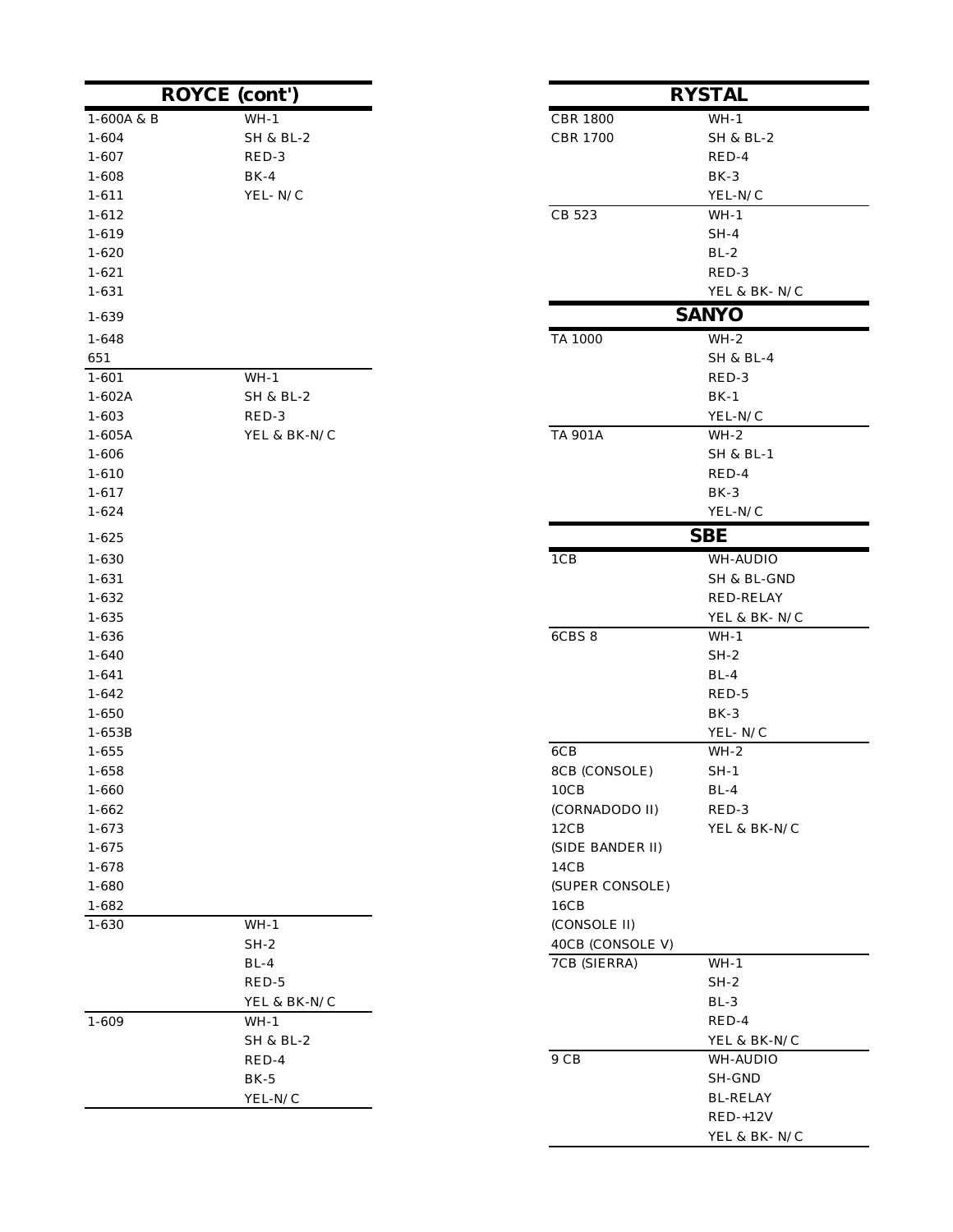|                         | <b>SBE</b> (cont')                  |                       | <b>M.H. SCOTT</b>    |
|-------------------------|-------------------------------------|-----------------------|----------------------|
| 18CB                    | $WH-2$                              | DAK MARK IX           | $WH-1$               |
| (SIDE BANDER III)       | $SH-1$                              | DAK MARK X            | $SH-2$               |
| 21CB (CORTEZ)           | $BL-3$                              |                       | $BL-3$               |
| 26CB (FORMULA D)        | RED-4                               |                       | RED-4                |
| 29CB (CATALINA III)     | YEL & BK-N/C                        |                       | YEL & BK-N/C         |
| 30CB (TRINIDAD II)      |                                     | DAK MARK III          | $WH-1$               |
| SBE-27CB/A              |                                     | DAK MARK II           | $SH-4$               |
| (SIDE BANDER IV)        |                                     | DAK MARK V            | BL-3                 |
| SBE-39CB                |                                     |                       | RED-2                |
| (SIDE BANDER V)         |                                     |                       | $BK-5$               |
| SBE-40CB                |                                     |                       | YEL-N/C              |
| (CONSOLE V)             |                                     |                       | <b>SEARS</b>         |
| SBE-41CB (ASPEN)        |                                     | 370.38050700          | $WH-4$               |
| SBE-42CB (CORTEZ 40)    |                                     | 562.38200700          | SH & BL-1            |
| SBE-44CB (MALIBU 40)    |                                     | 663.38070700          | RED-3                |
| SBE-45CB (TRINIDAD III) |                                     | 663.38020800          | $BK-5$               |
| SBE-50CB (CONSOLE VI)   |                                     | 663.38000900          | YEL-N/C              |
| SBE-54CB (KEY/COM 1000) |                                     | 934.36770500          |                      |
| 22CB                    | WH-WH                               | 934.36710500          |                      |
| (CATALINA II)           | SH-SH                               | 934.36740500          |                      |
| 23CB                    | <b>BL-RED</b>                       | 934.36772600          |                      |
| (CAPR III)              | RED-BK                              | 934.36771500          |                      |
| **NOT COMPATIBLE        | BK-BRN                              | 934.38310700          |                      |
| <b>W/SE PLUS</b>        | YEL-BL                              | 934.63742600          |                      |
| 34CB (BRUTE)            | WH-WH                               | 934.38120700          |                      |
|                         | SH-SH                               | 934.38080700          |                      |
| **NOT COMPATIBLE        | BL-BK                               | 934.38110700          |                      |
| W/SE PLUS               | RED-RED                             | 934.38081700          |                      |
|                         | BK-BL                               | 934.38060700          |                      |
|                         | YEL-GRN                             | 934.38062700          |                      |
| 49 CB (TAHOE)           | $WH-4$                              | 934.38270700          |                      |
| LCMB (LAND COM)         | <b>SH &amp; BL-2</b>                | 934.38260700          |                      |
| LCBS-4                  | RED-5                               | 562.38220700          | $WH-4$               |
|                         | $BK-1$                              |                       | SH & BL-1            |
|                         | ${\it YEL}\mbox{-} {\rm N}/{\rm C}$ |                       | RED-3                |
| DELMAR 225              | $WH-2$                              |                       | $BK-2$               |
| $LCM-5$                 | SH & BL-1                           |                       | YEL-N/C              |
| (LAND COMMAND)          | BK-4                                |                       | <b>SHAKESPEARE</b>   |
|                         | RED-3                               | GBS-2500              | $WH-1$               |
|                         | YEL-N/C                             | GBS-1500              | <b>SH &amp; BL-2</b> |
| LAND COMMAND            | WH-1                                | GBS-240               | RED-4                |
| $(LCM-8)$               | SH & BL4                            |                       | BK-3                 |
|                         | RED-5                               |                       | YEL-N/C              |
|                         | $BK-3$                              | GBS-2000              | WH-1                 |
|                         | YEL-N/C                             |                       | SH & BL-2            |
| TRIN III                | WH-2                                |                       | RED-3                |
|                         | SH-1                                |                       | $BK-4$               |
|                         | $BL-4$                              |                       | YEL-N/C              |
|                         | RED-3                               | 740                   | WH-1                 |
|                         | YEL & BK- N/C                       |                       | $SH-4$               |
|                         |                                     | $*$ $H$ 7 $I$ $R$ $F$ | RI <sub>3</sub>      |

| nt')          | M.H. SCOTT                   |                      |  |  |
|---------------|------------------------------|----------------------|--|--|
| $WH-2$        | DAK MARK IX                  | $WH-1$               |  |  |
| $SH-1$        | DAK MARK X                   | $SH-2$               |  |  |
| BL-3          |                              | BL-3                 |  |  |
| RED-4         |                              | RED-4                |  |  |
| YEL & BK-N/C  |                              | YEL & BK-N/C         |  |  |
|               | DAK MARK III                 | WH-1                 |  |  |
|               | DAK MARK II                  | SH-4                 |  |  |
|               | DAK MARK V                   | BL-3                 |  |  |
|               |                              | RED-2                |  |  |
|               |                              | $BK-5$               |  |  |
|               |                              | YEL-N/C              |  |  |
|               |                              | <b>SEARS</b>         |  |  |
|               | 370.38050700                 | WH-4                 |  |  |
|               | 562.38200700                 | SH & BL-1            |  |  |
|               | 663.38070700                 | RED-3                |  |  |
|               | 663.38020800                 | $BK-5$               |  |  |
|               | 663.38000900                 | YEL-N/C              |  |  |
| 00)           | 934.36770500                 |                      |  |  |
| WH-WH         | 934.36710500                 |                      |  |  |
| $SH-SH$       | 934.36740500                 |                      |  |  |
| <b>BL-RED</b> | 934.36772600                 |                      |  |  |
| RED-BK        | 934.36771500                 |                      |  |  |
| BK-BRN        | 934.38310700                 |                      |  |  |
| YEL-BL        | 934.63742600                 |                      |  |  |
| WH-WH         | 934.38120700                 |                      |  |  |
| SH-SH         | 934.38080700                 |                      |  |  |
| BL-BK         | 934.38110700                 |                      |  |  |
| RED-RED       | 934.38081700                 |                      |  |  |
| BK-BL         | 934.38060700                 |                      |  |  |
| YEL-GRN       | 934.38062700                 |                      |  |  |
| WH-4          | 934.38270700                 |                      |  |  |
| SH & BL-2     | 934.38260700<br>562.38220700 | $WH-4$               |  |  |
| RED-5<br>BK-1 |                              | <b>SH &amp; BL-1</b> |  |  |
| YEL-N/C       |                              | RED-3                |  |  |
| WH-2          |                              | BK-2                 |  |  |
| SH & BL-1     |                              | YEL-N/C              |  |  |
| BK-4          |                              | <b>SHAKESPEARE</b>   |  |  |
| RED-3         | GBS-2500                     | $WH-1$               |  |  |
| YEL-N/C       | GBS-1500                     | SH & BL-2            |  |  |
| WH-1          | GBS-240                      | RED-4                |  |  |
| SH & BL4      |                              | BK-3                 |  |  |
| RED-5         |                              | YEL- N/C             |  |  |
| BK-3          | GBS-2000                     | WH-1                 |  |  |
| YEL-N/C       |                              | <b>SH &amp; BL-2</b> |  |  |
| WH-2          |                              | RED-3                |  |  |
| SH-1          |                              | $BK-4$               |  |  |
| $BL-4$        |                              | YEL-N/C              |  |  |
| RED-3         | 740                          | WH-1                 |  |  |
| YEL & BK- N/C |                              | $SH-4$               |  |  |
|               | **HI-Z USE                   | $BL-3$               |  |  |
|               | AMPLIFIED MIC                | RED-2                |  |  |
|               | <b>ONLY</b>                  | YEL & BK-N/C         |  |  |
|               |                              |                      |  |  |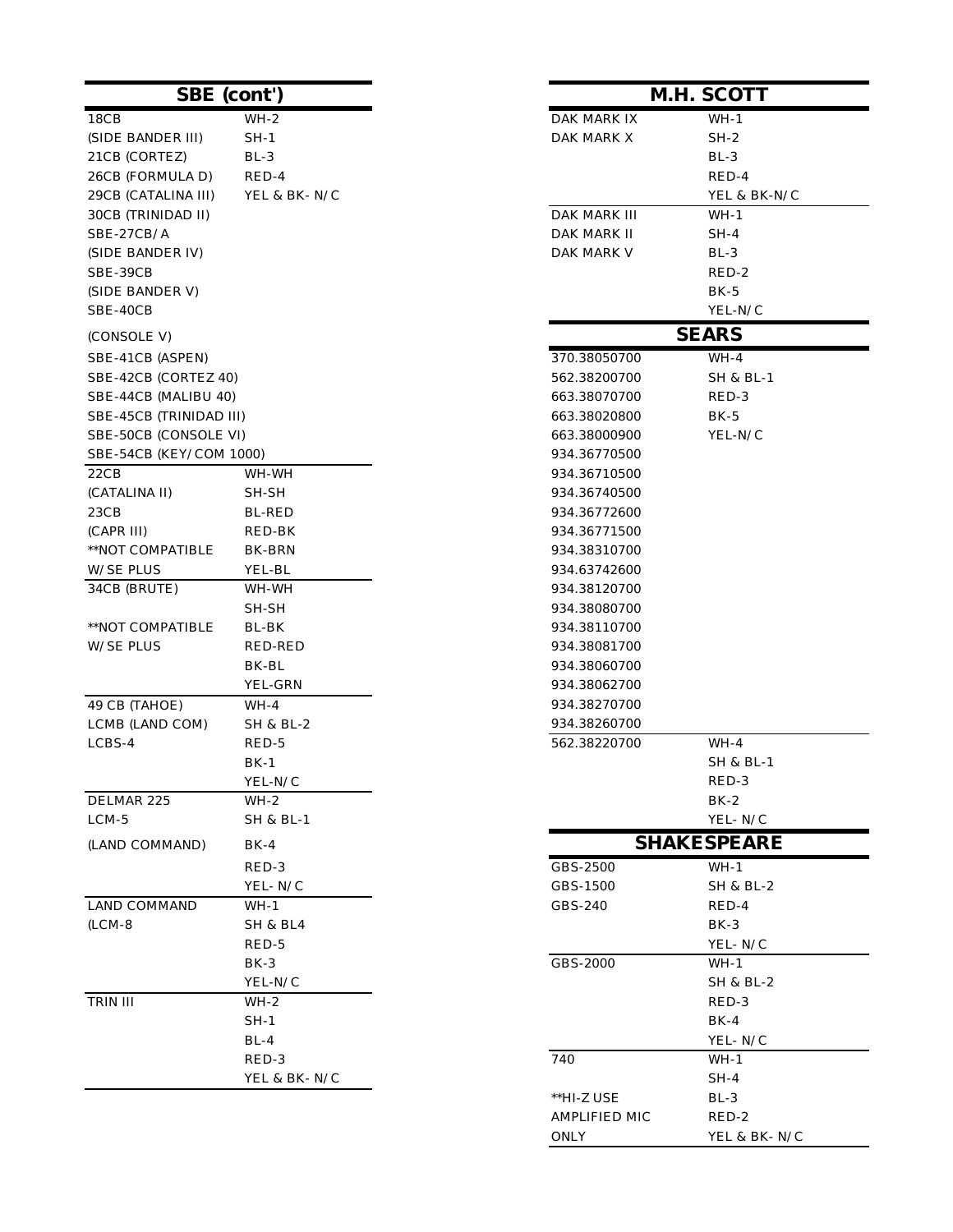|                               | <b>SHAKESPEARE (cont')</b> |                    | <b>SPARKOMATIC (cont</b> |
|-------------------------------|----------------------------|--------------------|--------------------------|
| 840                           | $WH-4$                     | CB-2023            | $WH-1$                   |
|                               | <b>SH &amp; BL-1</b>       |                    | <b>SH &amp; BL-2</b>     |
|                               | RED-3                      |                    | RED-3                    |
|                               | $BK-5$                     |                    | $BK-4$                   |
|                               | YEL-N/C                    |                    | YEL-N/C                  |
|                               | <b>SHARP</b>               | CB-1123            | $WH-2$                   |
| CB-700                        | $WH-1$                     | CB-5100            | <b>SH &amp; BL-1</b>     |
| <b>CB-700A</b>                | $SH-4$                     | CB-1040            | RED-3                    |
| CB-800 & 800A                 | $BL-3$                     |                    | $BK-4$                   |
| CB-2170                       | RED-2                      |                    | YEL-N/C                  |
| CB-2260                       | YEL & BK-N/C               | CB-2123            | $WH-1$                   |
| CB-2460                       |                            |                    | $SH-4$                   |
| CB-5470                       |                            |                    | $BL-5$                   |
| CB-4370                       |                            |                    | RED-2                    |
| CBT 58                        | WH-AUDIO                   |                    | BK-3                     |
| <b>CB 500 UB</b>              | SH & BL-GND                |                    | YEL- ${\rm N}/{\rm C}$   |
| <b>CB 550 UB</b>              | <b>RED-RELAY</b>           |                    | STANDARD COMMUNICAT      |
|                               | YEL & BK-N/C               | HORIZON 29         | $WH-2$                   |
|                               | <b>SILTRONIX</b>           | <b>HORIZON 29A</b> | SH & BL-1                |
| 1011C                         | WH-RING                    |                    | RED-3                    |
|                               | SH & BL-SLEEVE             |                    | $BK-4$                   |
| **HI-Z USE                    | RED-TIP                    |                    | YEL-N/C                  |
| AMPLIFIED MIC ONLY            | YEL & BK-N/C               |                    | <b>SUNISONIC</b>         |
| <b>APACHE</b>                 | $WH-1$                     | 1012               | $WH-2$                   |
| <b>MOHAWK</b>                 | <b>SH &amp; BL-4</b>       |                    | $SH-1$                   |
| <b>SSB 23</b>                 | RED-2                      |                    | $BL-4$                   |
|                               | YEL & BK-N/C               |                    | RED-3                    |
|                               | <b>SOMMERKAMP</b>          |                    | YEL & BL- N/C            |
| <b>TS-2000X</b>               | $WH-2$                     |                    | <b>SUPER JOPIX</b>       |
|                               | <b>SH &amp; BL-1</b>       | 3000B              | $WH-2$                   |
|                               | RED-3                      |                    | SH & BL-1                |
|                               | $BK-4$                     |                    | RED-3                    |
|                               | YEL-N/C                    |                    | $BK-4$                   |
|                               | <b>SONAR</b>               |                    | <b>SUPERSTAR</b>         |
| MODEL E                       | WH-RING                    | 4900B              | $WH-1$                   |
| FS-23                         | SH & BL- SLEEVE            |                    | <b>SH &amp; BL-5</b>     |
| MODEL 6                       | RED-TIP                    |                    | RED-3                    |
| MODEL H                       | YEL & BK-N/C               |                    | $BK-2$                   |
| FS-3023                       |                            | 120 FM             | WH-2                     |
| FS-2340                       |                            | 121 FM             | <b>SH &amp; BL-1</b>     |
| **HI-Z USE AMPLIFIED MIC ONLY |                            | 360 FM             | RED-3                    |
| $J-23$                        | WH-WH                      | 3600               | YEL & BL- N/C            |
|                               | SH & BL-SH                 | 3900               |                          |
| **HI-Z USE                    | RED-RED                    | 95                 | $WH-1$                   |
| AMPLIFIED MIC                 | BK-BK                      | 2000               | <b>SH &amp; BL-2</b>     |
| ONLY                          | YEL-N/C                    |                    | $BK-3$                   |
|                               | <b>SPARKOMATIC</b>         |                    | RED-4                    |
| CB-1023                       | $WH-1$                     |                    | YEL-N/C                  |
|                               | SH & BL-2                  |                    |                          |
|                               | RED-3                      |                    |                          |
|                               | $BK-5$                     |                    |                          |
|                               | YEL-N/C                    |                    |                          |

| <b>RE</b> (cont')         |                    | <b>SPARKOMATIC (cont')</b>     |
|---------------------------|--------------------|--------------------------------|
| WH-4                      | CB-2023            | $WH-1$                         |
| SH & BL-1                 |                    | SH & BL-2                      |
| RED-3                     |                    | RED-3                          |
| BK-5                      |                    | $BK-4$                         |
| YEL-N/C                   |                    | YEL-N/C                        |
| $\bf{P}$                  | CB-1123            | WH-2                           |
| WH-1                      | CB-5100            | SH & BL-1                      |
| $SH-4$                    | CB-1040            | RED-3                          |
| BL-3                      |                    | $BK-4$                         |
| RED-2                     |                    | YEL-N/C                        |
| YEL & BK- N/C             | CB-2123            | $WH-1$                         |
|                           |                    | SH-4                           |
|                           |                    | BL-5                           |
|                           |                    | RED-2<br>$BK-3$                |
| WH-AUDIO<br>SH & BL-GND   |                    | YEL-N/C                        |
| RED-RELAY                 |                    | <b>STANDARD COMMUNICATIONS</b> |
| YEL & BK-N/C              | HORIZON 29         | $WH-2$                         |
| NIX                       |                    |                                |
|                           | <b>HORIZON 29A</b> | SH & BL-1                      |
| WH-RING                   |                    | RED-3                          |
| SH & BL-SLEEVE<br>RED-TIP |                    | $BK-4$<br>YEL-N/C              |
|                           |                    |                                |
| YEL & BK-N/C              |                    | <b>SUNISONIC</b>               |
| WH-1                      | 1012               | $WH-2$                         |
| SH & BL-4                 |                    | $SH-1$                         |
| RED-2<br>YEL & BK-N/C     |                    | $BL-4$<br>RED-3                |
|                           |                    |                                |
| KAMP                      |                    | YEL & BL- N/C                  |
| WH-2                      |                    | <b>SUPER JOPIX</b>             |
| SH & BL-1                 | 3000B              | $WH-2$                         |
| RED-3                     |                    | SH & BL-1                      |
| BK-4                      |                    | RED-3                          |
| YEL- N/C                  |                    | BK-4                           |
| $\mathbf R$               |                    | <b>SUPERSTAR</b>               |
| WH-RING                   | 4900B              | $WH-1$                         |
| SH & BL- SLEEVE           |                    | SH & BL-5                      |
| RED-TIP                   |                    | RED-3                          |
| YEL & BK- N/C             | 120 FM             | $BK-2$<br>$WH-2$               |
|                           | 121 FM             | SH & BL-1                      |
| IIC ONLY                  | 360 FM             | RED-3                          |
| WH-WH                     | 3600               | YEL & BL- N/C                  |
| SH & BL-SH                | 3900               |                                |
| RED-RED                   | 95                 | WH-1                           |
| BK-BK                     | 2000               | SH & BL-2                      |
| YEL- N/C                  |                    | BK-3                           |
| AATIC                     |                    | RED-4                          |
| WH-1                      |                    | YEL-N/C                        |
|                           |                    |                                |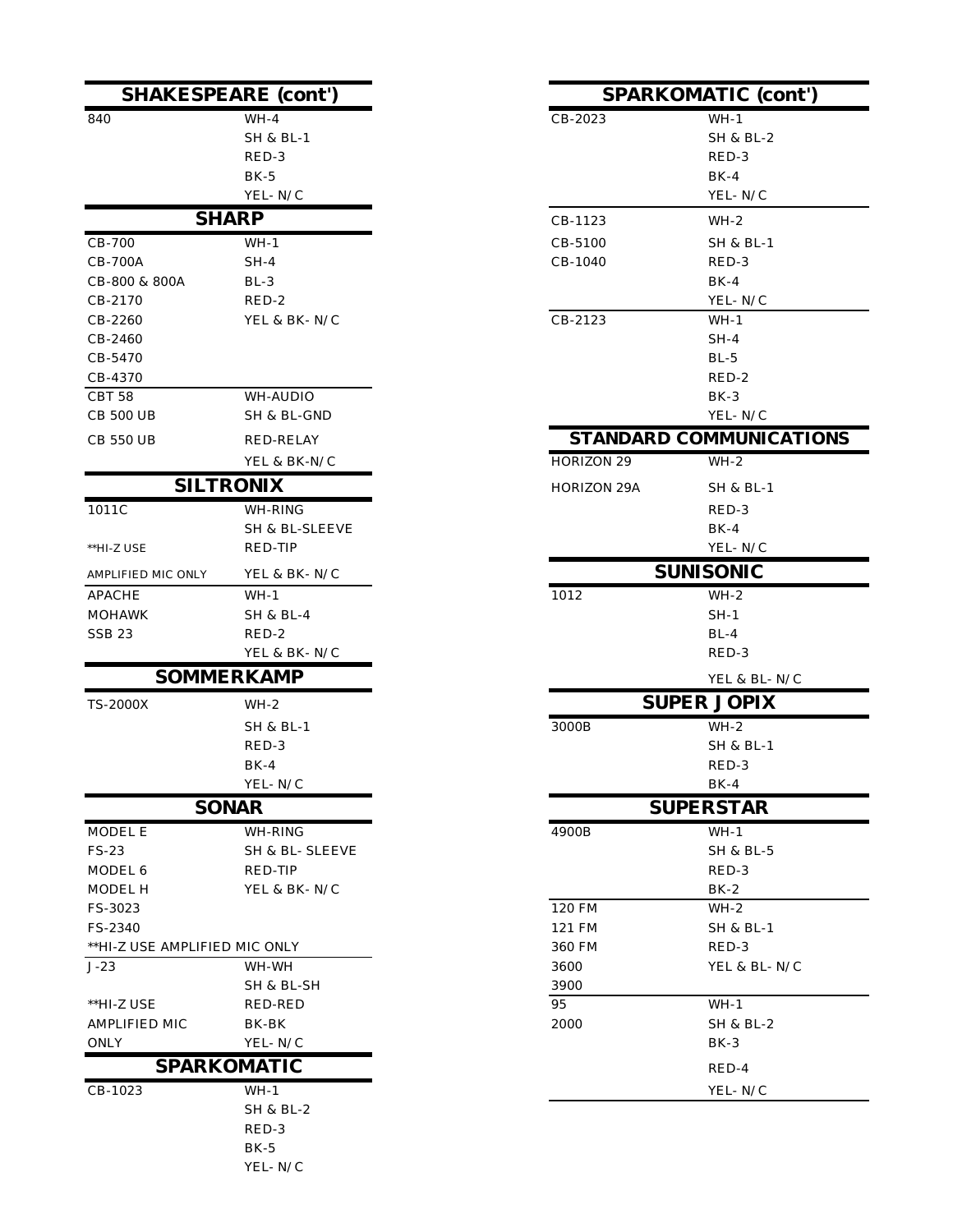|                    | <b>SURVEYOR</b>      |                                 | <b>TEABERRY</b> (cont') |
|--------------------|----------------------|---------------------------------|-------------------------|
| $CB-2600$          | $WH-3$               | T-SCOUT                         | WH-YEL                  |
|                    | <b>SH &amp; BL-4</b> |                                 | RED-RED                 |
|                    | RED-2                |                                 | <b>BK-VIOLET</b>        |
|                    | $BK-1$               |                                 | YEL-N/C                 |
|                    | YEL-N/C              | <b>RACERT</b>                   | $WH-2$                  |
| 2100               | $WH-4$               | T HAWK                          | <b>SH &amp; BL-4</b>    |
| 2300               | <b>SH &amp; BL-2</b> | T CHARLIE                       | RED-3                   |
|                    | $RED-1$              |                                 | $BK-1$                  |
|                    | YEL & BK-N/C         | **23 CHANNEL                    | YEL-N/C                 |
| 2400               | $WH-1$               | RACER T RADIOS REQUIRE A 47K    |                         |
|                    | SH & BL-2            | RESISTOR UB SERIES W/WHITE LEAD |                         |
|                    | RED-3                | TO PREVENT DAMAGE TO THE RADIO  |                         |
|                    | YEL & BK-N/C         | RANGER T                        | WH-4                    |
| 2610               | $WH-2$               |                                 | <b>SH &amp; BL-1</b>    |
|                    | SH & BL-1            |                                 | RED-3                   |
|                    | RED-3                |                                 | YEL & BK-N/C            |
|                    | $BK-4$               | MINI T                          | **CONTACT ASATIC        |
|                    | YEL-N/C              | TWIN T                          | WH-RING                 |
| 2620               | **NOT COMPATIBLE     |                                 | SH & BL-SLEEVE          |
| 2630               | $WH-1$               |                                 | RED-TIP                 |
|                    | SH & BL-2            |                                 | YEL & BK-N/C            |
|                    | RED-3                | MODEL T                         | $WH-1$                  |
|                    | $BK-4$               |                                 | $SH-3$                  |
|                    | YEL-N/C              |                                 | $BL-4$                  |
|                    | <b>SWAN</b>          |                                 | RED-2                   |
| 500                | WH-RING              |                                 | YEL & BK- N/C           |
| 350                | SH & BL-SLEEVE       | T CHARLIE ONE                   | $WH-2$                  |
| 700CX              | RED-TIP              |                                 | <b>SH &amp; BL-3</b>    |
|                    | <b>TEABERRY</b>      |                                 | $RED-1$                 |
| MODEL T CONTROL    | $WH-2$               |                                 | $BK-4$                  |
| NEW T CHARLIE ONE  | <b>SH &amp; BL-4</b> |                                 | YEL-N/C                 |
|                    | RED-3                | <b>STALKER ONE</b>              | WH-1                    |
|                    | $BK-1$               | <b>STALKER TWO</b>              | $SH-3$                  |
|                    | YEL-N/C              | STALKER 202                     | $BL-2$                  |
| <b>BIG T</b>       | WH-1                 | STALKER 101                     | RED-4                   |
|                    | <b>SH &amp; BL-3</b> |                                 | YEL & BK-N/C            |
|                    | RED-4                | STALKER IV                      | WH-4                    |
|                    | YEL & BK-N/C         |                                 | SH & BL-3               |
| FIVE X FIVE        | $WH-1$               |                                 | $RED-1$                 |
|                    | SH & BL-2            |                                 | $BK-2$                  |
|                    | RED-3                |                                 | YEL-N/C                 |
|                    | YEL & BK-N/C         | STALKER V                       | $WH-1$                  |
| MIGHTY T           | WH-4                 | <b>STALKERXIII</b>              | SH & BL-2               |
| <b>STALKER III</b> | <b>SH &amp; BL-1</b> | GOLDEN 5 X 5                    | RED-4                   |
|                    | RED-3                | TB-73                           | $BK-3$                  |
|                    | BK-5                 | NEW BIG T                       | YEL- N/C                |
|                    | YEL- N/C             | "T" BEAR                        |                         |
| TELE T             | $WH-4$               | TITAN "T"                       |                         |
|                    | SH & BL-1            | T DISPATCH                      |                         |
|                    | RED-5                | T BEAR                          |                         |
|                    | $BK-3$               | T COMMAND                       |                         |
|                    | YEL-N/C              |                                 |                         |

| <b>SURVEYOR</b> |                      | <b>TEABERRY</b> (cont') |                              |                                 |
|-----------------|----------------------|-------------------------|------------------------------|---------------------------------|
|                 | $WH-3$               |                         | T-SCOUT                      | WH-YEL                          |
|                 | <b>SH &amp; BL-4</b> |                         |                              | RED-RED                         |
|                 | RED-2                |                         |                              | BK-VIOLET                       |
|                 | BK-1                 |                         |                              | YEL-N/C                         |
|                 | YEL-N/C              |                         | <b>RACERT</b>                | $WH-2$                          |
|                 | $WH-4$               |                         | T HAWK                       | SH & BL-4                       |
|                 | SH & BL-2            |                         | T CHARLIE                    | RED-3                           |
|                 | $RED-1$              |                         |                              | $BK-1$                          |
|                 | YEL & BK-N/C         |                         | **23 CHANNEL                 | YEL-N/C                         |
|                 | $WH-1$               |                         | RACER T RADIOS REQUIRE A 47K |                                 |
|                 | SH & BL-2            |                         |                              | RESISTOR UB SERIES W/WHITE LEAD |
|                 | RED-3                |                         |                              | TO PREVENT DAMAGE TO THE RADIO  |
|                 | YEL & BK-N/C         |                         | <b>RANGER T</b>              | $WH-4$                          |
|                 | $WH-2$               |                         |                              | SH & BL-1                       |
|                 | SH & BL-1            |                         |                              | RED-3                           |
|                 | RED-3                |                         |                              | YEL & BK-N/C                    |
|                 | $BK-4$               |                         | MINI T                       | **CONTACT ASATIC                |
|                 | YEL-N/C              |                         | TWIN T                       | WH-RING                         |
|                 | **NOT COMPATIBLE     |                         |                              | SH & BL-SLEEVE                  |
|                 | $WH-1$               |                         |                              | RED-TIP                         |
|                 | SH & BL-2            |                         |                              | YEL & BK-N/C                    |
|                 | RED-3                |                         | MODEL T                      | $WH-1$                          |
|                 | $BK-4$               |                         |                              | $SH-3$                          |
|                 | YEL-N/C              |                         |                              | $BL-4$                          |
|                 | <b>SWAN</b>          |                         |                              | RED-2                           |
|                 | WH-RING              |                         |                              | YEL & BK- N/C                   |
|                 | SH & BL-SLEEVE       |                         | T CHARLIE ONE                | $WH-2$                          |
|                 | RED-TIP              |                         |                              | SH & BL-3                       |
|                 | <b>TEABERRY</b>      |                         |                              | $RED-1$                         |
| ROL             | WH-2                 |                         |                              | $BK-4$                          |
| <b>CONE</b>     | <b>SH &amp; BL-4</b> |                         |                              | YEL-N/C                         |
|                 | RED-3                |                         | <b>STALKER ONE</b>           | $WH-1$                          |
|                 | $BK-1$               |                         | STALKER TWO                  | SH-3                            |
|                 | YEL-N/C              |                         | STALKER 202                  | $BL-2$                          |
|                 | $WH-1$               |                         | STALKER 101                  | RED-4                           |
|                 | <b>SH &amp; BL-3</b> |                         |                              | YEL & BK-N/C                    |
|                 | RED-4                |                         | STALKER IV                   | WH-4                            |
|                 | YEL & BK-N/C         |                         |                              | SH & BL-3                       |
|                 | WH-1                 |                         |                              | $RED-1$                         |
|                 | SH & BL-2            |                         |                              | $BK-2$                          |
|                 | RED-3                |                         |                              | YEL- ${\rm N}/{\rm C}$          |
|                 | YEL & BK-N/C         |                         | <b>STALKER V</b>             | WH-1                            |
|                 | WH-4                 |                         | STALKERXIII                  | SH & BL-2                       |
|                 | SH & BL-1            |                         | GOLDEN 5 X 5                 | RED-4                           |
|                 | RED-3                |                         | TB-73                        | $BK-3$                          |
|                 | $BK-5$               |                         | NEW BIG T                    | YEL-N/C                         |
|                 | YEL-N/C              |                         | "T" BEAR                     |                                 |
|                 | WH-4                 |                         | TITAN "T"                    |                                 |
|                 | <b>SH &amp; BL-1</b> |                         | T DISPATCH                   |                                 |
|                 | RED-5                |                         | T BEAR                       |                                 |
|                 | BK-3                 |                         | T COMMAND                    |                                 |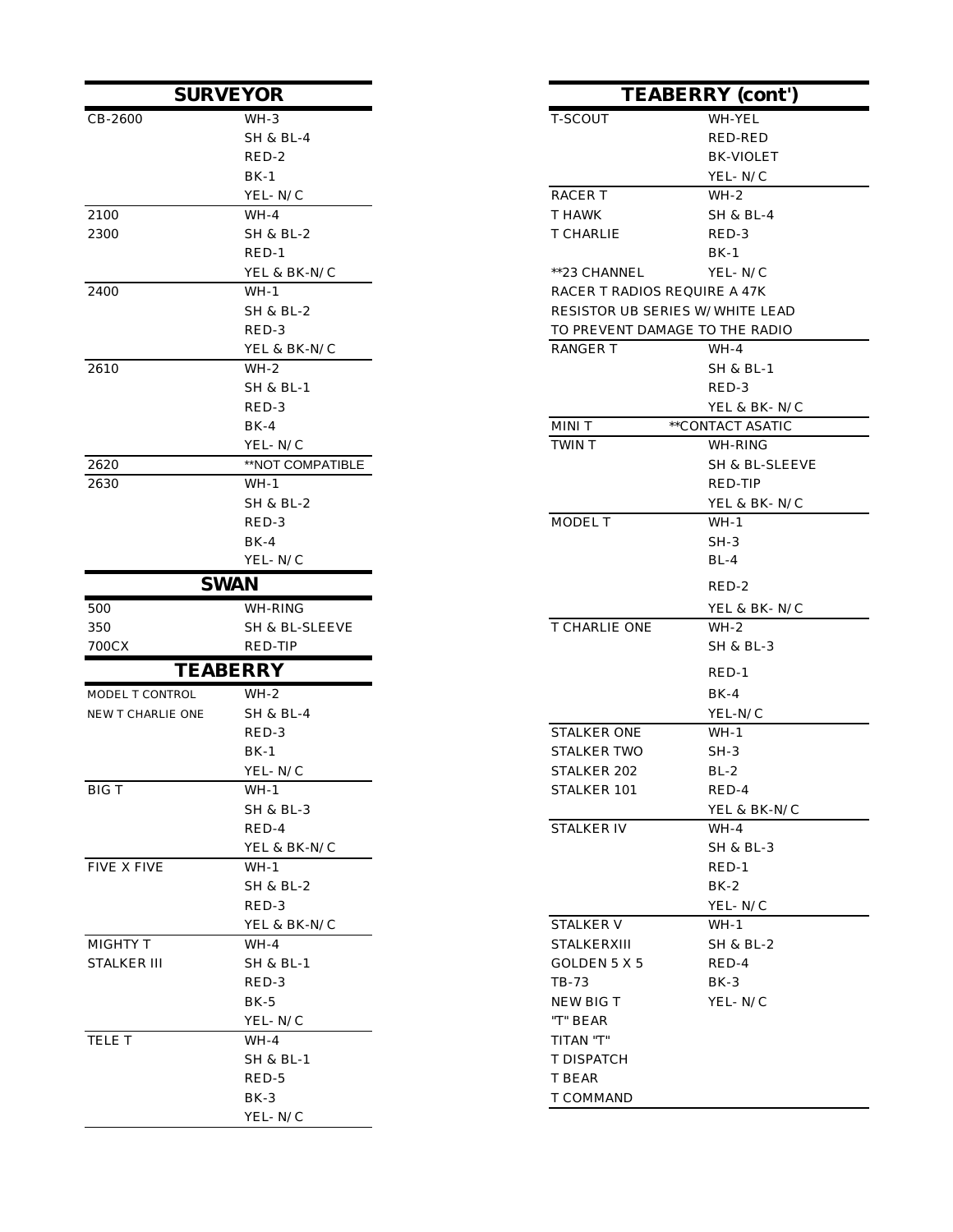|                     | <b>TEABERRY</b> (cont') |                               | TEN-TEC (cont')      |
|---------------------|-------------------------|-------------------------------|----------------------|
| <b>STALKER XV</b>   | $WH-1$                  | TC-5023                       | $WH-1$               |
| STALKER IX          | $SH-2$                  |                               | SH & BL-2            |
| <b>STALKER XX</b>   | $BL-4$                  |                               | RED-4                |
|                     | RED-5                   |                               | BK-3                 |
|                     | $BK-3$                  |                               | YEL-N/C              |
|                     | YEL-N/C                 | OMNI D                        | WH-RING              |
| <b>STALKER VIII</b> | $WH-1$                  | TRITRON 4                     | SH & BL-SLEEVE       |
|                     | <b>SH &amp; BL-3</b>    |                               | RED-TIP              |
|                     | RED-2                   | PEGASUS E 550                 | $WH-4$               |
|                     | $BK-5$                  |                               | <b>SH &amp; BL-3</b> |
|                     | YEL-N/C                 |                               | RED-2                |
| STALKER XXV         | $WH-2$                  |                               | $1-N/C$              |
|                     | <b>SH &amp; BL-1</b>    |                               | <b>TEXAS RANGER</b>  |
|                     | RED-3                   | <b>TR6 99WX</b>               | $WH-2$               |
|                     | $BK-4$                  |                               | SH & BL-1            |
|                     | YEL-N/C                 |                               | RED-3                |
| <b>SHIP'S RADIO</b> | $WH-1$                  |                               | $BK-4$               |
|                     | $SH-4$                  |                               | <b>TOKAI</b>         |
|                     | $BL-3$                  | $TC-101$                      | $WH-3$               |
|                     | RED-2                   |                               | SH & BL-2            |
|                     | YEL & BK-N/C            |                               | $RED-1$              |
|                     | <b>TEK</b>              |                               | $BK-5$               |
| HR-3950             | $WH-2$                  |                               | YEL-N/C              |
|                     | SH & BL-1               |                               | <b>TRAM</b>          |
|                     | RED-3                   | D12                           | $WH-2$               |
|                     | $BK-4$                  | D42                           | SH & BL-1            |
|                     | YEL-N/C                 | D <sub>62</sub>               | RED-3                |
|                     | <b>TEMPO</b>            | DIAMOND 40,60                 | $BK-4$               |
| <b>ONE</b>          | WH-RING                 | XL                            | YEL-N/C              |
|                     | SH & BL-SLEEVE          | $XL-5$                        |                      |
| $*HI-Z$ USE         | RED-TIP                 | $X-23$                        |                      |
| AMPLIFIED MIC ONLY  | YEL & BK-N/C            | CROSAIR 464                   | WH-RING              |
|                     | <b>TEN-TEC</b>          | <b>TR27D/E</b>                | SH & BL-SLEEVE       |
| OMNI V              | $WH-1$                  | XL-100                        | RED-TIP              |
| <b>DELTAII</b>      | <b>SH &amp; BL-2</b>    |                               | YEL-N/C              |
| SCOUT 55            | RED-3                   | **HI-Z USE AMPLIFIED MIC ONLY |                      |
| <b>JUPITER VI</b>   | YEL & BK-N/C            | D <sub>201</sub> , A          | WH-1                 |
| PARAGON             |                         | <b>TITAN</b>                  | <b>SH &amp; BL-2</b> |
| TC-5007             | $WH-1$                  | <b>TITAN II</b>               | RED-4                |
|                     | SH & BL-3               | <b>TITAN IIA</b>              | $BK-3$               |
|                     | RED-2                   | <b>TITAN IV</b>               | YEL-N/C              |
|                     | YEL & BL-N/C            | **HI-Z USE AMPLIFIED MIC ONLY |                      |
| TC-5014             | $WH-1$                  | D300                          | $WH-1$               |
| TC-5010             | <b>SH &amp; BL-3</b>    | D80                           | $SH-2$               |
| PW-5024             | RED-2                   |                               | $BL-4$               |
|                     | YEL & BL-N/C            |                               | RED-5                |
| TC-5040             | $WH-1$                  |                               | $BK-3$               |
|                     | $SH-6$                  |                               | YEL-N/C              |
| **NOT COMPATIBLE    | BL-4                    |                               |                      |
| <b>W/SE PLUS</b>    | RED-5                   |                               |                      |
|                     | YEL-2                   |                               |                      |
|                     | $\rm BK\text{-}3$       |                               |                      |

|                              | <b>TEABERRY</b> (cont') |                               | TEN-TEC (cont')      |
|------------------------------|-------------------------|-------------------------------|----------------------|
| $\overline{\text{X}}$ s      | $WH-1$                  | TC-5023                       | $WH-1$               |
| S IX                         | $SH-2$                  |                               | <b>SH &amp; BL-2</b> |
| XX S                         | $BL-4$                  |                               | RED-4                |
|                              | RED-5                   |                               | $BK-3$               |
|                              | BK-3                    |                               | YEL-N/C              |
|                              | YEL- N/C                | OMNI D                        | WH-RING              |
| UIIV 5                       | $WH-1$                  | TRITRON 4                     | SH & BL-SLEEVE       |
|                              | <b>SH &amp; BL-3</b>    |                               | RED-TIP              |
|                              | $RED-2$                 | PEGASUS E 550                 | $WH-4$               |
|                              | $BK-5$                  |                               | <b>SH &amp; BL-3</b> |
|                              | YEL-N/C                 |                               | RED-2                |
| $\overline{\mathcal{X}}$ XXV | $WH-2$                  |                               | $1-N/C$              |
|                              | <b>SH &amp; BL-1</b>    |                               | <b>TEXAS RANGER</b>  |
|                              | RED-3                   | <b>TR6 99WX</b>               | $WH-2$               |
|                              | $BK-4$                  |                               | <b>SH &amp; BL-1</b> |
|                              | YEL-N/C                 |                               | RED-3                |
| <b>ADIO</b>                  | $WH-1$                  |                               | $BK-4$               |
|                              | $SH-4$                  |                               | <b>TOKAI</b>         |
|                              | $BL-3$                  | $TC-101$                      | $WH-3$               |
|                              | RED-2                   |                               | <b>SH &amp; BL-2</b> |
|                              | YEL & BK-N/C            |                               | $RED-1$              |
|                              | <b>TEK</b>              |                               | $BK-5$               |
|                              | $WH-2$                  |                               | YEL-N/C              |
|                              | <b>SH &amp; BL-1</b>    |                               | <b>TRAM</b>          |
|                              | RED-3                   | D12                           | $WH-2$               |
|                              | $BK-4$                  | D42                           | <b>SH &amp; BL-1</b> |
|                              | YEL-N/C                 | D <sub>62</sub>               | RED-3                |
|                              | <b>TEMPO</b>            | DIAMOND 40,60                 | $BK-4$               |
|                              | WH-RING                 | $\mathbf{XL}$                 | YEL-N/C              |
|                              | SH & BL-SLEEVE          | $XL-5$                        |                      |
| Ξ                            | RED-TIP                 | $X-23$                        |                      |
| D MIC ONLY                   | YEL & BK-N/C            | CROSAIR 464                   | WH-RING              |
|                              | <b>TEN-TEC</b>          | <b>TR27D/E</b>                | SH & BL-SLEEVE       |
|                              | $WH-1$                  | XL-100                        | RED-TIP              |
|                              | SH & BL-2               |                               | YEL-N/C              |
| 55                           | RED-3                   | **HI-Z USE AMPLIFIED MIC ONLY |                      |
| VI.                          | YEL & BK-N/C            | D201, A                       | $WH-1$               |
| N                            |                         | <b>TITAN</b>                  | SH & BL-2            |
|                              | $WH-1$                  | <b>TITAN II</b>               | RED-4                |
|                              | <b>SH &amp; BL-3</b>    | <b>TITAN IIA</b>              | $BK-3$               |
|                              | RED-2                   | <b>TITAN IV</b>               | YEL-N/C              |
|                              | YEL & BL-N/C            | **HI-Z USE AMPLIFIED MIC ONLY |                      |
|                              | $WH-1$                  | D <sub>300</sub>              | $WH-1$               |
|                              | <b>SH &amp; BL-3</b>    | D80                           | $SH-2$               |
|                              | RED-2                   |                               | $BL-4$               |
|                              | YEL & BL-N/C            |                               | RED-5                |
|                              | $WH-1$<br>$SH-6$        |                               | $BK-3$               |
| <b>DMPATIRI F</b>            | $RI - 4$                |                               | YEL-N/C              |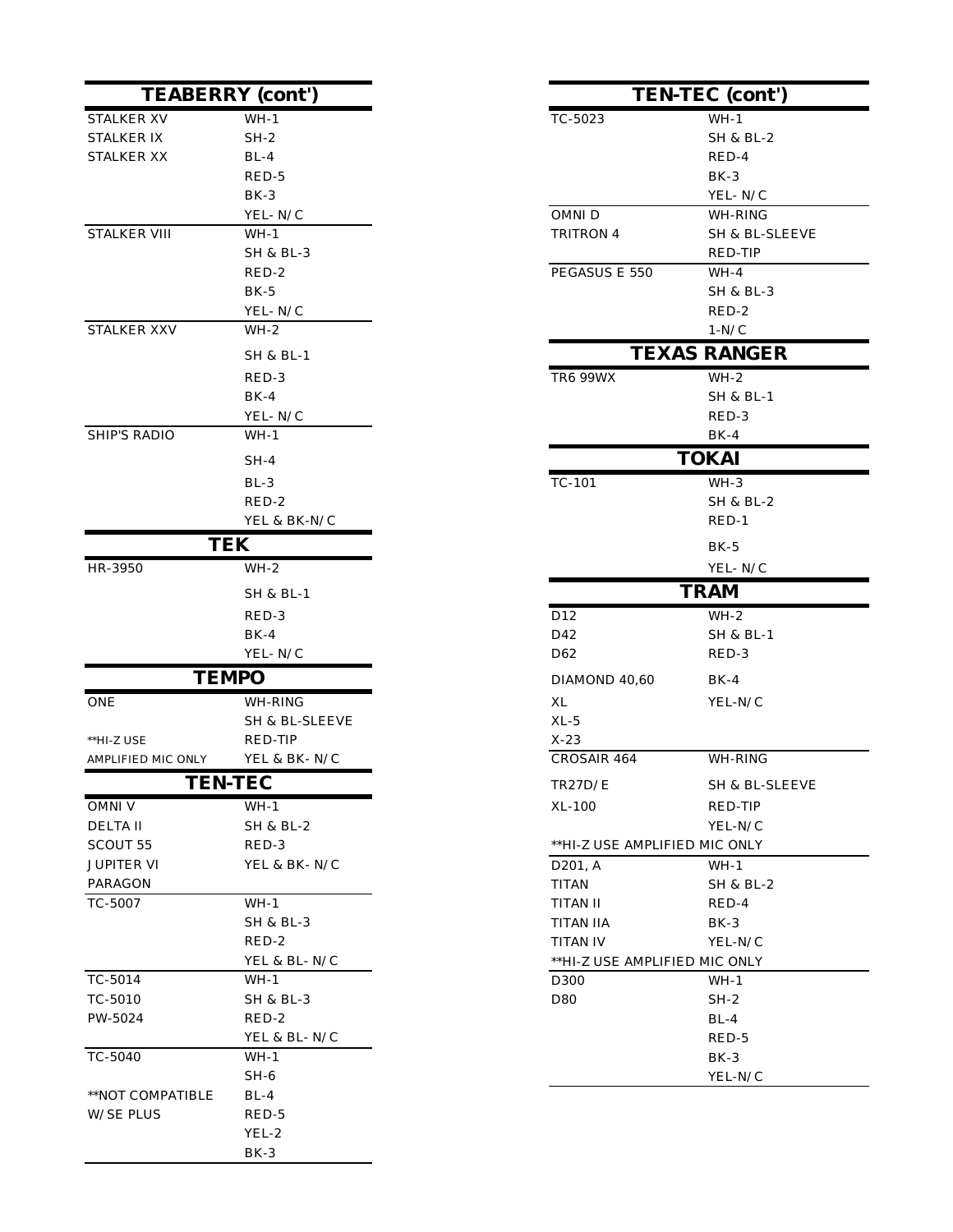| <b>TRISTAR</b>     |                      |                      |            | <b>UNIDEN</b> (cont')   |                      |
|--------------------|----------------------|----------------------|------------|-------------------------|----------------------|
| 120AM              | $WH-2$               | $WH-2$               | $WH-1$     | <b>GRANT</b>            | $WH-1$               |
| 240                | SH-1                 | $SH-1$               | $SH-2$     | <b>GRANT XL</b>         | $SH-2$               |
| 340                | YEL-N/C              | YEL-N/C              | YEL-N/C    | MADISON(8719)           | BL-4                 |
| 727                | $BL-1$               | $BL-1$               | $BL-2$     | <b>MCKINLEY</b>         | RED-5                |
| 747                | $RED-5$              | RED-4                | RED-4      | P 400                   | BK-3                 |
|                    | $BK-4$               | $BK-3$               | BK-3       | WASHINGTON              | YEL & BK-N/C         |
|                    |                      | <b>UNIDEN</b>        |            | 8719                    |                      |
| <b>ADAMS</b>       |                      | $WH-2$               |            | <b>GRANT XL CLASSIC</b> | $WH-1$               |
| ANDRES J           |                      | SH & BL-1            |            | JACKSON EXPORT          | <b>SH &amp; BL-5</b> |
| CONVOY II          |                      | RED-3                |            |                         | RED-3                |
| DWIGHT D           |                      | $BK-4$               |            | PRESIDENT GEORGE        | $WH-1$               |
| <b>GRANT (858)</b> |                      | YEL-N/C              |            |                         | SH & BL-5            |
| GRANT-DX           |                      |                      |            |                         | RED-3                |
| <b>HONEST ABE</b>  |                      |                      |            |                         | $BK-2$               |
| <b>JACKSON</b>     |                      |                      |            |                         | <b>UNIMETRICS</b>    |
| JOHN Q             |                      |                      |            | <b>DOLPHONE</b>         | $WH-1$               |
| MADISON (858       |                      |                      |            |                         | $SH-2$               |
| OLD HICKORY        |                      |                      |            |                         | $BL-3$               |
| <b>TEDDY R</b>     |                      |                      |            |                         | RED-2                |
| THOMAS J           |                      |                      |            |                         | YEL & BK-N/C         |
| <b>VEEP</b>        |                      |                      |            | SEA HORSE I             | WH-M4                |
|                    | WASHINGTON (858)     |                      |            |                         | $SH-G$               |
| ZACHARY T          |                      |                      |            | **HI-Z USE              | $BL-B1$              |
| AR4, AX4           |                      |                      |            | AMPLIFIED MIC           | RED-T2               |
| AR14, AX4          |                      |                      |            | <b>ONLY</b>             | BK-R3                |
| AX 43              |                      |                      |            |                         | YEL-N/C              |
| AR144, AX144       |                      |                      |            | <b>MARLIN I</b>         | $WH-4$               |
| AR711, AX711       |                      |                      |            | MAKO I                  | SH-GND               |
| P220               |                      |                      |            | PORPOISE I              | $BL-1$               |
| P300               |                      |                      |            |                         | RED-2                |
| PC33               |                      |                      |            |                         | $BK-3$               |
| PC55               |                      |                      |            |                         | YEL-N/C              |
| PC66, PC66XL       |                      |                      |            | STING RAY II            | $WH-1$               |
| PC68XL             |                      |                      |            |                         | $SH-4$               |
| PC76XL             |                      |                      |            |                         | $BL-3$               |
| <b>PC77</b>        |                      |                      |            |                         | RED-2                |
|                    | PC122, PC122XL       |                      |            |                         | $BK-5$               |
| PC244              |                      |                      |            |                         | YEL-N/C              |
| <b>PRO 500D</b>    |                      |                      |            |                         | <b>UTAC</b>          |
| PRO 510XL          |                      |                      |            | MICROMIMI 23            | $WH-1$               |
| PRO 520XL          |                      |                      |            | ST-23                   | $SH-6$               |
| <b>PRO 530E</b>    |                      |                      |            |                         | $BL-4$               |
| <b>PRO 535SE</b>   |                      |                      | $*NOT$     | RED-5                   |                      |
| PRO538E            |                      |                      | COMPATIBLE | $BK-3$                  |                      |
| <b>PRO 540E</b>    |                      |                      |            | <b>W/SE PLUS</b>        | YEL-2                |
| <b>PRO 640E</b>    |                      |                      |            | <b>TRX 30</b>           | $WH-1$               |
|                    | PRO 710E, 810E       |                      |            | <b>TR 18M</b>           | SH & BL-2            |
| PTC-104            |                      |                      |            |                         | RED-3                |
|                    | <b>GENERAL GRANT</b> |                      |            |                         | YEL & BK-N/C         |
| HR 2510            |                      | $WH-1$               |            | STUDIO 4000             | $WH-1$               |
| <b>HR 2510E</b>    |                      | <b>SH &amp; BL-2</b> |            |                         | <b>SH &amp; BL-3</b> |
| HR 2600            |                      | RED-3                |            | **HI-Z USE              | RED-2                |
| <b>LINCOLN</b>     |                      | YEL & BK-N/C         |            | AMPLIFIED MIC ONLY      | YEL & BK-N/C         |

| <b>UNIDEN</b> (cont')   |                      |  |
|-------------------------|----------------------|--|
| GRANT                   | $WH-1$               |  |
| <b>GRANT XL</b>         | SH-2                 |  |
| MADISON(8719)           | BL-4                 |  |
| <b>MCKINLEY</b>         | RED-5                |  |
| P 400                   | $BK-3$               |  |
| WASHINGTON              | YEL & BK-N/C         |  |
| 8719                    |                      |  |
| <b>GRANT XL CLASSIC</b> | $WH-1$               |  |
| <b>JACKSON EXPORT</b>   | <b>SH &amp; BL-5</b> |  |
|                         | RED-3                |  |
| PRESIDENT GEORGE        | $WH-1$               |  |
|                         | <b>SH &amp; BL-5</b> |  |
|                         | RED-3                |  |
|                         | $BK-2$               |  |
|                         | <b>UNIMETRICS</b>    |  |
| <b>DOLPHONE</b>         | $WH-1$               |  |
|                         | $SH-2$               |  |
|                         | $BL-3$               |  |
|                         | RED-2                |  |
|                         | YEL & BK-N/C         |  |
| <b>SEA HORSE I</b>      | WH-M4                |  |
|                         | SH-G                 |  |
| **HI-Z USE              | $BL-B1$              |  |
| AMPLIFIED MIC           | RED-T2               |  |
| ONLY                    | BK-R3                |  |
|                         | YEL-N/C              |  |
| <b>MARLIN I</b>         | WH-4                 |  |
| MAKO I                  | SH-GND               |  |
| PORPOISE I              | $BL-1$               |  |
|                         | RED-2                |  |
|                         | BK-3                 |  |
| <b>STING RAY II</b>     | YEL-N/C              |  |
|                         | $WH-1$               |  |
|                         | $SH-4$<br>$BL-3$     |  |
|                         | RED-2                |  |
|                         | $BK-5$               |  |
|                         | YEL-N/C              |  |
|                         | <b>UTAC</b>          |  |
| MICROMIMI 23            | $WH-1$               |  |
| $ST-23$                 | SH-6                 |  |
|                         | $BL-4$               |  |
| $*$ NOT                 | RED-5                |  |
| COMPATIBLE              | $BK-3$               |  |
| W/SE PLUS               | YEL-2                |  |
| <b>TRX 30</b>           | $WH-1$               |  |
| TR 18M                  | SH & BL-2            |  |
|                         | RED-3                |  |
|                         | YEL & BK-N/C         |  |
| STUDIO 4000             | WH-1                 |  |
|                         | SH & BL-3            |  |
| **HI-Z USE              | RED-2                |  |
| AMPLIFIED MIC ONLY      | YEL & BK-N/C         |  |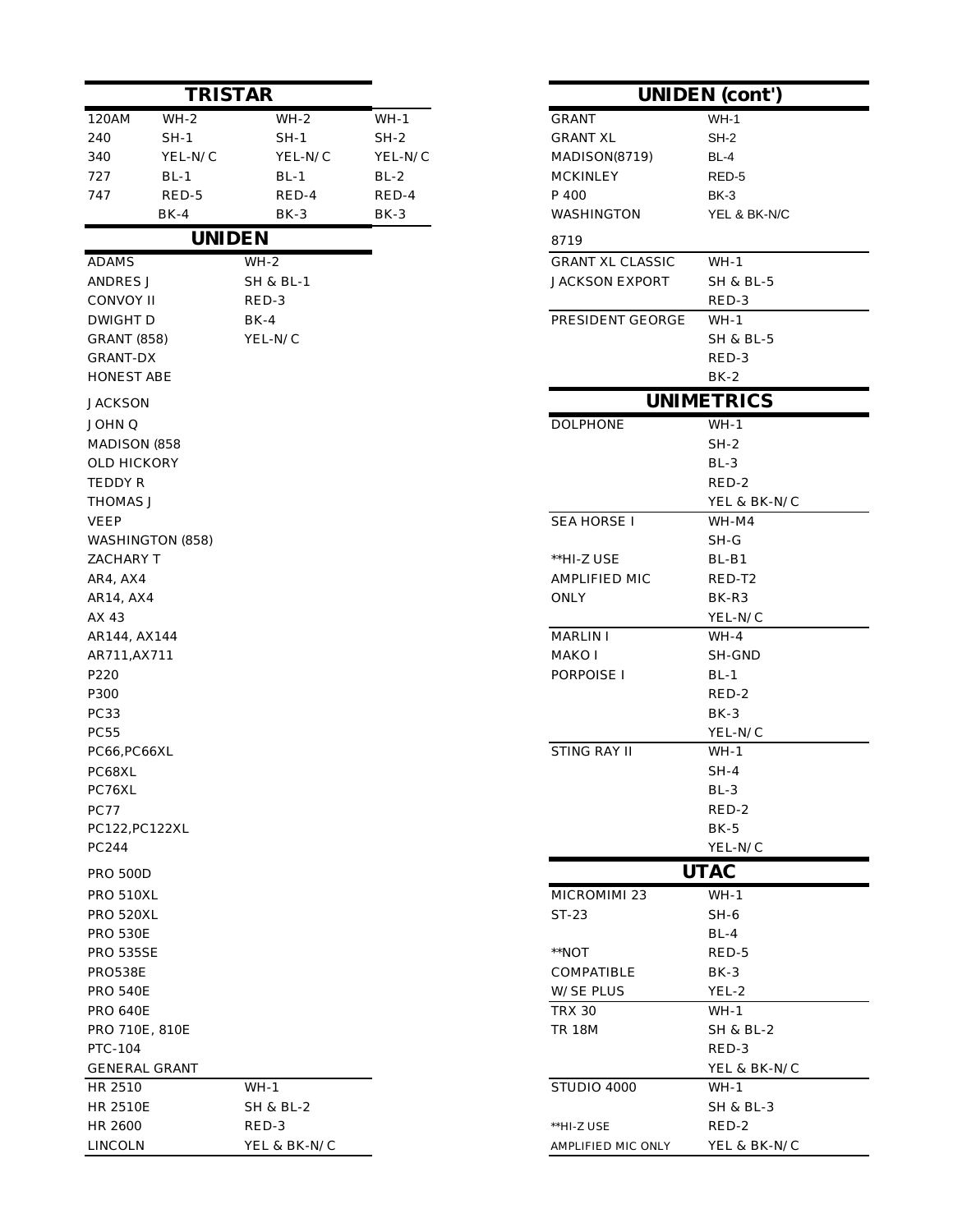|                        | <b>UTAC</b> (cont')  |                     |                      |
|------------------------|----------------------|---------------------|----------------------|
|                        |                      |                     | <b>XTAL</b> (cont')  |
| <b>TRX 2000</b>        | $WH-3$               | XCB <sub>11</sub>   | $WH-2$               |
|                        | <b>SH &amp; BL-2</b> | XCB <sub>5</sub>    | <b>SH &amp; BL-1</b> |
| **HI-Z USE             | RED-1                |                     | RED-4                |
| AMPLIFIED MIC ONLY     | YEL & BK-N/C         |                     | YEL & BK-N/C         |
| <b>TRX 400</b>         | $WH-1$               | XCB 12              | $WH-4$               |
| <b>TRX 500</b>         | <b>SH &amp; BL-3</b> |                     | $SH-5$               |
| $^{\ast\ast}$ HI-Z USE | RED-2                |                     | $BL-1$               |
| AMPLIFIED MIC ONLY     | YEL & BK-4           |                     | RED-3                |
|                        | <b>VECTOR</b>        |                     | YEL & BK-N/C         |
| $\mathbf X$            | $WH-1$               | XCB 88              | **NOT COMPATIBLE     |
|                        | SH & BL-2            | XCB <sub>23</sub> A | $WH-1$               |
|                        | RED-4                |                     | <b>SH &amp; BL-2</b> |
|                        | $BK-3$               |                     | RED-3                |
|                        | YEL-N/C              |                     | YEL & BK-N/C         |
|                        | <b>VIRAGE</b>        |                     | <b>YAESU</b>         |
| <b>VX 3300HP</b>       | $WH-2$               | <b>FT 101ZD</b>     | $WH-2$               |
|                        | <b>SH &amp; BL-1</b> | FT 101B             | <b>SH &amp; BL-1</b> |
|                        | RED-3                | FT 101E             | RED-3                |
|                        | $BK-4$               | FT 301D             | YEL & BK-N/C         |
|                        | <b>WELL</b>          | FT <sub>7B</sub>    |                      |
| W 605                  | $WH-1$               | FT 225R/RD          |                      |
| W 705                  | $SH-2$               | FT 625RD            |                      |
|                        | $BL-4$               | FT 221R             |                      |
|                        | RED-3                | <b>FT 140B</b>      | WH-RING              |
|                        | YEL & BK-N/C         | FT 200              | SH & BL-SLEEV        |
|                        | <b>WINSOR</b>        |                     | <b>RED-TIP</b>       |
| W-60                   | $WH-1$               |                     | YEL & BK-N/C         |
|                        | SH & BL-2            | <b>FT 720R</b>      | $WH-1$               |
|                        | RED-4                |                     | <b>SH &amp; BL-4</b> |
|                        | $BK-3$               |                     | RED-3                |
|                        | YEL-N/C              |                     | YEL & BK-N/C         |
|                        | <b>XTAL</b>          | FT 2400             | $WH-4$               |
| XCB 4                  | $WH-1$               |                     | SH & BL-5            |
| XCB <sub>28</sub>      | SH & BL-2            |                     | RED-3                |
|                        | $BK-5$               |                     | YEL & BK-N/C         |
|                        | RED-3                | <b>CPU 2500R</b>    | WH-6                 |
|                        | YEL-N/C              |                     | <b>SH &amp; BL-5</b> |
| XCB <sub>6</sub>       | $WH-2$               |                     | RED-4                |
|                        | <b>SH &amp; BL-1</b> |                     | YEL & BK-N/C         |
|                        | RED-4                | FT 2 AUTO           | $WH-2$               |
|                        | $BK-3$               |                     | <b>SH &amp; BL-1</b> |
|                        | YEL-N/C              |                     | RED-3                |
| $\rm XCB$ 7            | $WH-1$               |                     | $BK-4$               |
| XCB 71                 | <b>SH &amp; BL-6</b> |                     | YEL-N/C              |
|                        | RED-3                | FT8100              | MIC IN-WH            |
|                        | $BK-5$               | FT100               | GND-SH & BL          |
|                        | YEL-N/C              | FT90                | SW1-RED W/2          |
| XSSB 10                | $WH-5$               |                     | RESISTOR IN S        |
|                        | <b>SH &amp; BL-6</b> | FT1000              | $BL-5$               |
|                        | $RED-1$              | FT874               | RED-6                |
|                        | YEL & BK-N/C         |                     | $SH-7$               |

|                         | UTAC (cont')           |                    | <b>XTAL</b> (cont')            |
|-------------------------|------------------------|--------------------|--------------------------------|
| <b>TRX 2000</b>         | $WH-3$                 | XCB 11             | $WH-2$                         |
|                         | <b>SH &amp; BL-2</b>   | XCB <sub>5</sub>   | <b>SH &amp; BL-1</b>           |
| **HI-Z USE              | RED-1                  |                    | RED-4                          |
| AMPLIFIED MIC ONLY      | YEL & BK-N/C           |                    | YEL & BK-N/C                   |
| <b>TRX 400</b>          | $WH-1$                 | XCB 12             | $WH-4$                         |
| <b>TRX 500</b>          | <b>SH &amp; BL-3</b>   |                    | $SH-5$                         |
| **HI-Z USE              | RED-2                  |                    | $BL-1$                         |
| AMPLIFIED MIC ONLY      | YEL & BK-4             |                    | RED-3                          |
|                         | <b>VECTOR</b>          |                    | YEL & BK-N/C                   |
| $\overline{\mathrm{X}}$ | $WH-1$                 | XCB 88             | **NOT COMPATIBLE               |
|                         | <b>SH &amp; BL-2</b>   | XCB <sub>23A</sub> | $WH-1$                         |
|                         | RED-4                  |                    | SH & BL-2                      |
|                         | $BK-3$                 |                    | RED-3                          |
|                         | ${\rm YEL\text{-}N/C}$ |                    | YEL & BK-N/C                   |
|                         | <b>VIRAGE</b>          |                    | <b>YAESU</b>                   |
| <b>VX 3300HP</b>        | $WH-2$                 | FT 101ZD           | $WH-2$                         |
|                         | <b>SH &amp; BL-1</b>   | FT 101B            | <b>SH &amp; BL-1</b>           |
|                         | RED-3                  | FT 101E            | RED-3                          |
|                         | $BK-4$                 | FT 301D            | YEL & BK-N/C                   |
|                         | WELL                   | FT <sub>7B</sub>   |                                |
| W 605                   | $WH-1$                 | FT 225R/RD         |                                |
| W 705                   | $SH-2$                 | FT 625RD           |                                |
|                         | $BL-4$                 | FT 221R            |                                |
|                         | RED-3                  | <b>FT 140B</b>     | WH-RING                        |
|                         | YEL & BK-N/C           | FT 200             | SH & BL-SLEEVE                 |
|                         | <b>WINSOR</b>          |                    | <b>RED-TIP</b>                 |
|                         |                        |                    |                                |
| W-60                    | $WH-1$                 |                    | YEL & BK-N/C                   |
|                         | <b>SH &amp; BL-2</b>   | <b>FT 720R</b>     | $WH-1$                         |
|                         | RED-4                  |                    | <b>SH &amp; BL-4</b>           |
|                         | $BK-3$                 |                    | RED-3<br>YEL & BK-N/C          |
|                         | YEL-N/C                |                    |                                |
|                         | <b>XTAL</b>            | FT 2400            | WH-4                           |
| XCB 4                   | $WH-1$                 |                    | SH & BL-5                      |
| XCB 28                  | <b>SH &amp; BL-2</b>   |                    | RED-3                          |
|                         | $BK-5$                 |                    | YEL & BK-N/C                   |
|                         | RED-3                  | <b>CPU 2500R</b>   | WH-6                           |
|                         | YEL-N/C                |                    | <b>SH &amp; BL-5</b>           |
| XCB <sub>6</sub>        | $WH-2$                 |                    | RED-4                          |
|                         | <b>SH &amp; BL-1</b>   | FT 2 AUTO          | YEL & BK-N/C                   |
|                         | RED-4<br>$BK-3$        |                    | $WH-2$<br><b>SH &amp; BL-1</b> |
|                         | YEL-N/C                |                    | RED-3                          |
| XCB 7                   | $WH-1$                 |                    | $BK-4$                         |
| XCB 71                  | SH & BL-6              |                    | YEL-N/C                        |
|                         | RED-3                  | FT8100             | MIC IN-WH                      |
|                         | $BK-5$                 | FT100              | GND-SH & BL                    |
|                         | YEL-N/C                | FT90               | SW1-RED W/27K                  |
| XSSB 10                 | $WH-5$                 |                    | RESISTOR IN SERIES             |
|                         | <b>SH &amp; BL-6</b>   | FT1000             | $BL-5$                         |
|                         | $RED-1$                | FT874              | RED-6                          |
|                         | YEL & BK-N/C           |                    | $SH-7$                         |
|                         |                        |                    | WH-8                           |
|                         |                        |                    |                                |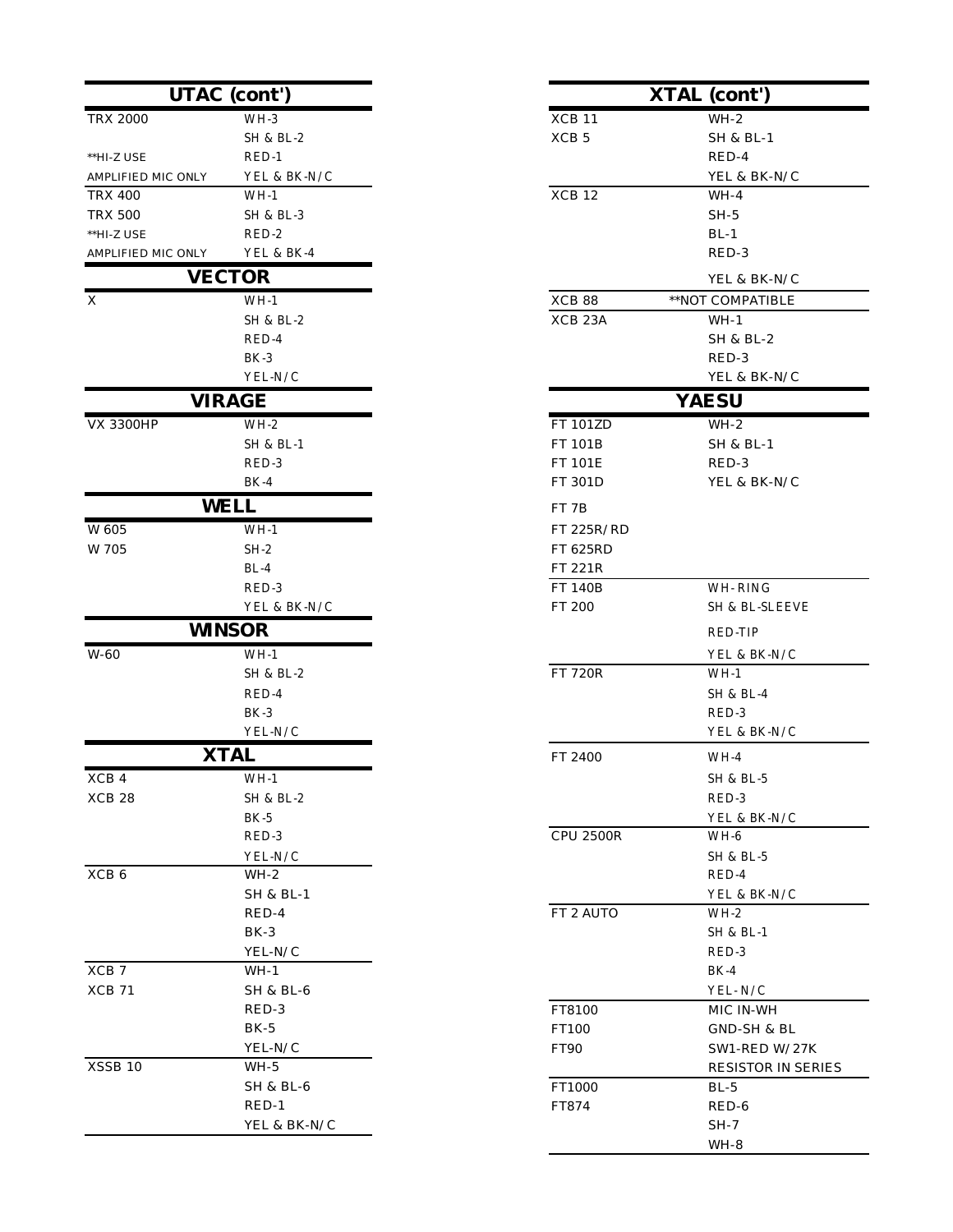| YAESU (cont')            |                      |  |  |
|--------------------------|----------------------|--|--|
| <b>MOST 8-PIN MODELS</b> |                      |  |  |
| FT 102                   | WH-8                 |  |  |
| FT 757                   | <b>SH &amp; BL-7</b> |  |  |
| FT 620B                  | RED-6                |  |  |
| FT 707                   | YEL & BK-N/C         |  |  |
| <b>FT 77</b>             |                      |  |  |
| FT 840                   |                      |  |  |
| FT 980                   |                      |  |  |
| FT 726R                  |                      |  |  |
| FT 990                   |                      |  |  |
| FT 920                   |                      |  |  |
| FT 767                   |                      |  |  |
| FT 890                   |                      |  |  |
| FT 107                   |                      |  |  |
| FT 1000                  |                      |  |  |
| FT 650                   |                      |  |  |
| FT 747                   |                      |  |  |
| <b>YOSAN</b>             |                      |  |  |
| JC 2204                  | $WH-1$               |  |  |
|                          | SH & BL-2            |  |  |
|                          | RED-4                |  |  |
|                          | $BK-3$               |  |  |
|                          | YEL-N/C              |  |  |
| <b>ZODIAC</b>            |                      |  |  |
| M 5026                   | $WH-1$               |  |  |
|                          | SH-4                 |  |  |
|                          | RED-3                |  |  |
|                          | $BL-2$               |  |  |
|                          | YEL & BK-N/C         |  |  |
| M 5203                   | $WH-1$               |  |  |
|                          | SH & BL-2            |  |  |
|                          | RED-3                |  |  |
|                          | $BK-5$               |  |  |
|                          |                      |  |  |